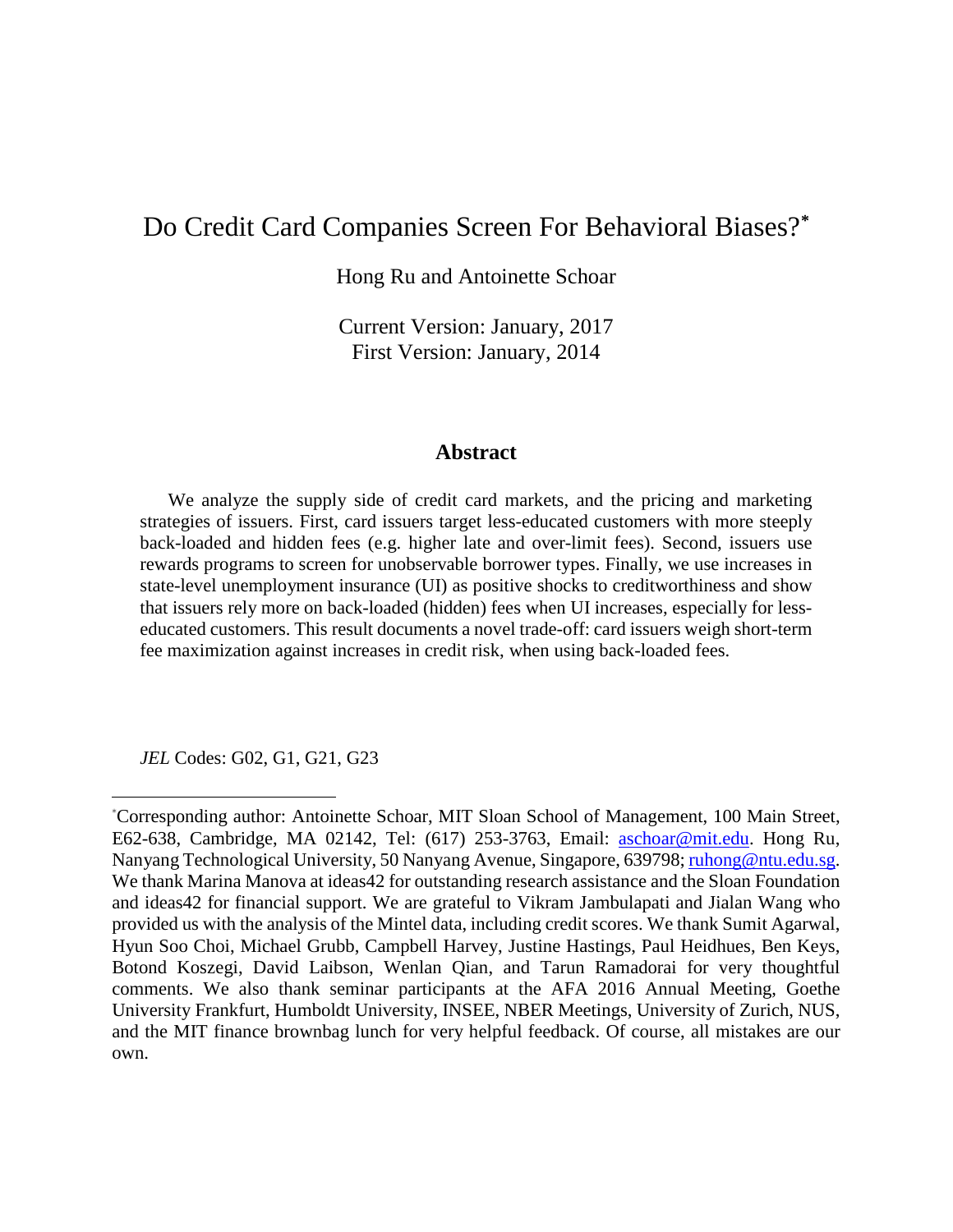## **1. Introduction**

i<br>I

Over the last three decades, the U.S. has experienced a rapid expansion of retail financial products, especially among middle- and lower-income households. At the same time, the heterogeneity and complexity of the products and the terms that are offered to consumers increased dramatically; see, for example, Merton (1992), Miller (1993), or Tufano (2003). Recent papers by Phillipon (2012) and Greenwood and Scharfstein (2013) suggest that these emerging trends were accompanied by increased rents for intermediaries in the financial industry. Many policy makers are concerned that these rents come at the expense of consumers, particularly if less financially sophisticated consumers are targeted with onerous or hidden fees.<sup>[2](#page-1-0)</sup>

In this paper, we look at the supply side of the US credit card market to document whether and how financial institutions take the sophistication of their customers into account. We document three main findings: First, when looking at the observable characteristics of households, we show that less-educated (financially less sophisticated) households are more likely to be offered more back-loaded or hidden fee structures that rely on low introductory (or teaser) rates and no annual fees but high penalty rates, late fees, and over-limit fees.<sup>[3](#page-1-1)</sup> We also document the use of shrouding. In particular, offers with worse credit terms are more likely to only display these terms either in small font or on the last pages of the offer letters. Furthermore, offer letters sent to less-educated households are more likely to be shrouded by showing back-loaded terms only on the last pages of the offers. [4](#page-1-2)

Second, we find that even after controlling for the observable characteristics of customers, card issuers attempt to screen households based on *unobservable* characteristics by offering a menu of

<span id="page-1-0"></span><sup>2</sup> For a summary of the policy implications of consumers that are not fully rational, see Thaler and Sunstein (2008) or Campbell et al. (2011).

<span id="page-1-1"></span><sup>3</sup> We rely on the findings of a number of recent papers which document that educational attainment is one of the main explanatory variable for financial literacy, see for example Lusardi and Mitchell (2007) or Lusardi et al. (2011).

<span id="page-1-2"></span><sup>4</sup> We will discuss these findings in the context of behavioral contract theory models in which a lack of financial literacy is often modeled as the inability to understand contract terms, e.g., Gabaix and Laibson (2006), or to forecast one's own demand for credit, e.g., Heidhues and Koszegi (2010) or Grubb (2009).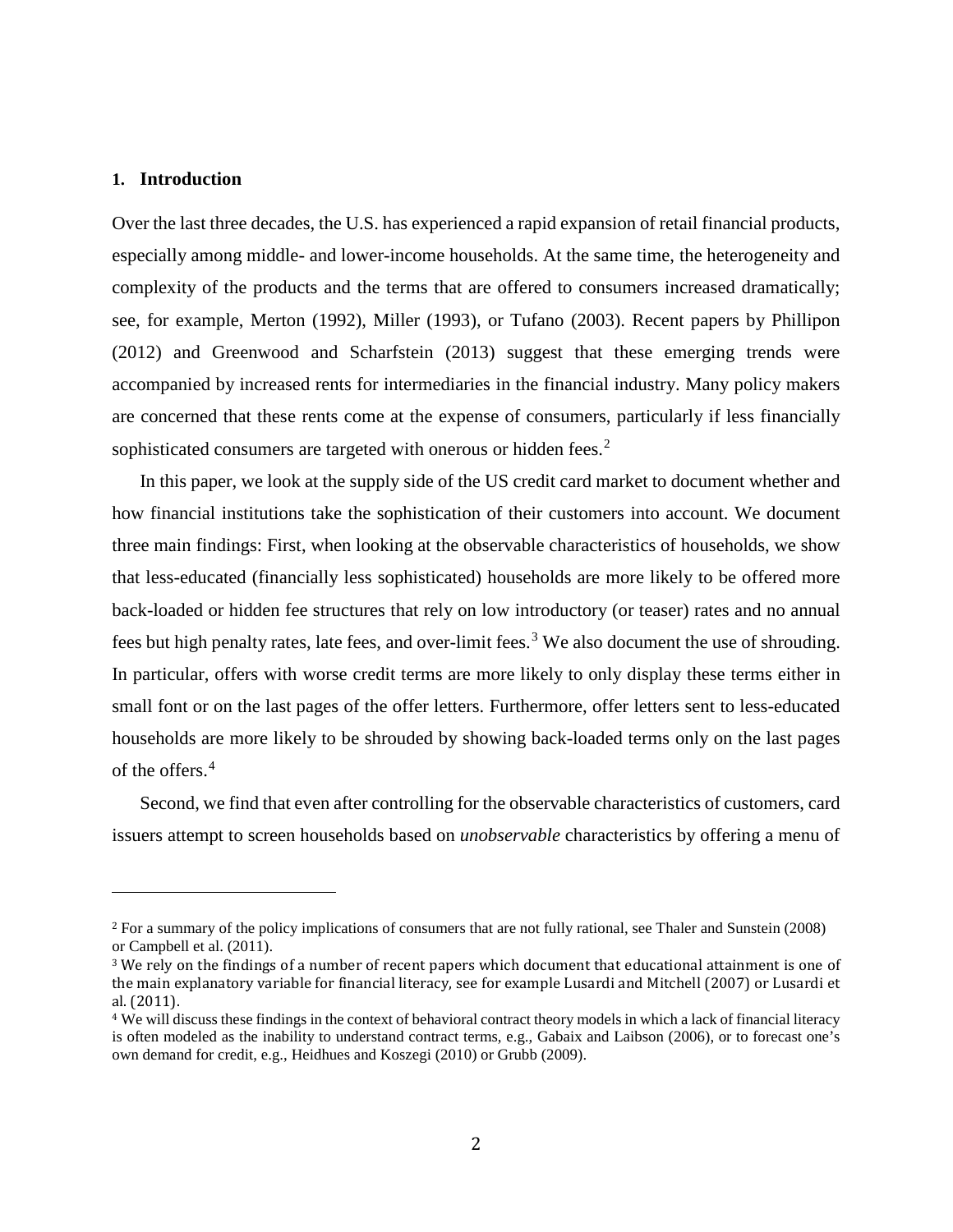cards with varying degrees of back-loaded fees and different rewards programs. Cards with rewards programs that appeal to less-sophisticated consumers (e.g., zero introductory annual percentage rate (APR)) also have more back-loaded terms. While cards with miles programs that appeal mainly to sophisticated consumers have more front-loaded fees.

Third, we document an important trade-off between borrower sophistication and credit risk that has not been previously explored in the literature. A lending strategy that selects for lesssophisticated customers via back-loaded or shrouded attributes can increase rents from these consumers over the short run, but might also expose the lender to higher credit risk over the long run: If these card features attract customers who do not understand the true cost of credit, the issuer might end up with an adversely selected pool of borrowers who cannot pay their charges. We find that banks seem to take this trade-off into consideration, since they rely less on back-loaded and hidden terms when the credit risk of consumers is higher. Using a difference-in-difference estimator, we show that when states increase unemployment insurance (UI), which protects and stabilizes households' cash flows on the downside, banks increase their use of back-loaded fees and zero introductory APR (teaser) offers, especially for less-educated households.

This explicit targeting of less-sophisticated households with more back-loaded or shrouded credit terms is important to understand, because a number of prior studies on the demand side have shown that credit card users pay higher fees and carry higher balances when they choose these contracts, see for example, Agarwal et al. (2008) and (2015). In other words, households do not seem to be able to avoid the higher fees imbedded in these contracts.

The credit card industry is an ideal industry to analyze the strategies of financial institutions because the majority of credit cards are sold via pre-approved credit card solicitations sent by mail.<sup>[5](#page-2-0)</sup> This means the same information that customers receive is observable to the researcher once we obtain the card solicitations.<sup>[6](#page-2-1)</sup> We use detailed information from Compremedia on almost one

<span id="page-2-0"></span><sup>5</sup> During our sample period, the majority of applications were solicited via mailers. Only in the last five years have online applications become predominant. Therefore, we focus on the period before 2008. We repeated the analyses using data up to Jan 2016, and the results are qualitatively unchanged.

<span id="page-2-1"></span><sup>6</sup> For almost all other retail financial products, the customer's choice is intermediated by sales agents or advisors, for example, insurance brokers and financial advisors. This process makes it difficult to observe the actual information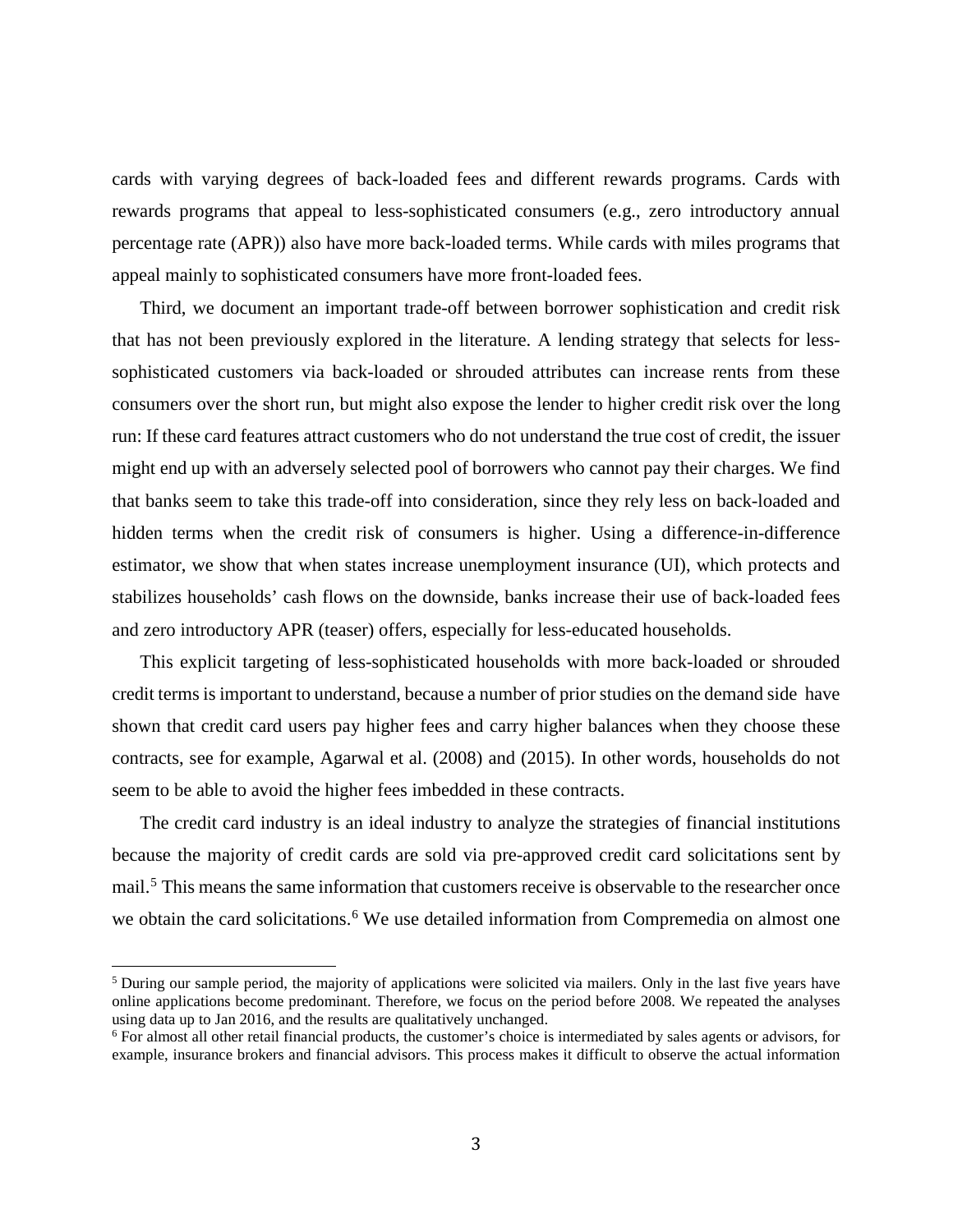million individual credit card offers that were sent to a set of representative households in the US between 1999 and 2011.<sup>[7](#page-3-0)</sup> Compremedia records the households' demographics to mirror the information credit card issuers observe when targeting customers. These data allows us to observe the supply side of the credit card market, i.e., the types of offers that customers receive. Using complete PDF versions of the actual offer letters, we created algorithms with optical character recognition (OCR) to extract the card information and features in the offer. We classify the "hard" information in the offers such as the APRs, fees, and reward programs. Moreover, we also observe the "soft" features of the offers, for example, the use of photos, color, font size, and whether information about an offer is provided at the beginning or the end of the letter.<sup>[8](#page-3-1)</sup>

A typical credit card in the US combines a broad set of complex features that constitute a threepart tariff: a regular APR is often combined with a low introductory APR (i.e., a lower rate for a limited time), very high late and over-limit fees, and (low) annual fees. Approximately 50% of cards also include a rewards program, such as cash back, points, or airline miles.

We first provide evidence that credit card issuers target unsophisticated customers with more back-loaded or hidden card features than sophisticated ones, holding all other observable characteristics constant. Our measure of sophistication is the educational attainment of a household, such as high school, college education, and more than college.<sup>[9](#page-3-2)</sup> We run hedonic regressions of different card features on dummies for educational attainment while controlling for income level, age, gender, and marital status, as well as for the monthly fed funds rate and statelevel fixed effects. Lower educational attainment is correlated with higher late fees, higher overlimit fees and higher default APRs, but these customers are more likely to receive low introductory

consumers receive, as these agents might alter the information or even product features in a way that is unobservable to the researcher.

<span id="page-3-0"></span><sup>7</sup> Compremedia collects monthly information on all credit card mailers sent to a set of approximately 4000 representative households that work with Compremedia across the US. These households provide a representative sample of US credit card owners. The goal of the data collection is to help card issuers monitor each other's offers and product innovations.

<span id="page-3-1"></span><sup>&</sup>lt;sup>8</sup> As financial institutions in the US have to follow TILA (Truth in Lending Act) rules, all the information concerning the card must be included in the pre-approved mailer. In addition, the mandatory Schumer box discloses most of the main card features included in the letter. However, issuers can choose how they display the information that they highlight in the main text.

<span id="page-3-2"></span><sup>9</sup> For a subset of years, we can also control for FICO scores. Please see results in Table 4 Panel B.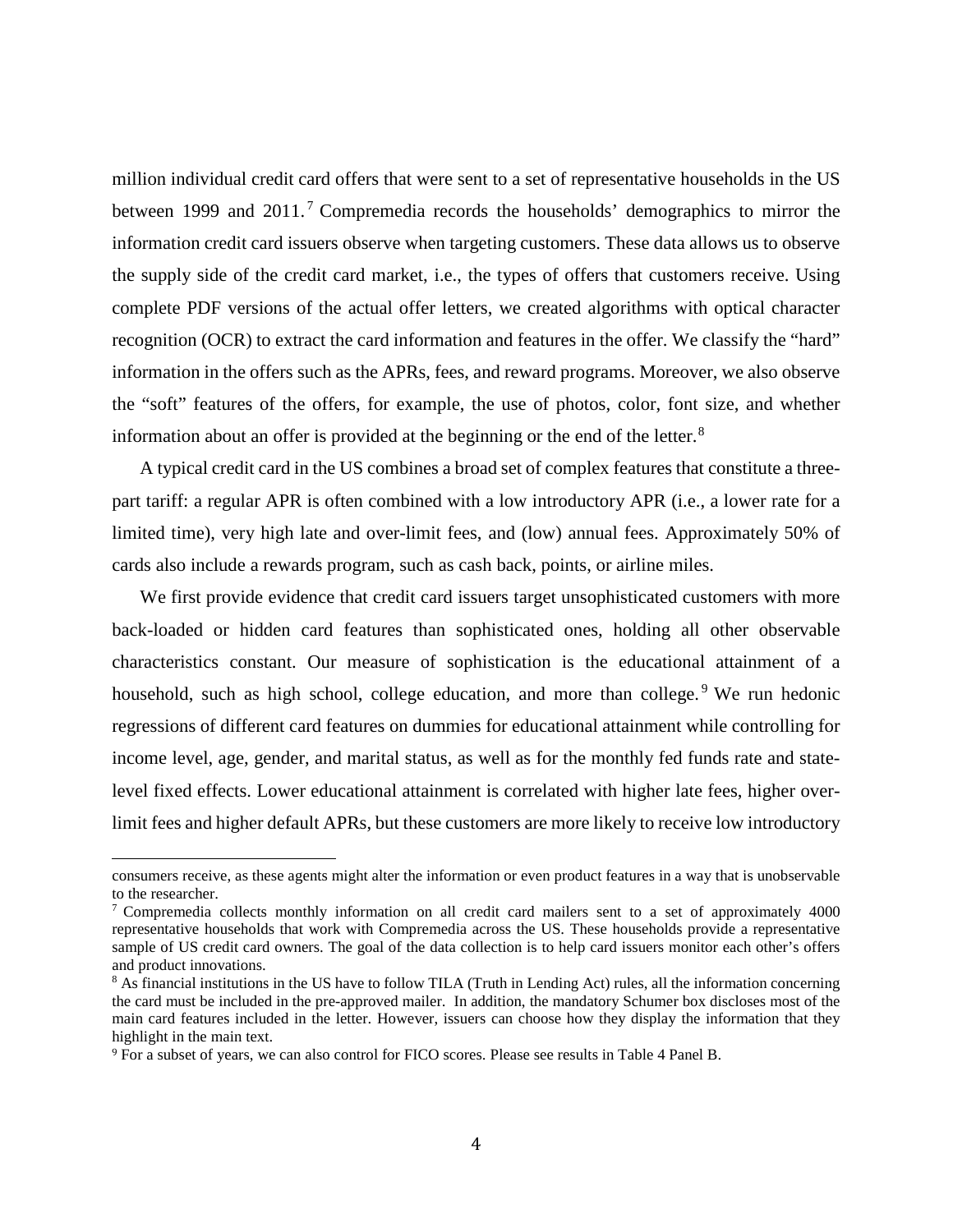APR offers and zero annual fees. The reverse is true for sophisticated consumers. We show that these results hold even if we control for bank fixed effects in the regressions. This means that these differences in targeting strategies are not a cross-bank phenomenon, but even a given bank differentially targets different customer groups. We also show that the design of card offers that are sent to less-educated consumers are more likely to display back-loaded terms like late fees, over-limit fees, or default APRs on the last pages of the offer letters, but not in the main text.<sup>[10](#page-4-0)</sup>

Since credit card terms are offered to customers as a bundle, we carefully explore the correlation structure of terms across cards. We find strong positive correlations among all backloaded card features (late fees, over-limit fees, default APRs and low introductory APRs), and these features are negatively correlated with front-loaded card features (annual fees and regular APR). Similarly, a principal component analysis allows us to sort cards into generally more forward- or back-loaded fee structures. When regressing the loading of each card on the first principal component on our sophistication measure, we find consistent with prior results that lesssophisticated households are more likely to receive card offers with a bundle of back-loaded characteristics.[11](#page-4-1)

To document that these card terms affect the pricing of the cards, we follow the approach pioneered in Ausubel (1991) and use changes in the federal funds rate (FFR) as shocks to the banks' cost of funding. This allows us to analyze which card features banks use to pass their costs on to consumers. We again find a strong asymmetry: credit cards that are offered to lesssophisticated consumers, strongly increase their late fees and over-limit fees when the FFR increases, but not their upfront fees. In contrast, cards offered to sophisticated consumers show a greater response of the front-loaded terms when the FFR increases than are the back-loaded terms.

<span id="page-4-0"></span><sup>&</sup>lt;sup>10</sup> Financial regulation requires that card issuers need to disclose all the important pricing features of the card in the Schumer box, which is typically placed on the last page of the offer letter.

<span id="page-4-1"></span><sup>&</sup>lt;sup>11</sup> We also explore the relationship between individual card features and document that in line with the results from the PCA, cards offered to less sophisticated consumers rely more heavily on back-loaded terms (such as late fees and introductory APRs), while cards offered to sophisticated consumers rely more on front-loaded fees such as annual fees.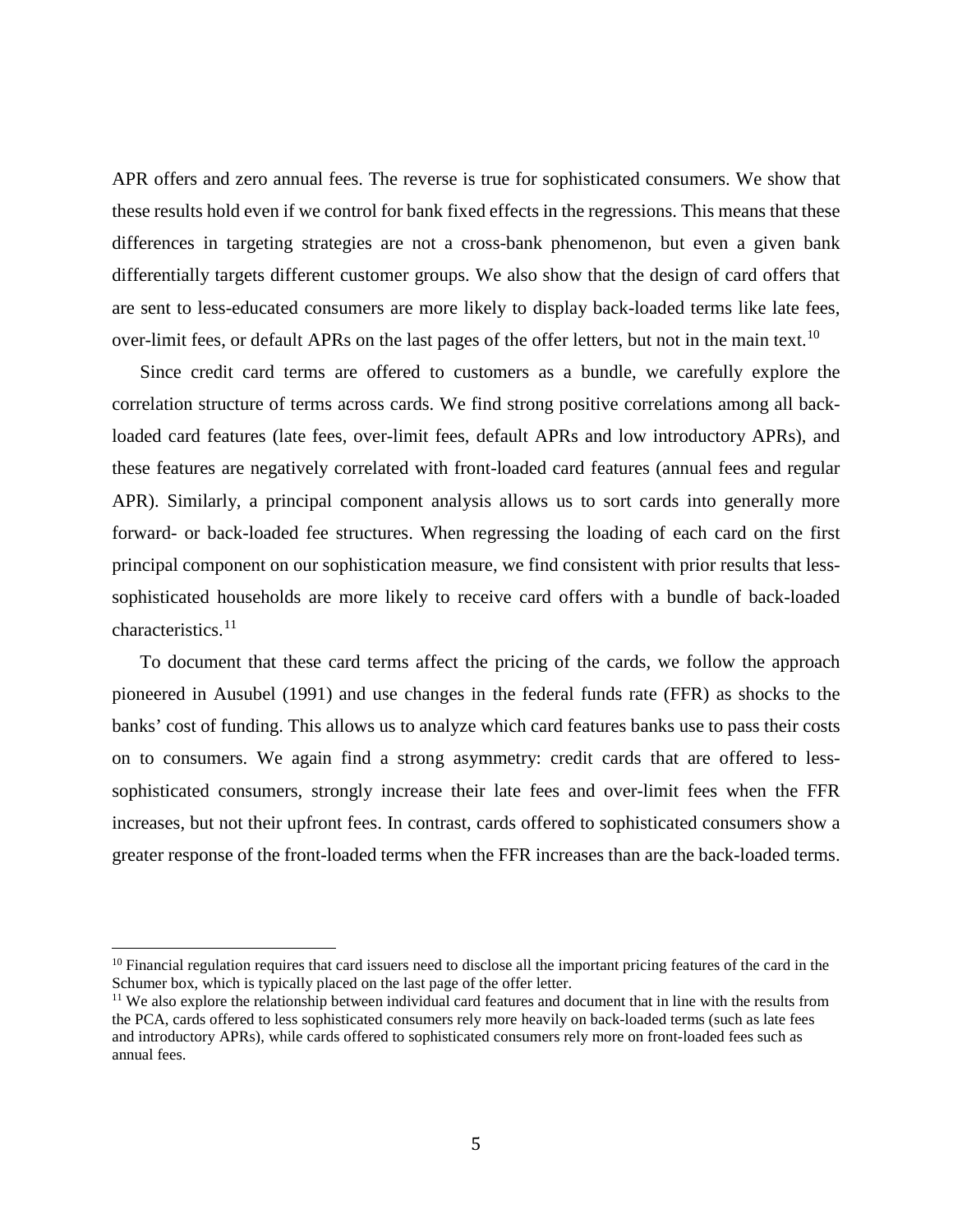This pattern supports our prior finding that the pricing of the first set of cards is conducted via back-loaded fees, while cards offered to sophisticated consumers are priced via the regular APR.

Second, we find that even conditional on borrowers' observable characteristics, credit card issuers use rewards programs to screen borrowers for unobservable differences in sophistication by offering them a menu of cards. This means we can compare the pricing of different cards while holding constant the borrower fixed effect. We show that cards that have rewards programs, such as low introductory APRs, cash back or points, rely more on back-loaded fees. In contrast, cards with airline miles programs, which are predominantly offered to the most educated groups in the population, have significantly higher upfront-fees but lower back-loaded fees. These results hold even if we control for bank fixed effects, which means that banks run mini-experiments to separate more-sophisticated from less-sophisticated borrowers. It is in the interest of card issuers to separate these two groups when using a back-loaded pricing strategy, since more-sophisticated borrowers might be able to avoid back-loaded fees and only benefit from the low upfront rates, e.g. teaser rates.

Third, we show that banks seem to understand that reliance on back-loaded or shrouded features can affect the credit risk of their borrower pool because it changes which customers take up these credit cards. This trade-off has previously not been analyzed in the literature. If borrowers do not understand all the credit terms or miss the hidden fees in the offer, this strategy could attract customers who ultimately cannot afford the credit they take on and default when the fees come due. This risk creates risks to the bank and limits how heavily lenders should rely on these strategies.

To test if banks are more willing to rely on back-loaded features when unsophisticated borrowers are more credit-worthy, we look at exogenous shocks to customer creditworthiness. This approach also helps us to differentiate the role of credit risk from sophistication. In particular, we use changes in state-level unemployment insurance  $(UI)$ .<sup>[12](#page-5-0)</sup> UI increased in a staggered fashion across several US states over the last decade by providing higher levels of insurance and longer

<span id="page-5-0"></span><sup>&</sup>lt;sup>12</sup> We follow Agrawal and Matsa (2013) in using changes in the state-level unemployment insurance limits as a source of variation in employee risk exposure.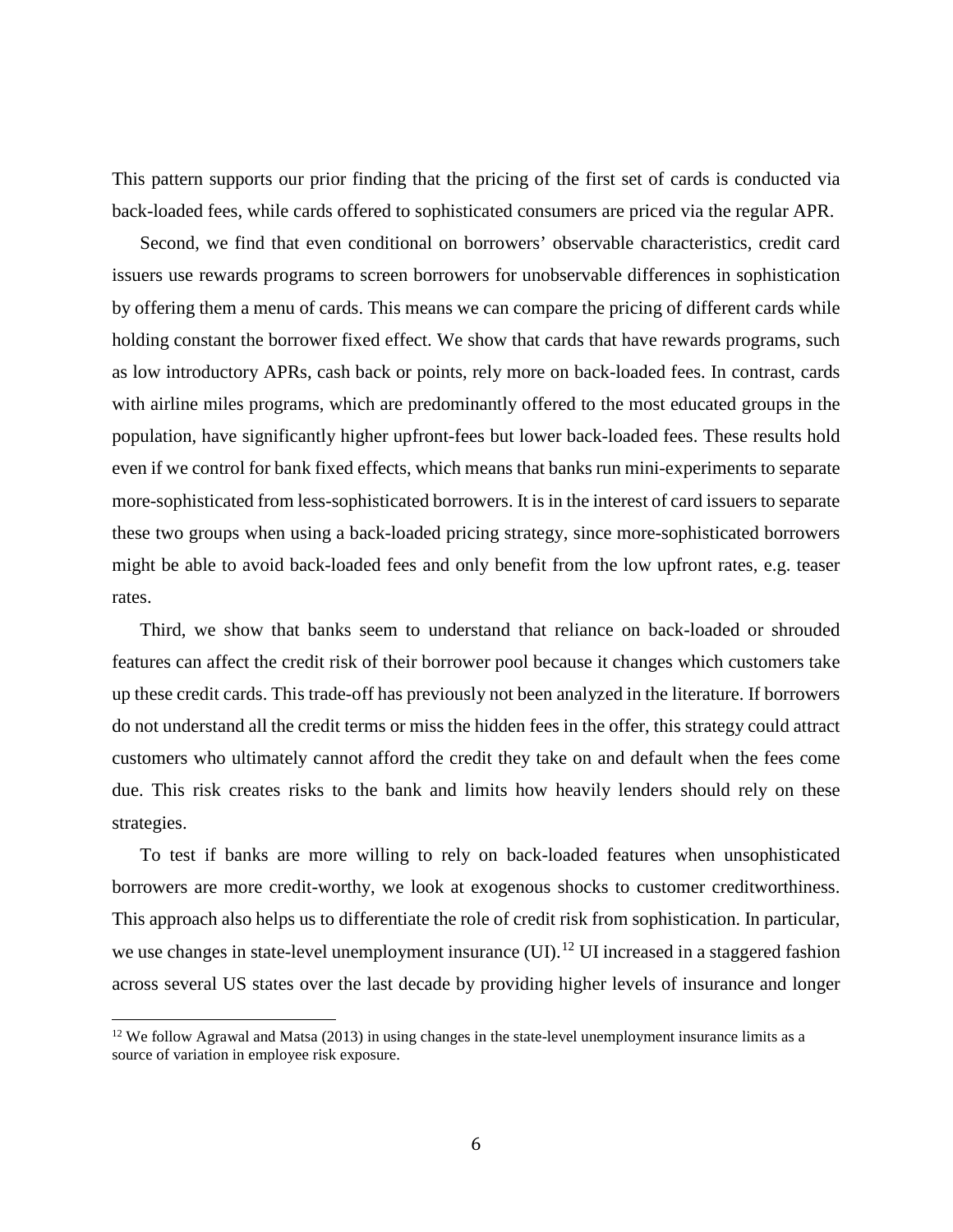benefit periods. By reducing the impact of employment loss on an employee's cash flows, increases in UI also reduce a lender's exposure to one of the largest economic shocks that households can experience. We use a standard difference-in-difference estimator to regress changes in card features on UI changes across states. Our results show that increases in UI levels lead to an increase in the fraction of card offers with low introductory APRs but high back-loaded fees, such as late fees, default APRs and over-limit fees. Interestingly, we also find that offer letters use more colors and move back-loaded features to the last pages of the letter in response to an UI change. In line with our hypothesis, we find that the back-loadedness of card terms increases especially for less sophisticated households, by interacting the UI dummy with the education level of the households. Taken together, these results suggest that credit card companies realize that there is an inherent trade-off in the use of back-loaded features in credit card offers: They might induce customers to take on more (expensive) credit, but at the same time, they expose the lender to greater risk, if those consumers do not anticipate the true cost of credit.

How can we interpret the results documented above? On the side of the behavioral contract theory literature, there are several recent models of the credit card market that are in line with our findings.<sup>[13](#page-6-0)</sup> These models suggest that the three-part tariff we see in the credit card market can be optimal if customers do not understand their actual cost of credit. These consumers will demand credit as if they were facing only the low (introductory) APR but not the back-loaded fees. A rational consumer who understands the full cost of credit would instead reduce borrowing to avoid late fees or over-limit fees, but this practice is not optimal for card issuers if consumers are rational because it reduces the infra-marginal rents they can extract.<sup>[14](#page-6-1)</sup> The mistakes consumers make can either be due to not understanding the contract terms (myopia) or their own demand. Gabaix and Laibson (2006) suggest that companies can attract myopic consumers by offering low base prices

<span id="page-6-0"></span> $13$  For a detailed overview of the theoretical models, see for example, DellaVigna (2009), Koszegi (2013) or Heidhues and Koszegi (2016).

<span id="page-6-1"></span><sup>&</sup>lt;sup>14</sup> Standard adverse selection models with nonlinear pricing a la Mussa and Rosen (1978) or Maskin and Riley (1984) predict that the last unit of consumption should be priced at marginal cost so that the highest demand consumer will pay the lowest marginal price. For a discussion of these points, see Grubb (2015).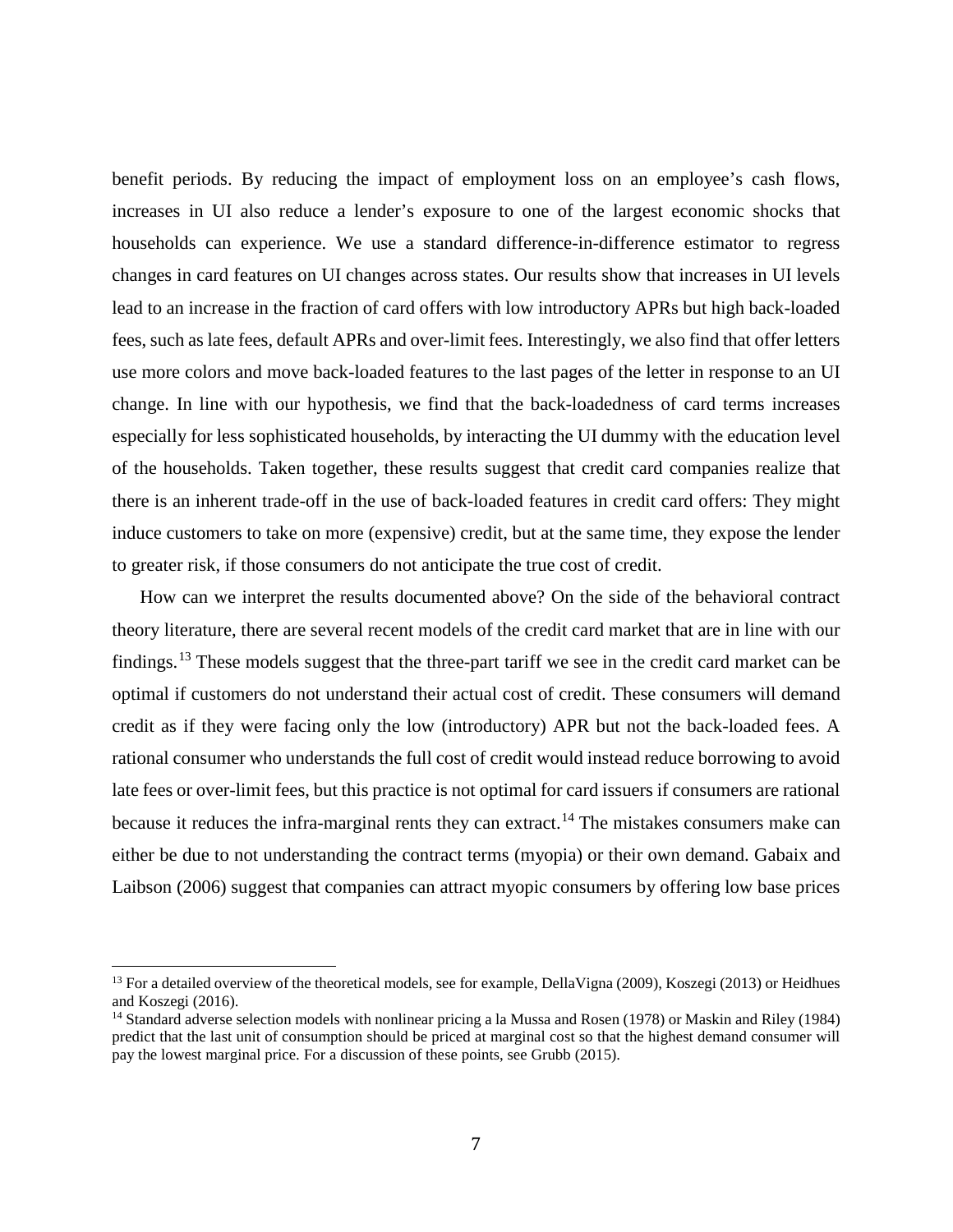but break-even by charging high prices for hidden, or shrouded features. [15](#page-7-0) Heidhues and Koszegi (2010, 2016) derive similar predications but assume that borrowers have self-control issues and underestimate the likelihood of being tempted in the future.<sup>[16](#page-7-1)</sup> Or Grubb (2009) proposes that consumers cannot forecast the variance of their future demand.<sup>[17](#page-7-2)</sup> These models do not assume that issuers earn excess rents, since, in a competitive market, the salient terms of contracts (e.g. the teaser rate) might be driven below marginal costs and the late fees would be used to break even in expectations.

Consistent with these predictions, we find that less-educated consumers are offered cards, where the prices of front-loaded or salient card features are driven down, while the contract features that consumers do not focus on are very high (e.g., late fees and over-limit fees). Conversely, in markets with predominantly sophisticated consumers, we do not find pricing below marginal cost because these consumers can see through add-on pricing and can avoid costly backloaded features.

In contrast, how would models with rational consumers explain these findings? A plausible model with rational consumers would be one where consumers value back-loaded fee structures if they are very credit constrained today but expect to be less constrained in the future. These borrowers might be willing to trade low interest rates today for high fees and interest rates in the future. [18](#page-7-3) While such a model is in line with the basic (back-loaded) contract structure we document, several findings in our data are difficult to reconcile with this model: First, if rational,

<span id="page-7-0"></span><sup>&</sup>lt;sup>15</sup> Carlin (2009) suggests a related model where heightened product complexity increases the market power of financial institutions because it prevents some consumers from becoming knowledgeable about prices. Here, complexity works as a negative externality on all customers rather than being targeted at particular subsets of the population.

<span id="page-7-1"></span><sup>&</sup>lt;sup>16</sup> We do not aim to differentiate myopia from present bias, as the two traits can be intimately linked for the purpose of credit card issuers. Borrowers who have present bias might be happy to not be confronted with late fees, even if they are not naïve about the contract features. Alternatively, hiding certain features of the card might aggravate a consumer's time inconsistency.

<span id="page-7-2"></span><sup>&</sup>lt;sup>17</sup> Our results are also consistent with recent papers on salience, see Bordalo et al. (2013, 2016), which suggest that consumers overweigh the most salient features of a product and try to maximize the perceived quality-price ratio of the goods they purchase.

<span id="page-7-3"></span><sup>&</sup>lt;sup>18</sup> One caveat for such a model would be that banks have to get their timing just right, as highly credit constrained borrowers typically have high default propensities such that the back-loaded fees coincide with the borrower's ability to pay.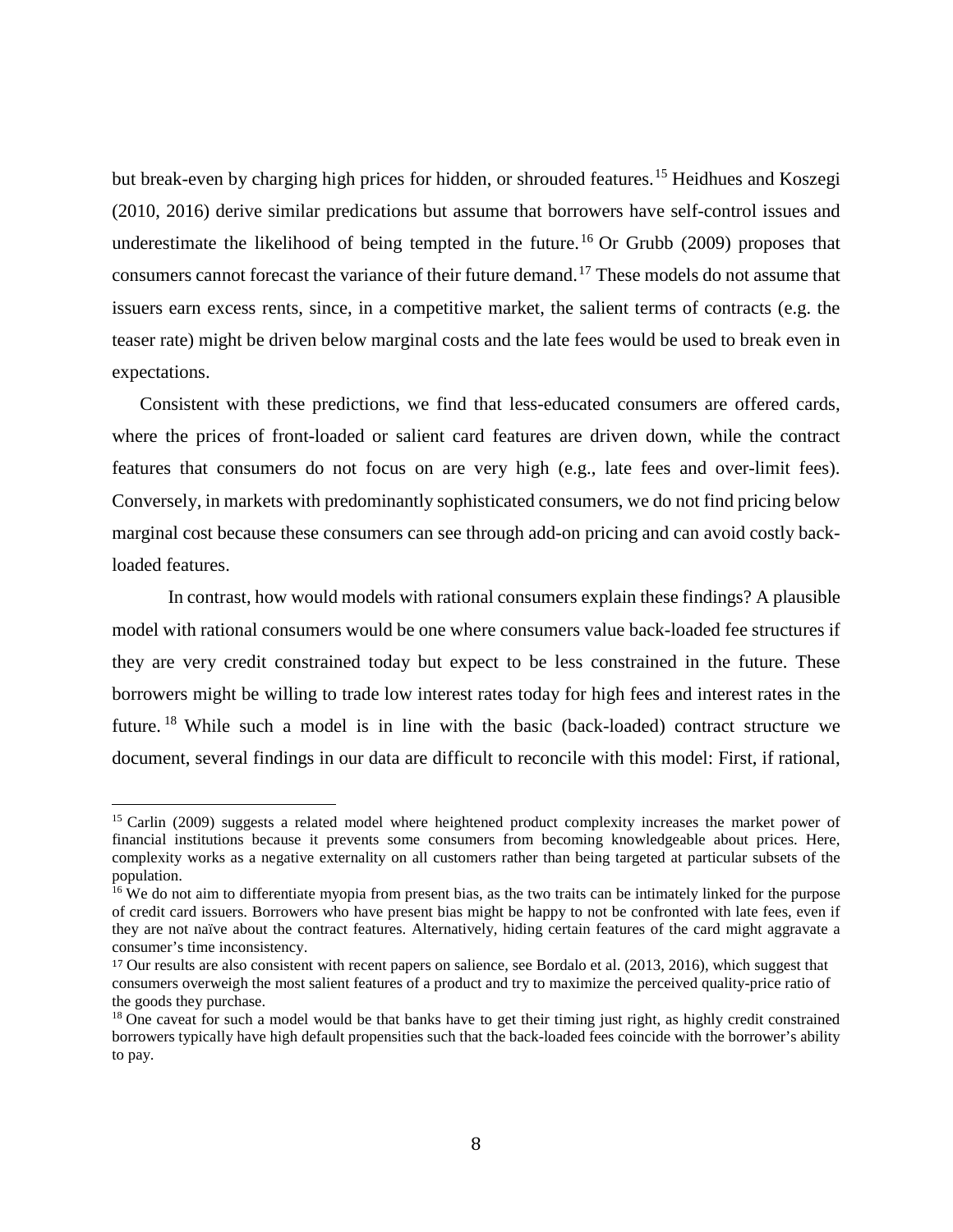but credit constrained borrowers are looking for cards that allow them to delay interest payments, late fees and back-loaded fees should be very prominent in the contracts because they represent a service that consumers are selecting.<sup>[19](#page-8-0)</sup> This is not what we find: high late or over-limit fees are always printed in small font and on the last page sof the offer letter. This is especially prominent for offers made to less-educated consumers. Second, maybe most importantly, if back-loaded fees are a way to shift interest payments to the future, these fees should go down when customers become more credit worthy (via the shocks of UI increases). Instead, we find the opposite, which runs counter to the predictions of a rational model. Finally, the steep non-linearity of late fees seems to run counter to the idea that the late fees are an interest rate because they do not take into account the actual balance that the borrower carries.<sup>[20](#page-8-1)</sup>

The rest of the paper is structured as follows. Section 2 provides a detailed literature review. In section 3, we present the data used in the study, the variables we constructed for the paper, and the design of the sample. Section 4 summarizes the results for how credit card companies target consumers, while section 5 focuses on credit card screening. In section 6, we describe our difference-in-difference analysis using unemployment insurance shocks to borrower credit risk. Section 7 concludes.

#### **2. Literature Review**

By focusing on the supply side of credit, our paper complements a growing literature in household finance on the demand side of the credit card market and credit card usage. Agarwal et al. (2008) analyze more than 4 million credit card transactions to show that customers, on average, pay significant fees (late payment fees and penalties) of approximately \$14 per month, which does not include interest payments. These results confirm that fees indeed have a significant bite and that customers are not able to optimally avoid all the negative features of their cards. That paper

<span id="page-8-0"></span> $<sup>19</sup>$  One could argue that even a rational agent would not look at the future fees because they intend to default if fees</sup> are too high. This is not an equilibrium because banks would not be able to break even.

<span id="page-8-1"></span><sup>&</sup>lt;sup>20</sup> A behavioral interpretation of the non-linearity in fees is suggested for example in DellaVigna and Malmendier (2004), where borrowers demand high late fees to constrain themselves from over-spending or falling behind on card payments. We thank Michael Grubb for pointing out this argument.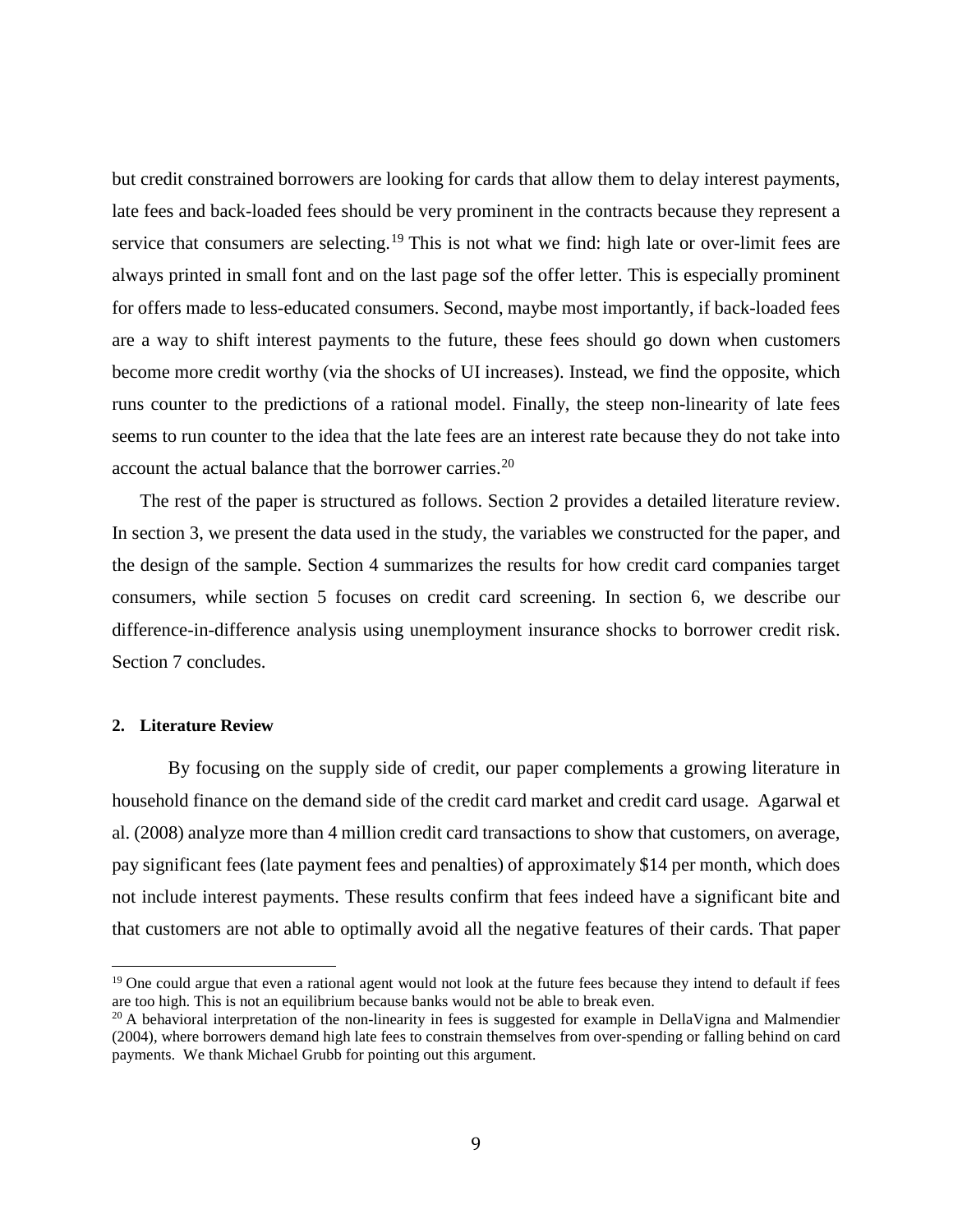also shows that customers seem to learn to reduce fees over time. However, this learning is relatively slow, as payments fall by approximately 75 percent after four years. Using a similar data set, Gross and Souleles (2000) show that consumers respond strongly to increases in their credit limits, especially to interest rate changes such as low introductory teaser rates. The long-run debt to interest rate elasticity is approximately -1.3, where more than one-half reflects net increases in total borrowing (rather than balance transfers). In related work, Agarwal et al. (2010) document that consumers who respond to inferior lender offers have poorer credit characteristics ex ante and default more often ex post. Similarly, Agarwal et al. (2009) show that over the lifecycle, middleaged households obtain the best credit terms, while older customers select worse credit terms. The authors conjecture that deterioration in cognitive ability could explain why older people choose worse terms. <sup>[21](#page-9-0)</sup> These papers provide important confirmation that credit cards with disadvantageous features are being taken up and have a significant impact on the borrower's cost of capital. Similarly, in the context of health club memberships, DellaVigna and Malmendier (2004) provide convincing evidence that consumers systematically choose contracts that lead them to overpay per gym visit because they are overconfident about their actual health club attendance.

Our study is related to a number of papers documenting considerable heterogeneity in the pricing of retail financial products, even in the face of increasing competition. For example, the seminal paper by Ausubel (1991) documents that credit card companies have very low passthrough rates for changes in their cost of capital. Hortacsu and Syverson (2004) and Bergstresser et al. (2009) show that wide dispersion in fees in the mutual fund industry is related to changes in the heterogeneity of the customer base. More recently, Sun (2014) and Celerier and Vallee (2015) show that even with the introduction of increased competition, price dispersion does not decrease and product complexity might increase. Similarly, Hastings, Hortacsu and Syverson (2012) look at the introduction of individual savings accounts in Mexico and show that firms that invested

<span id="page-9-0"></span> $21$  Hastings and Mitchell (2011) use a large-scale, nationally representative field survey from Chile to directly relate impatience and financial literacy to poor financial decisions in a savings context. The results show that impatience is a strong predictor of wealth. Financial literacy is also correlated with wealth, although it appears to be a weaker predictor of sensitivity to framing in investment decisions. Agarwal et al. (2017) show similar demand responses to credit card contracts.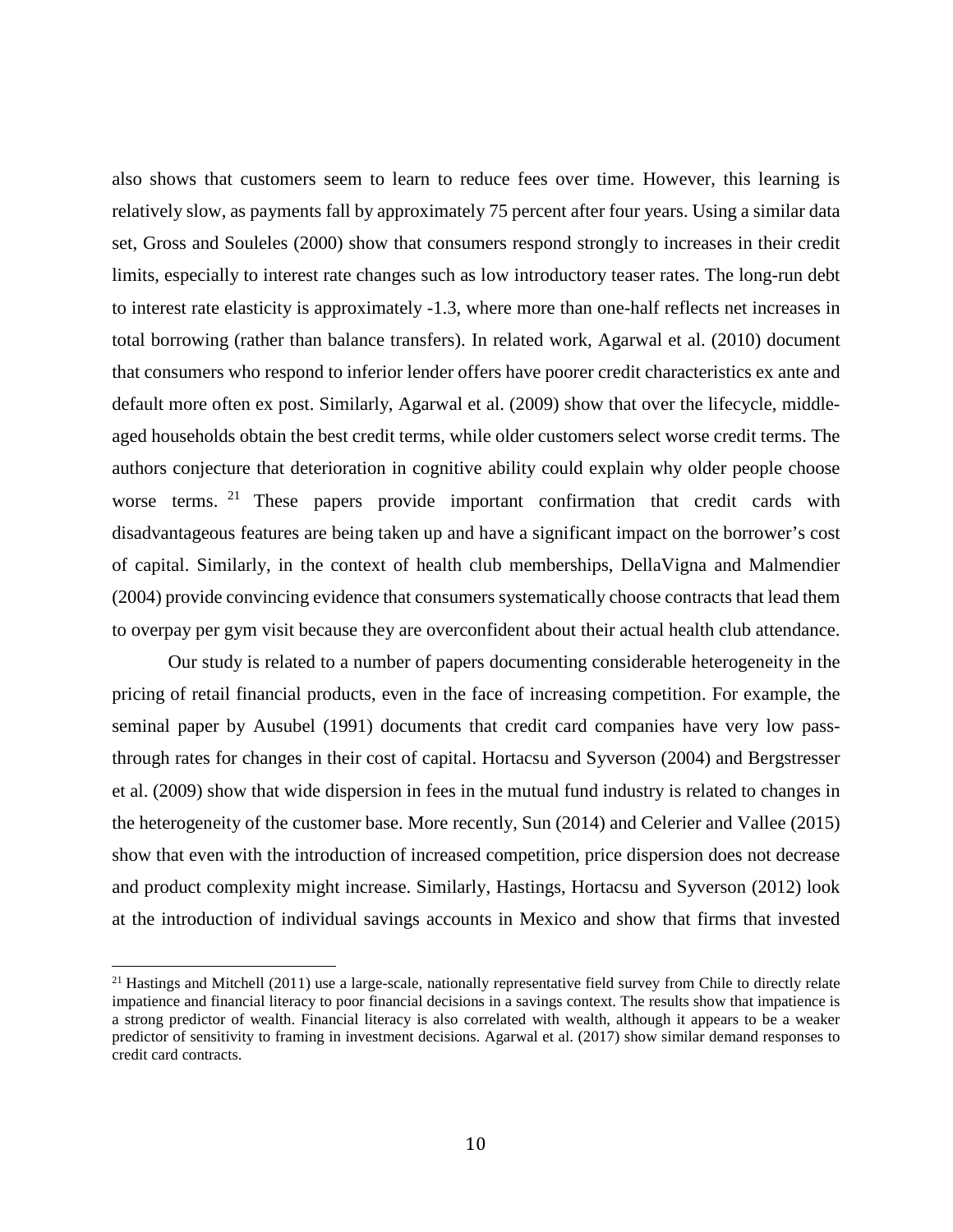more heavily in advertising had both high prices and larger market shares because customers seem to be insufficiently price sensitive. Similarly, Gurun, Matvos and Seru (2016) show that areas with large house price increases and expanding mortgage origination saw increases in marketing expenses and marketing solicitations. Similarly, a recent paper by Agarwal et al. (2016) follows our methodology and analyzes the back-ward loading of mortgage contracts in areas with increased banking competition. These results suggest that firms compete on nonfinancial dimensions, such as advertising, to substitute for price competition.

Finally, a large literature in economics and marketing has looked at how individuals respond to how product features are displayed when choosing complex contracts, such as retail financial products, medical insurance contracts or even cell phone plans. For example, Lohse (1997) demonstrates in an eye-tracking study that color Yellow Pages ads are viewed longer and more often than black-and-white ads. Similarly, Lohse and Rosen (2001) suggest that the use of colors, photos or graphics increases the perceived quality of the products being advertised and enhances the credibility of the claims made about the products compared with non-color advertisements. Heitman et al. (2014) document that how prices and add-on features are displayed significantly affects how well people choose among products. Besheres, Choi, Laibson and Madrian (2013) show that even when subjects are presented with information about mutual funds that is very transparent and easy to digest, they select dominated savings vehicles. Bertrand et al. (2010) show that the advertising content can indeed have a significant impact on product take-up and even willingness to pay. They set up a field experiment as part of a consumer lender's direct mailing campaign in South Africa and found that advertising content that appeals to emotions (such as a woman's face versus a man's) or more simply displayed choices leads people to accept much more expensive credit products. We build on this earlier literature by analyzing whether firms deliberately incorporate these behavioral biases when designing credit card offers.

Han, Keys and Li (2013) use a very similar data set but focus on a complementary topic. The authors use Compremedia data between 2007 and 2011 to document the large expansion in the supply of credit card debt in the period leading up to the financial crisis and after the crisis. The results show that the expansion prior to crisis was particularly large for consumers with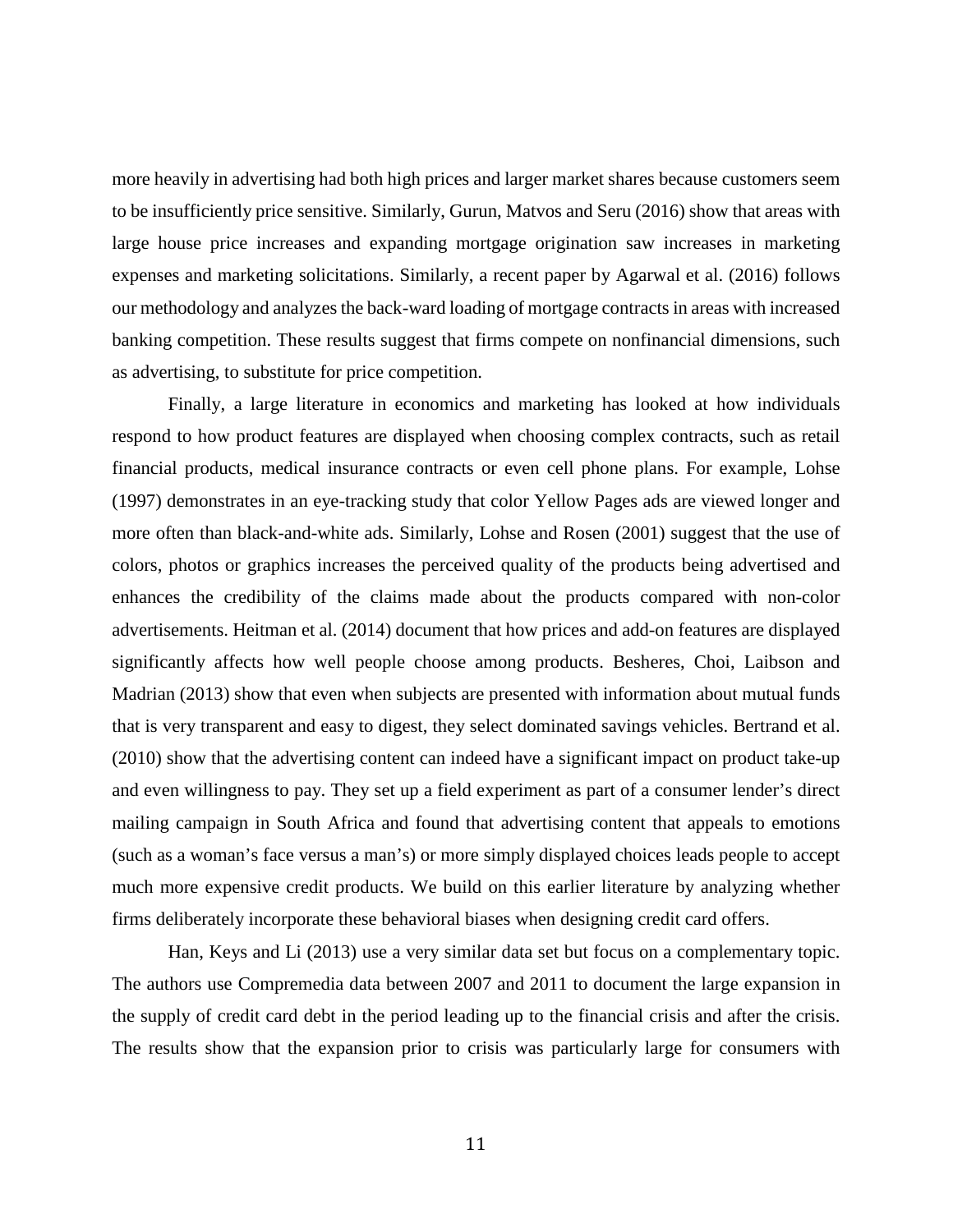medium credit scores rather than sub-prime customers. In addition, they show that even customers who have previously declared bankruptcy have a high likelihood of receiving offers, but these offers are more restrictive.

## **3. Data and Summary Statistics**

## **3.1. Data Description**

We use a comprehensive dataset from Mintel (also known as Compremedia) that contains information on the types of credit card offers that customer with different characteristics receive in the US. These data are based on a monthly consumer panel of more than 4000 households, which are paid to collect all direct credit card mailers and send the originals to Mintel. For this data collection effort, Mintel selects households based on their demographic and economic characteristics in order to create a representative sample of the population of US credit card holders. For each household, Mintel collects detailed demographic information, including the age and education of the head of the household, household income, household composition, family status, and zip code. Each month, Mintel collects all credit solicitation mailers received by the household, such as credit cards, home equity loans and mortgage offers. We only observe offers to the entire household, usually to the head of the household.

After gathering the physical credit card offers from the households, Mintel manually scans the mailers to produce PDF versions and electronically enters some key information, which is usually contained in the Schumer box: regular purchase APRs, balance transfer APRs, cash advance APRs, default APRs, credit limits, annual fees, late fees (penalties), over-limit fees, etc. We manually check the quality of the dataset and find that all the variables are adequately collected, except default APRs, which have many missing values.

Our data covers the period from March 1999 to February 2011. However, we also repeated our analysis excluding the post-2007 data to abstract from the impact of the financial crisis and the CARD Act. The results are unchanged. For each month, there are approximately 4,000 households and 7,000 credit card mail campaigns, on average. In total, there are 1,014,768 mail campaigns, which consist of 168,312 different credit card offers. Credit card companies usually issue the same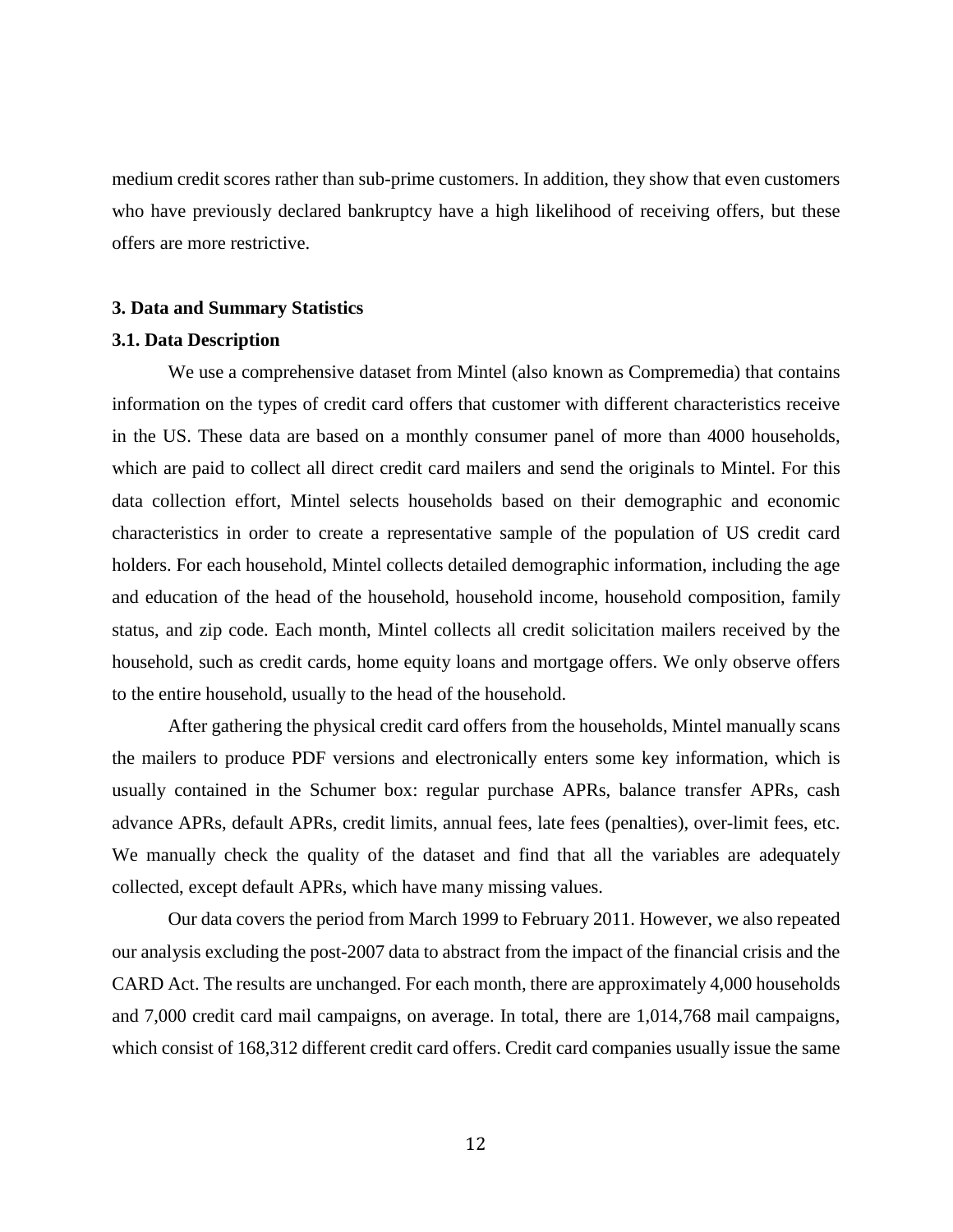offer to many households at the same time. We use OCR (optical character recognition) software and our own extraction algorithms to confirm the quality of the Mintel data. We find that most variables are coded accurately. One exception is the default APR, which seems to have many missing entries.

We also create a second data set based on the Mintel information by using all the scanned pages of the credit card offers. These allow us to analyze the actual structure and design of the offer, e.g., where information about the card is located on the mailers. However, Mintel only keeps scanned images of approximately 80% of the credit card offers (approximately 803,285 out of the 1,014,768 scanned credit card offers are complete). Mailers are more likely to be missing in the first two years of the sample, and there are also later offers with randomly missing images. However, we verify that, with the exception of the time trend, the missing observations do not seem to have any observables biases.

We extract information on reward programs and soft information on the design of the mailer itself from these scanned images. First, we use OCR software to transfer all the images into Word documents. The OCR software we use is OmniPage Professional version 18.0, a leading document imaging software that is accurate and fast. The OCR software separates the characters and graphics/background patterns from the original documents (i.e., the scanned credit card offers), recombines them based on original digital documents' design and turns them into editable Word documents. Then, we use a keyword searching algorithm to search for the reward programs in each offer. We are able to identify 8 commonly used reward programs: cash back, points, airline mileage, car rental insurance, purchase protection, warranty protection, travel insurance, and zero introductory APRs.

Moreover, because we keep the formatting information for each character in the offer, we can also record the format design of these reward programs. Using Word in VBA, we are able to identify the fonts. We collect the size and color of each reward program when they were mentioned in the offer letter, as well as whether they were highlighted with bold or italic text. Additionally, we count the number and size of the pictures on each page. To check the quality of the OCR and keyword searching algorithm, we randomly select some offers and check them manually, the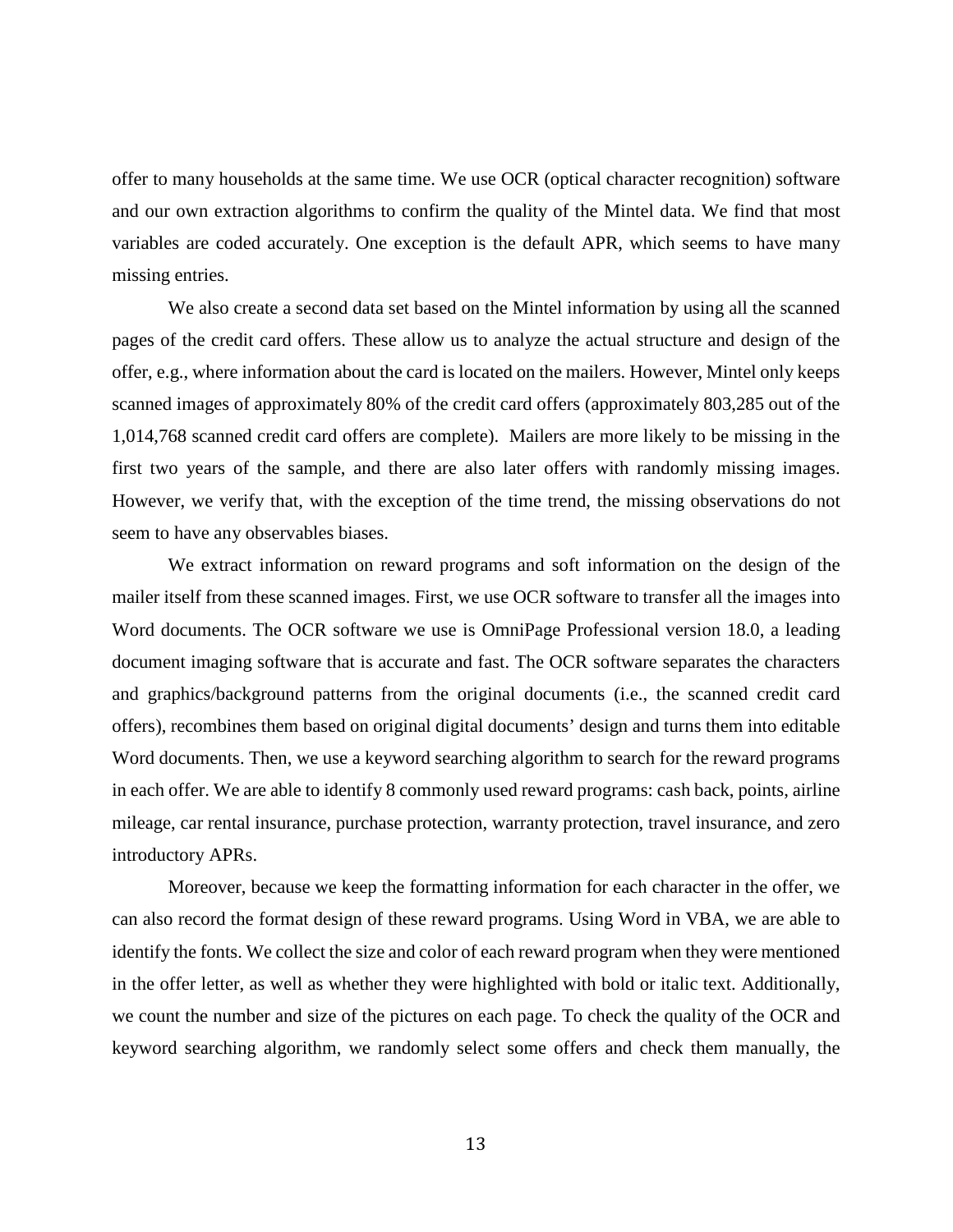accuracy is over 90%. As we previously mentioned, there are some values for default APRs missing from Mintel's hand-collected database. To address this missing data, we use the keyword searching algorithm to search for the default APRs stated in the offers. Usually, the Schumer box contains the default APRs, which is sometimes called the penalty APR. We extract default APRs from the scanned images of all credit card offers using our algorithm and compare them to the rates collected by Mintel. The accuracy of our algorithm is approximately 98%. In this way, we are nearly able to complete the default APRs data. Because only 80% of the sample includes the scanned offers, our variables for reward programs and format are limited to this 80% sample.

#### **3.2. Descriptive Statistics**

Table 1 describes the summary statistics of the main variables used in the paper. In Table 1, the first twelve variables are based on our full sample of 1,014,768 mail offers from Mintel. APR is the regular purchase APR listed in the credit card offer. If the regular APR is a range, we pick the midpoint as the APR. The mean APR of the 982,767 total mailings received by consumers is 12.65%. The APRs for balance transfer has a mean of 11.33% and standard deviation of 3.34%. The cash advance APR has a mean of 19.89% and the standard deviation is 4.28%. For the default APR, instead of default APR levels in the offers, we use the dummy for whether the credit card offer has default APR or not. The reason is that approximately 30% of the credit card offers don't have default APRs. For the offers with default APRs, the mean is at 26.51%, which is higher than all other APRs. The high default APRs is not surprising because it is conditional on the borrower being more than 60 days late. The default APR may be applied to all outstanding balances of a credit card if a consumer pays the monthly bill late. All these APRs are compounded monthly.

*Intro\_APR\_regular*, *Intro\_APR\_balance* and *Intro\_APR\_cash* are dummies indicating whether the offer has 0% introductory APR (or very low introductory APR) for regular purchases, balance transfers and cash advances, respectively. *Max Card limit* is the natural log of the maximum credit card limit stated in the offers. We only have 526,949 observations for *Max Card limit* because many credit card offers do not specify a limit, especially after 2008.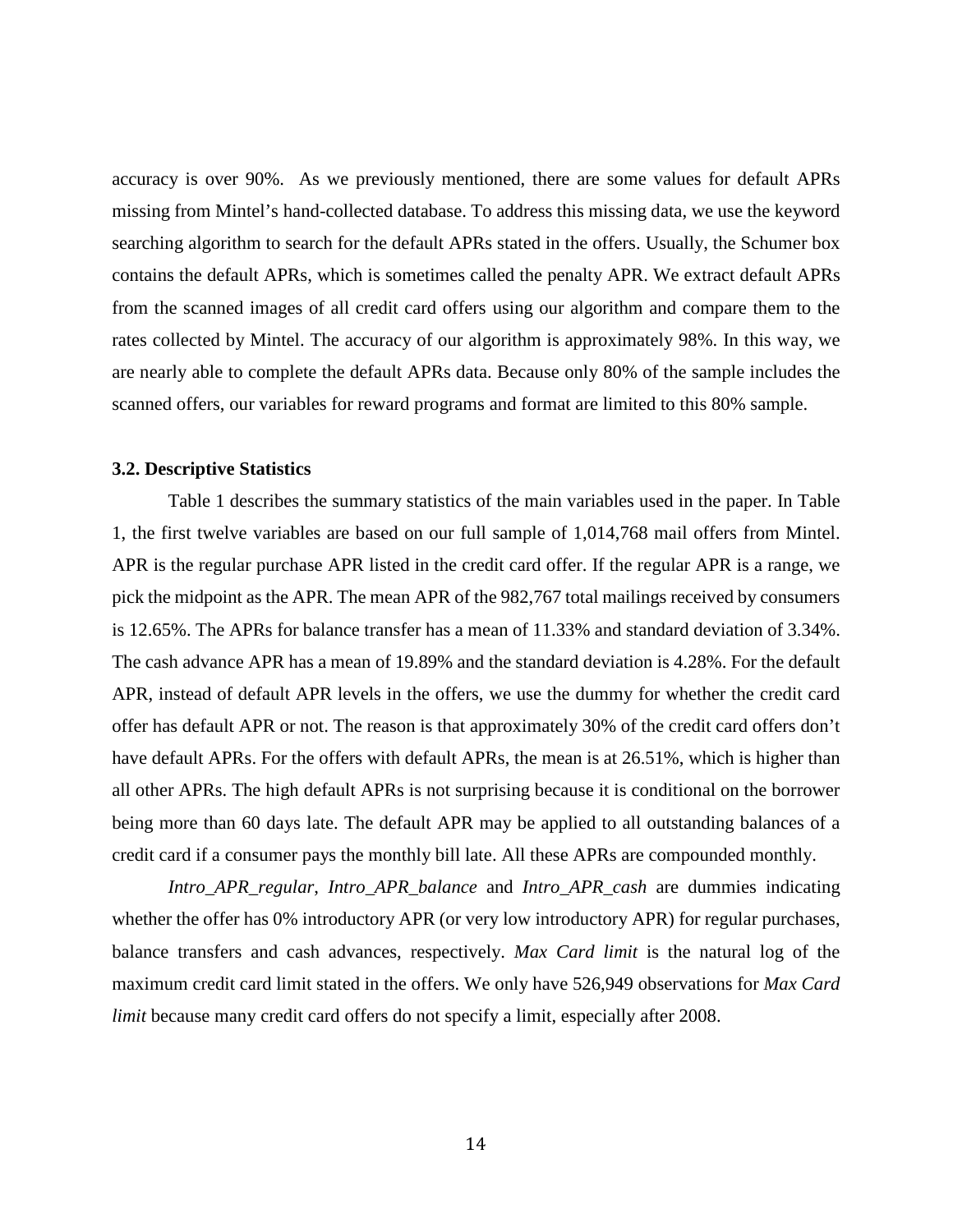Credit cards also have a number of different fee types; the dimensions that we observe in the data are the annual, late, and over-limit fees. Annual fees on average are \$12.29 with a standard deviation of 31.99. The distribution of annual fees in our sample is quite skewed: 81.5% of the mailed offers have no annual fee, and the maximum annual fee is \$500. Typically, cards that have annual fees offer mileage programs and other expensive value-added services. A late fee is the onetime charge incurred when the consumer does not pay at least the minimum monthly payment by the due date. This is a dollar value rather than a rate. In our sample, late fee has a mean of \$33.83, a standard deviation of 6.17, and a max of \$85. Its distribution is much less skewed than that of the annual fee. Approximately 90% of credit card offers have late fees ranging from \$29 to \$39. This fixed monthly fee comes due if the minimum payment has not been made, independent of the size of the balance. Thus, this fee can be especially high for small balances.

Finally, an over-limit fee is charged when the consumers' credit card balance goes over the card limit. The mean of over-limit fee is \$29.74 with a standard deviation of \$10.16. The distribution of the over-limit fee is also concentrated: approximately 87% of the cards have overlimit fees ranging from \$29 to \$39. Although credit card companies usually charge no annual fee, they charge much more for late payments and over borrowing.

The remaining variables in Table 1 are based on the 80% sample of mail campaigns for which we have scanned images of the credit card offers. "Size" is the maximum size of the reward programs minus the average size of all characters on every page of each credit card offer. For example, if "cash back" appears in the offer 3 times, we pick the largest one. "Size" equals this largest number minus the average size of all characters on the same page. The size is drawn directly from Word document. The variable "Size" has a mean of 4.71 mean and a standard deviation of 5.49. The maximum value of Size is 143.63 because some offers use very large characters to highlight reward programs. The 90th percentile of variable Size is 10.99. We use this relative size measurement because credit card companies tend to use larger characters to emphasize the paragraphs that describe the reward programs compared to the nearby paragraphs. The size differences between them should be the measure highlighted. Moreover, "Color" is a dummy indicating whether the reward programs in the offer highlighted in color rather than in black and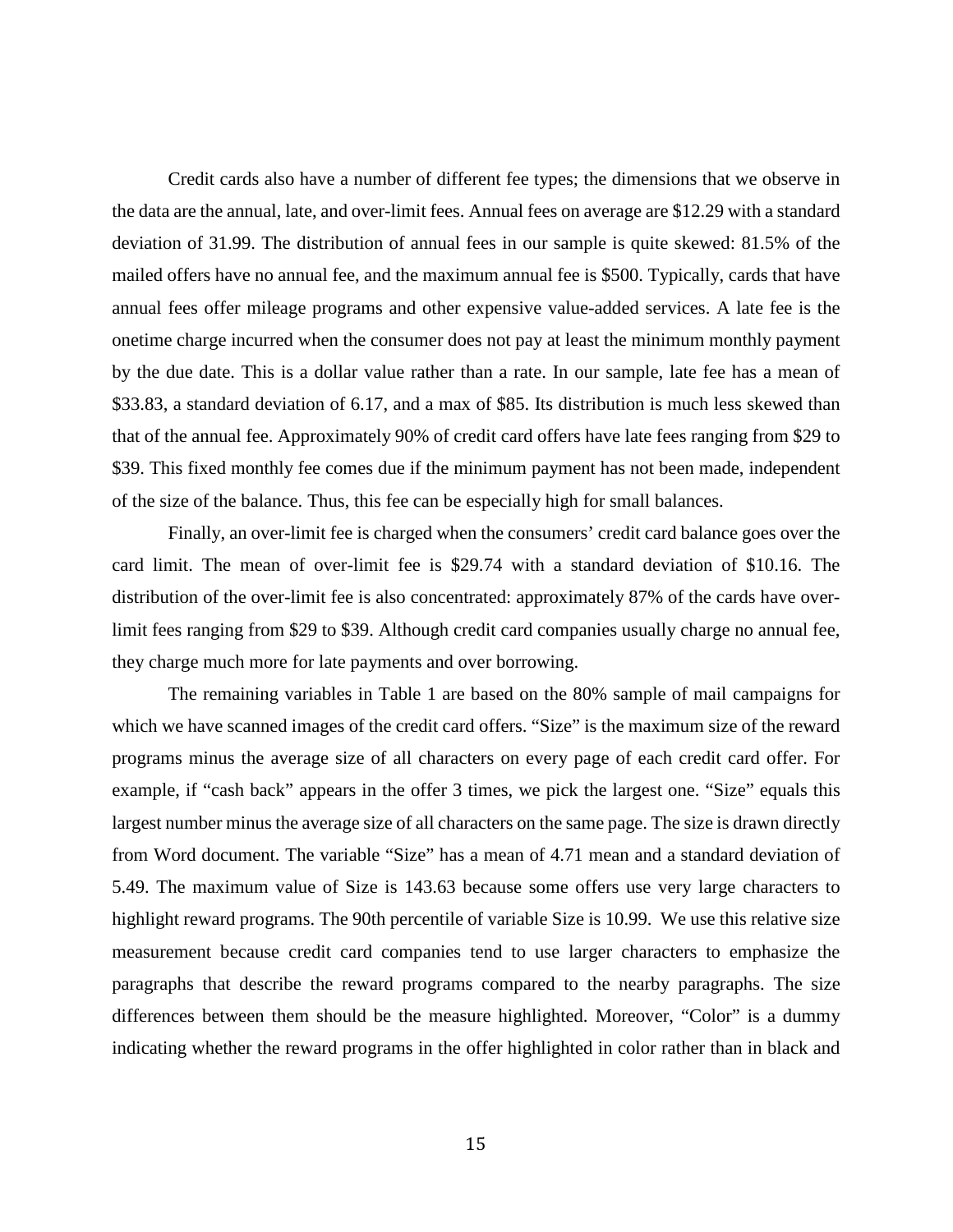white. We focus on the characters describing the reward programs rather than on the entire offer because most credit card offers use some color, especially later in the study period.<sup>[22](#page-15-0)</sup> "Bold" is a dummy indicating whether the offer used bold to highlight its reward programs.

"Picture" is the file size of each page of the offer, which measures how many or how "fancy" the pictures in the offer are. We do not use an actual count of the pictures or the size of the pictures because our algorithm considers the background of the page as a big picture (usually it is just a large, plain color picture). Using the storage size of each Word document, we can approximate the complexity of the page design. Other features, such as characters, also increase file size. However, pictures in Word documents usually take most of the file storage. Thus, we think that file size is a good measure of pictures in the credit card offers. The variable "Picture" is the file size, and the unit is megabytes (MB). The mean of "Picture" is 0.23 MB with a 0.26 MB standard deviation.

Finally, we are able to code the reward programs based on the PDF images. We define "Reward" as the number of reward programs, CASH, POINT and Car rental insurance, included in each offer. We choose these three reward programs because they are similar and most commonly used. CASH, POINT, MILE, Carrental, Purchaseprct are dummies indicating whether the offer includes these reward programs. Finally, FFR is the monthly average federal fund rate from January 1999 to December 2011. We merge FFR into our credit card dataset for each month.

## **[Place Table 1 about here]**

#### **3.3 Credit Card Design**

Table 2 summarizes the physical design of the credit card offers to document how and where certain features of the card are displayed in the letter. All credit card offers state late fees, default APRs, over-limit fees, and annual fees because their disclosure in the Schumer box is mandated. However, only 5.8% of the credit card offers mention late fees on the first page; 4.97% mention default APRs on the first page, and 6.96% mention over-limit fees on the first page. Not

<span id="page-15-0"></span> $^{22}$  To construct formatting variables, such as Size, Color, and Bold, we focus on the reward programs fonts, which include cash back, points, mileage, car rental insurance, purchase protection, and low intro APR programs.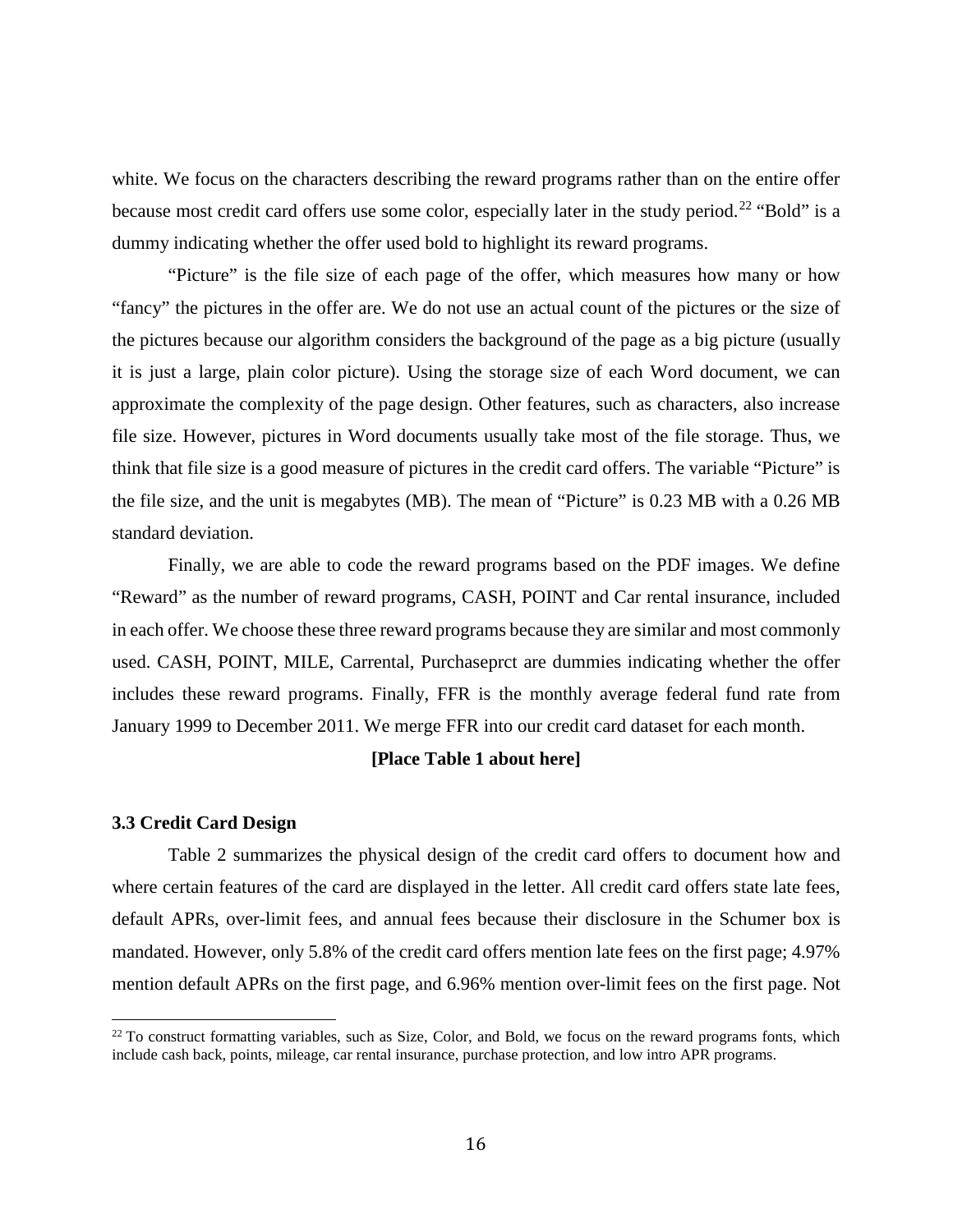surprisingly, credit card offers usually do not mention fees, especially those that typically are backloaded on the first page. On the other hand, 79.28% of the credit card offers include annual fee information on the first page. However, as we will document below, annual fees are usually associated with cards that are offered to more-educated, higher-income customers. Similarly, reward programs are usually mentioned in the first page of the offers; 100% of cash back and mileage programs are mentioned in the first page. For point reward, car rental insurance, and zero introductory APRs, the likelihood of appearing on the first page is 93.51%, 80.48%, and 91.04%, respectively.

Panel B of Table 2 compares the font size of the credit card terms conditional on whether they are mentioned on the first page. Late, over-limit, and annual fees are lower if they are mentioned on the first page of the offer than if they are mentioned on the back of the offer. Again, it is not surprising that issuers would highlight the features they perceive as very competitive.

# **[Place Table 2 about here]**

#### **4. Customer Characteristics and Credit Card Features**

We start by analyzing how the offer features vary with the observable characteristics of the customers. In other words, how do credit card companies target their offers to customer types? The characteristics we observe in Compremedia for people receiving these offers parallels the information that banks obtain by buying mailing lists from gatekeepers or other firms that sell consumer data. Each observation in our data set is an offer sent to a specific consumer, where consumers stand for a bundle of characteristics. Because clients stay in the data set for only a limited time (they usually do not work for Mintel over many years) we follow not individuals but "cells" that can be thought of as bundles of characteristics. For example, we can observe the types of offers that a typical household in a middle-income group or a certain educational level receives over time or from different issuers. For each cell, we have several people with the same characteristics in the sample who provide their information, and we are thus able to estimate their typical offer structure.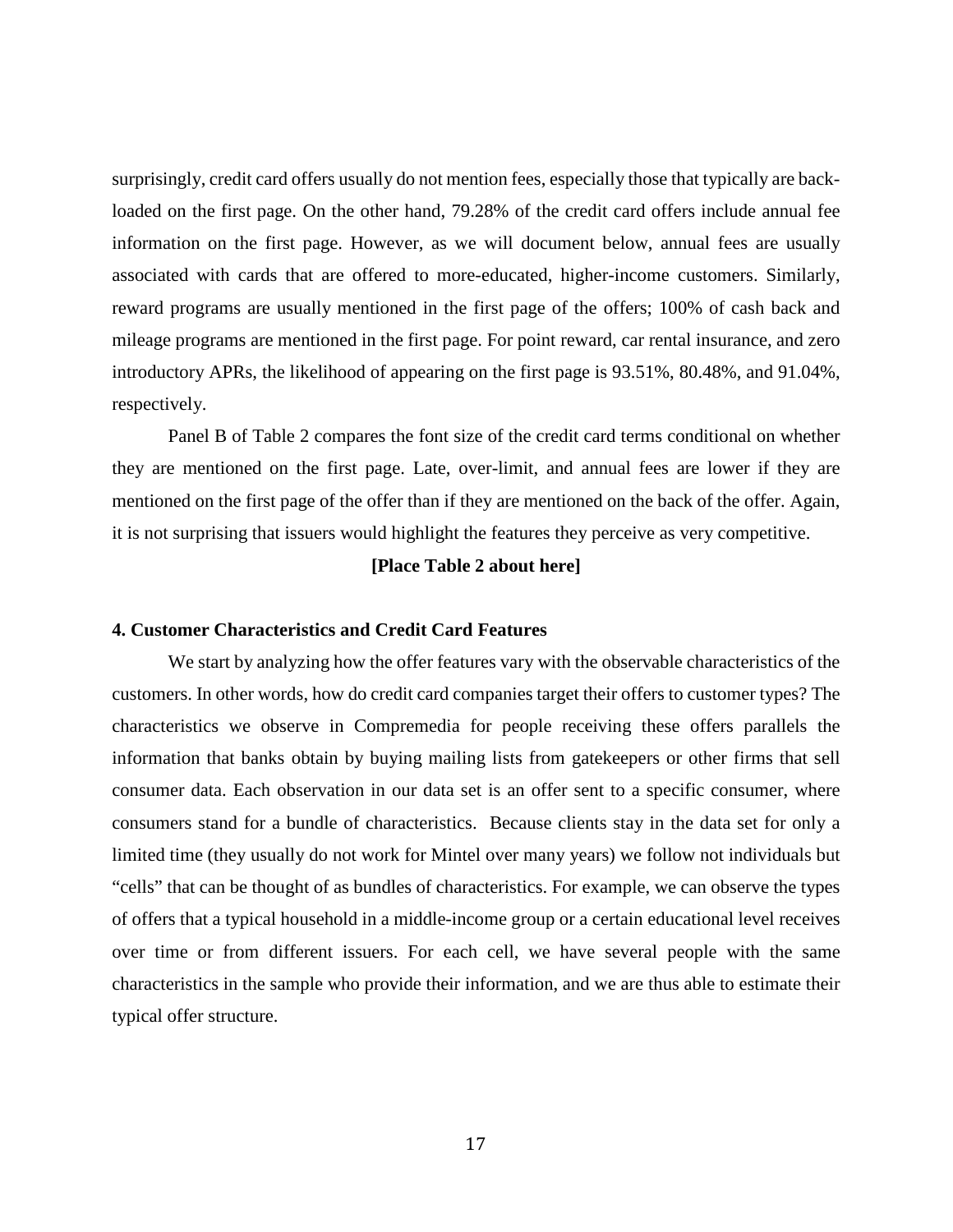In Table 3, we run a simple hedonic regression model of card features, such as APRs, late fee, or reward programs, on customer characteristics. The characteristics of interest to us are the education levels of customers, which are measured as five distinct educational achievement dummies ranging from below high school to completed graduate school. We also consider nine income groups (annual household income) ranging from less than \$15,000 to over \$200,000. In these regressions, we also control for age group fixed effects of the customer, state fixed effect, dummies for household composition and credit card company fixed effects. Standard errors are clustered at the demographic cell, which is constructed by state, age, income, education and household composition.

#### **[Place Table 3 about here]**

In Column (1) of Table 3, we start with the regular purchase APR as the dependent variable and report the coefficients on the education levels. Figure 1 plots the regression coefficients on education levels. Figure 2 plots the regression coefficients on income levels. The results show that the regular APR decreases significantly for higher-income groups, and the results are relatively monotonically increasing with income. The magnitude of the effect is quite large. Between the lowest and the fourth-highest income groups, the difference in mean APR is almost 0.6 percentage points, which is a significant difference. The relationship between APR and income drop off a little for the three highest income groups, but we show that these groups also have different product features. In contrast, there is no significant relationship between the regular APR and education. The estimated coefficients are all close to zero and insignificant. We re-estimate the regression for the APRs on balance transfers and cash withdrawals and obtain very similar results; these regressions are not reported but can be obtained from the authors. These results intuitively suggest that higher-income customers have lower credit risk and thus enjoy lower costs of capital. Interestingly, this is not true for more-educated customers, suggesting that people of similar educational achievement might vary considerably in their income and, thus, in their credit worthiness.

## **[Place Figure 1 and 2 about here]**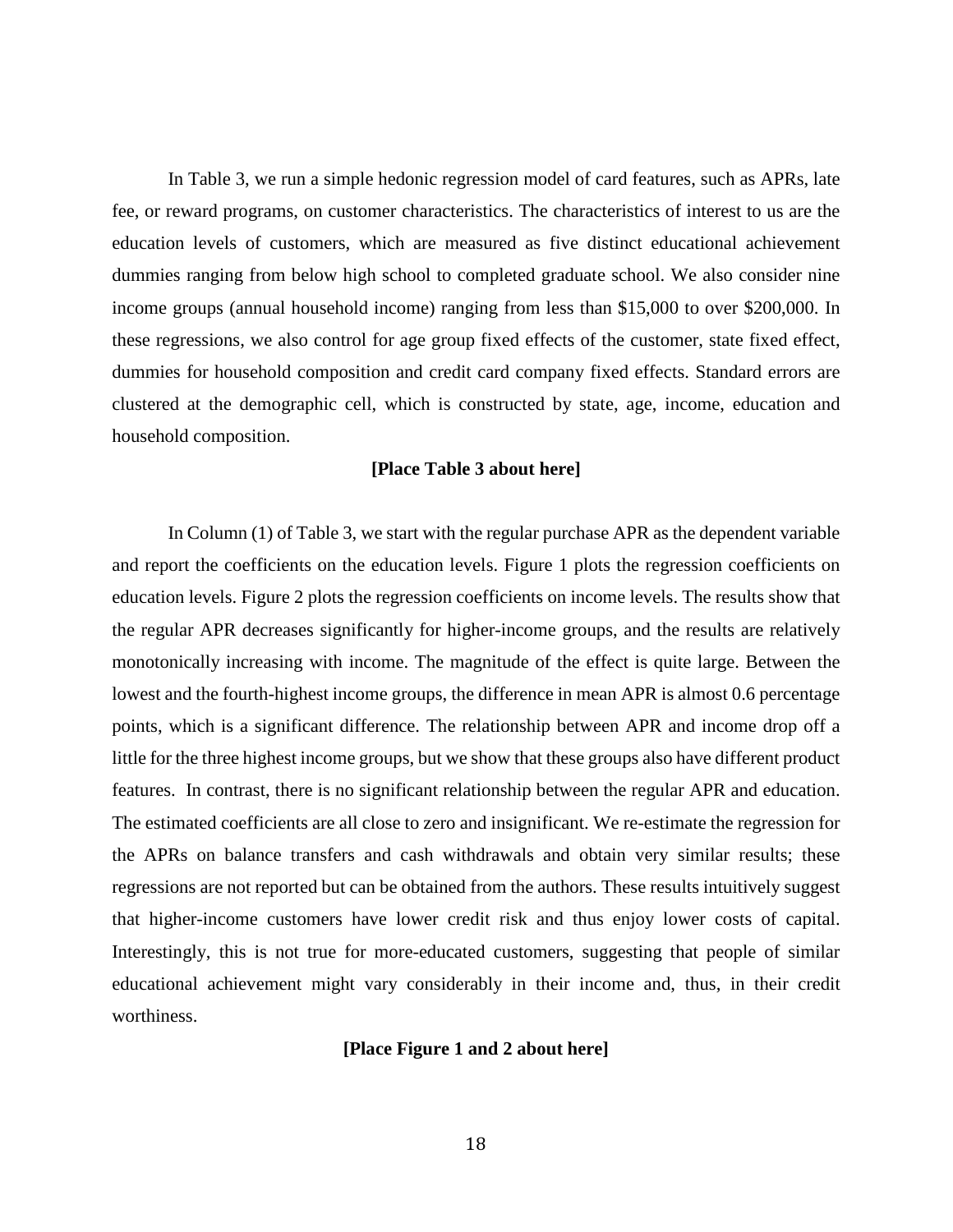Interestingly, we find that late fees and the probability of having default APRs increase significantly with customer income but drop with higher educational attainment. For example, the difference in the late fees of the lowest and highest income groups is approximately \$0.6. Thus, customers with higher incomes actually face higher late fees than those with lower incomes. The same pattern holds for default APR. In contrast, customers with more education receive card offers that have smaller late fees, lower probability of having default APRs, and lower over-limit fees. On the other hand, in Column (5), front-loaded annual fees are significantly higher for households with more education. These results are a first indication that interest rates and fees are set not just with an eye toward credit risk but also toward the sophistication of the customer. Moreover, we look at low introductory APR offers in Column (6). These usually expire after a few months (customarily after 6 to 12 months), and a higher interest rate then applies. Introductory APR programs are predominantly offered to less-educated or lower-income customers. A similar relationship holds for introductory APR rates on balance transfers.

 We create a combined measure of how back-loaded a card is overall by calculating the first principal component of the card terms, including regular APR, over-limit fees, late fees, zero introductory APR dummy, and annual fee. The results are presented in Appendix Table A2. The first principal component loads very negatively on front-loaded features, such as annual fees and APR, and positively on back-loaded fees, such as late fees and over-limit fees. When we estimate a hedonic regression on this combined measure that we called *Backward*. In column (7), we see the same very significant pattern: back-loadedness decreases significantly with the education level. Interestingly, the same is not true for income. In fact, richer people tend to receive more backloaded card terms (controlling for education).

In Table 3 Column (8), we look at how mileage reward programs are offered to customers and observe a very different pattern compared to the Introductory APR program. In Column (8) the dependent variable is a dummy that equals one if the credit card offer contains a mileage program. The likelihood of receiving a card offer with a miles program increases significantly with the education level of the household. Households in the second to last highest education group are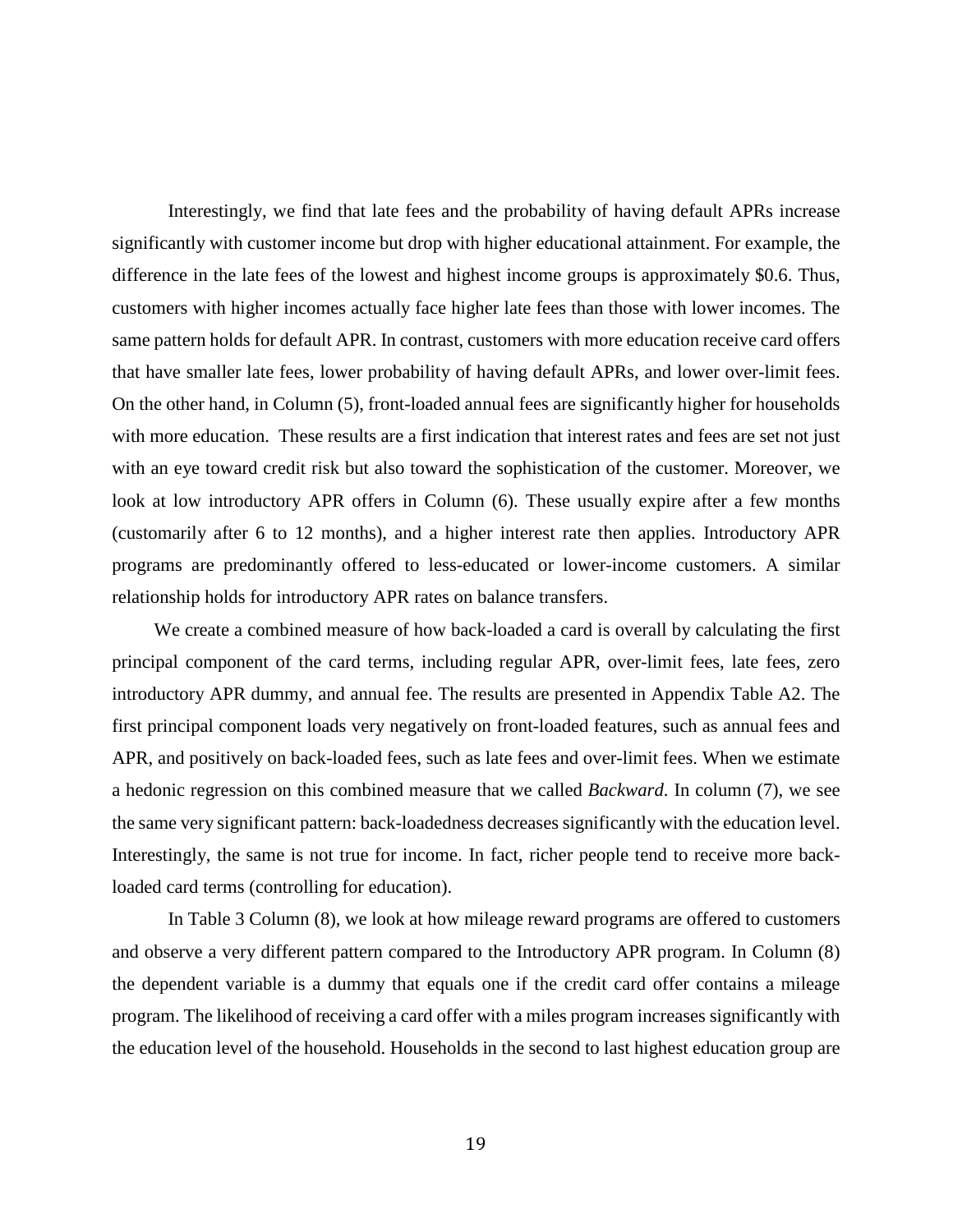more than six percentage points more likely to receive an offer with a miles program compared to a household in a the lowest educational bin. Since only eight percent of credit card offers include a miles program, education is dominant factor in explaining who receives a miles programs. It is important to remember that these regressions control for other household characteristics such as income or neighborhood effects which could potentially be correlated with education, which makes the strength of these results even more surprising.

In a next step, we now look at differences in how the information is displayed in the credit card offer across different consumers. In Table 3, Column (9), *Format* is a combined measure of a number of different dimensions of the layout of the offer letter: we look at the first principal component on font size, whether colors other than black is used, whether the text is in bold and the use of pictures and their size in the credit card offers. We believe that this measure captures how elaborate the offer looks like. We show that more-educated households are sent more elaborately designed credit card offers, which usually use larger fonts, more colors, bold text, and more pictures to emphasize the reward programs. But when looking at where specific information about back-loaded fees is displayed, we find a differential approach for educated versus lesseducated consumers. In Column (10), *Back\_LateFee* is the dummy for whether the late fee information is displayed only at the back pages of the offer letters. We show that offers sent to less-educated households usually display late fees on the last pages of the offer letters. Column (11) repeats a similar analysis for default APR, and also shows that information about default APRs is displayed on the last pages of the offer letters. This evidence suggest that credit card companies tend to shroud the back-loaded pricing terms especially when sent to less-educated households.

Taken together, these results suggest that different reward programs and marketing strategies are used to target different customers groups. Introductory APR offers are primarily offered to less-educated and poor clients. Miles is the only reward program that is predominately targeted to richer and, importantly, more-educated customers. Credit card companies tend to hide the back-loaded pricing terms on the back pages of offer letters, especially for less-educated households.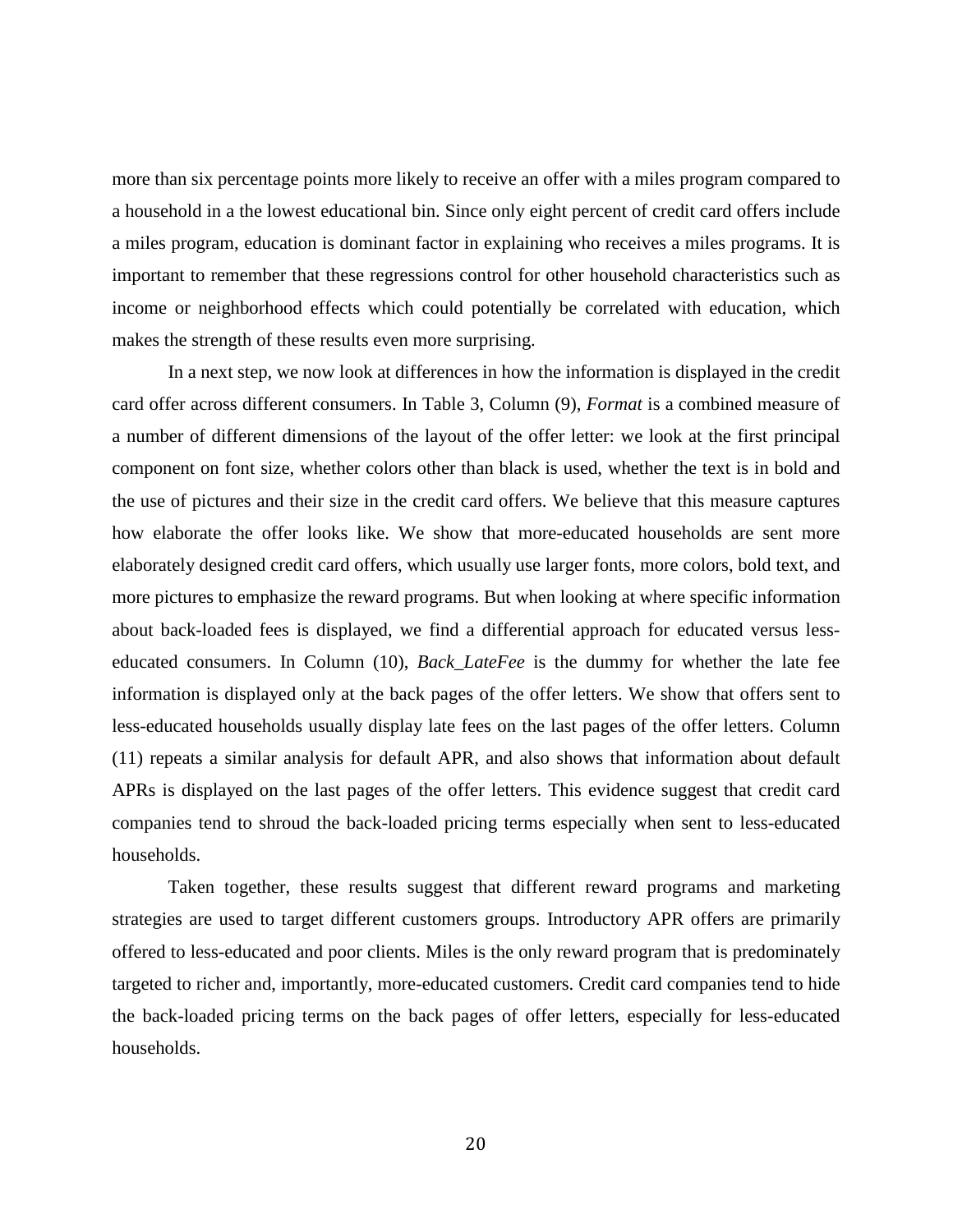## **4.2 Robustness Checks**

One dimension that we do not have in our main data is the FICO score for individual borrower, since Mintel is not allowed to provide credit card information to individuals. To analyze the role of FICO scores for our analysis, we obtained Mintel data via the CFPB. <sup>[23](#page-20-0)</sup> While the data set available at the CFPB covers a shorter time period than ours (starting in 2000), they have the advantage of including FICO scores. The idea it to see whether the pricing relationships documented in our paper differ significantly when including FICO score. For this purpose, in Table A5 in Appendix, we repeat our hedonic regressions of card features on customer characteristics, adding FICO scores as an additional explanatory variable. Adding the FICO scores does not add additional explanatory power to the regression. The R-squared of the regressions don't increase a lot, and all our results in Table A5 remain when including the FICO scores. Overall, it appears that the dimensions spanned by the FICO scores don't absorb the variations of the other observable characteristics used in the paper. These results alleviate concerns that we are missing an important, and un-spanned dimension of customer characteristics.

 A second robustness check we undertake to confirm the results from our PCA, is to estimate directly how issuers trade off front-loaded and back-loaded credit card terms. In Table A4 in the Appendix, we regress regular APRs on late fees; we also control for the fed fund rate (FFR) in the month the offer was made. The tables shows that a \$1 increase in the late fee is associated with an approximate 0.6 percentage point decrease in the regular APR. These results even when controlling for bank and borrower fixed effects. We also find that this trade-off is steeper for less-educated consumers, as suggested in the hedonic regressions in Table 3. We repeat this trade-off analysis between late fees and annual fees in Table A4B in Appendix and find very similar trade-off patterns.

<span id="page-20-0"></span><sup>&</sup>lt;sup>23</sup> We thank Jialan Wang at the CFPB for making this data available to us, and Vikram Jialabuti for running the analysis for us.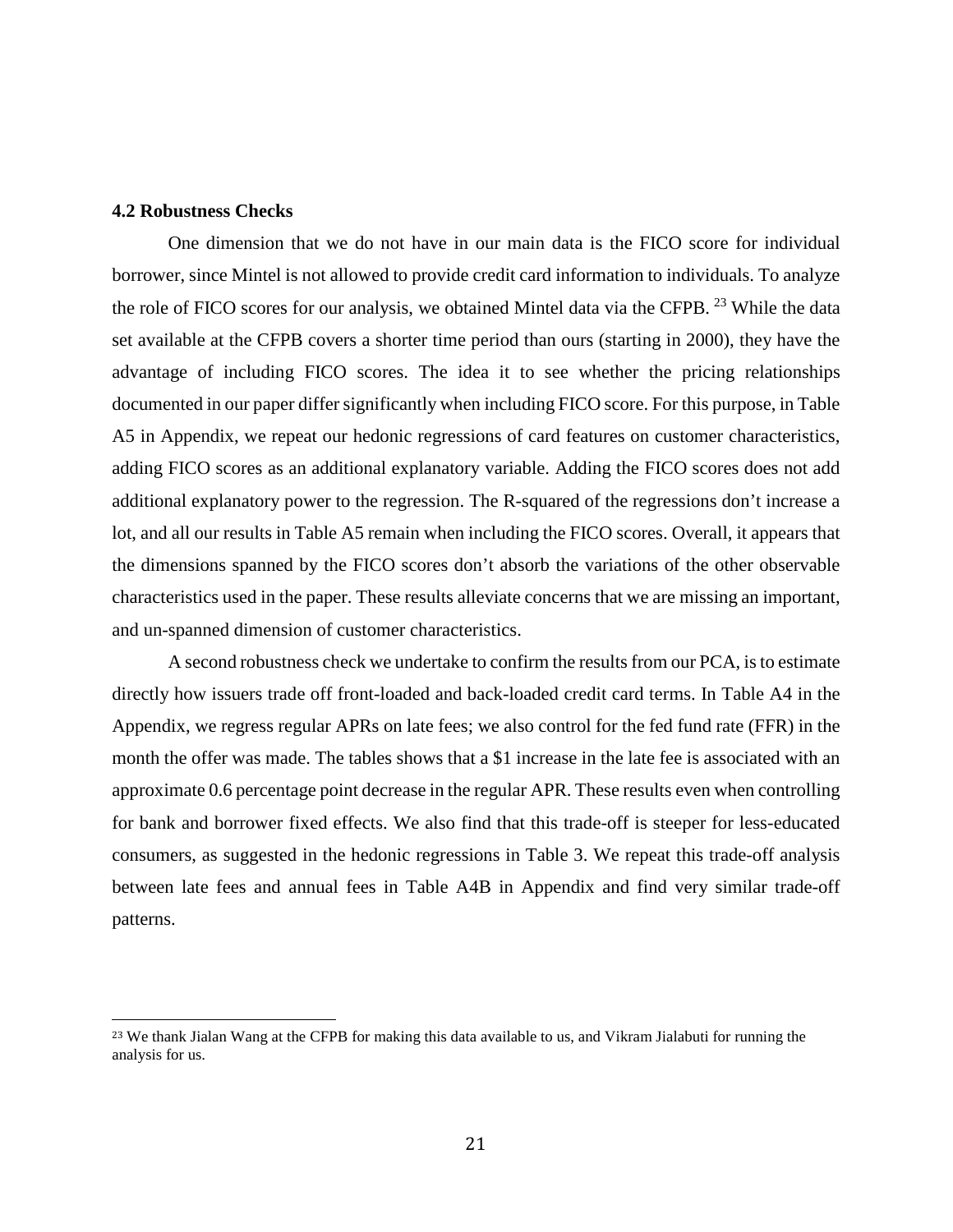#### **5. Screening and Pricing of Credit Cards**

In a next step, we want to understand how the pricing of credit card offers changes when the cost of capital for the issuers changes. Specifically, we draw on the idea pioneered in Ausubel (1991), who uses changes in the Federal Fund Rate (FFR) as shocks to banks' cost of capital. This approach will allow us to understand which parts of the credit card contract are important for the issuer to receive rents from the borrower and to break even on the loan pool in expectation. If cards that are offered to less-educated consumers are more reliant on back-loaded features, we should see that for these cards, back-loaded terms respond more strongly to shocks in the FFR than frontloaded features. The opposite should hold for cards offered to more-sophisticated consumers. Similarly, if cards with rewards programs, such as points, cash back or low introductory APRs, are used to screen for naïve consumers who pay via late fees, then we should see late fees respond particularly strongly when the FFR changes. The reverse should be true for miles cards, which we have shown are mainly offered to sophisticated consumers.

To test this relationship, in Table 4, our regression specification is:

 $Y_{i,j,t} = \beta_1 \times FFR_M + \beta_2 \times FFR_M \times LowEdu_{i,j,t} + \beta_3 \times LowEdu_{i,j,t} + FE_{i,j,t} + \varepsilon_{i,j,t}$ 

 $Y_{i,j,t}$  indexes the dependent variables we are interested in, such as regular purchase APRs, default APRs, late fees and over-limit fees. For example,  $APR_{i,j,t}$  is the regular purchase APR offered by company i to consumer j at time t.  $FFR<sub>M</sub>$  indexes the federal fund rate at month M. LowEd $u_{i,j,t}$  indexes the dummies indicating whether the education level of the household head is below college. We also control for fixed effects such state fixed effects, bank fixed effects, and household demographic cell fixed effects,  $^{24}$  $^{24}$  $^{24}$  and t is at a daily frequency. We explore the sensitivity of APRs to the FFR by adding interaction terms between FFR and a dummy for less-educated borrowers.

<span id="page-21-0"></span><sup>&</sup>lt;sup>24</sup> We construct the household demographic cells by age, education, income, household composition, and state.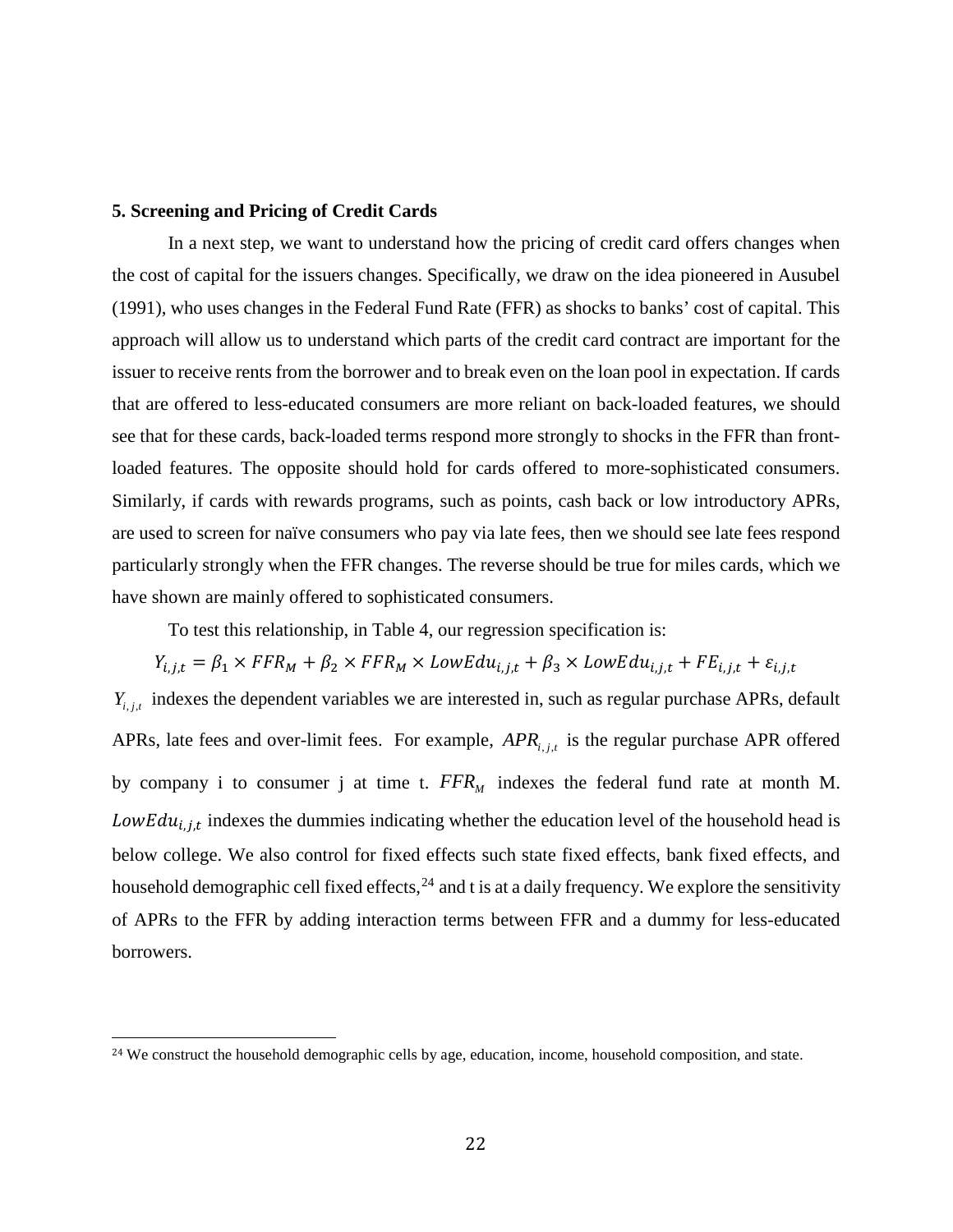We add bank fixed effects in all the specifications in Table 4. This allows us to control for the differences in pricing strategies between banks. So we test how different credit terms change for less versus more educated people in response to FFR changes for cards offered by the same bank. We cluster the standard errors at the cell level. In Table 5, we then re-estimate the regression and interact FFR with dummies for different reward programs, such as miles and zero introductory APR programs. We also report the cash back and points reward program results in Appendix Table A3.

*Education levels:* In Table 4, we differentiate between cards that are issued to less- and more-educated borrowers. The low education dummy is equal to one for customers who have less than college education. The main coefficient of interest is the interaction term between FFR and the Low Education dummy. As discussed above, this approach follows Ausubel (1991) to test how different contract terms change with the FFR. We find a negative and significant coefficient on the interaction term, which means that the APRs offered to less-educated people are less sensitive to the FFR than those offered to more-educated consumers. In Column (2), we repeat the analysis using the annual fee of the card as our dependent variable. We again find that the estimated coefficient on the interaction term between the fed fund rate and the low education dummy is negative. In contrast, when looking at late fees and over-limit fees in columns (3) and (4) and default APR in column (5), we see that the interaction term is positive. This means that credit cards offered to less-educated people are more sensitive in these back loaded or hidden fees to changes in the Fed fund rate. The same is true for the use of introductory APR programs in column (6). Finally, we see that credit limits offered to less-educated people are less sensitive to changes in FFR in Column  $(7)$ .

#### **[Place Table 4 about here]**

These results support our hypothesis that for credit cards offered to less-educated households the back-loaded fees are the important pricing dimensions. Therefore, these backloaded terms react to a change in the bank's cost of capital. In contrast, for more educated customers the regular purchase APRs and annual fees of cards are much more sensitive to changes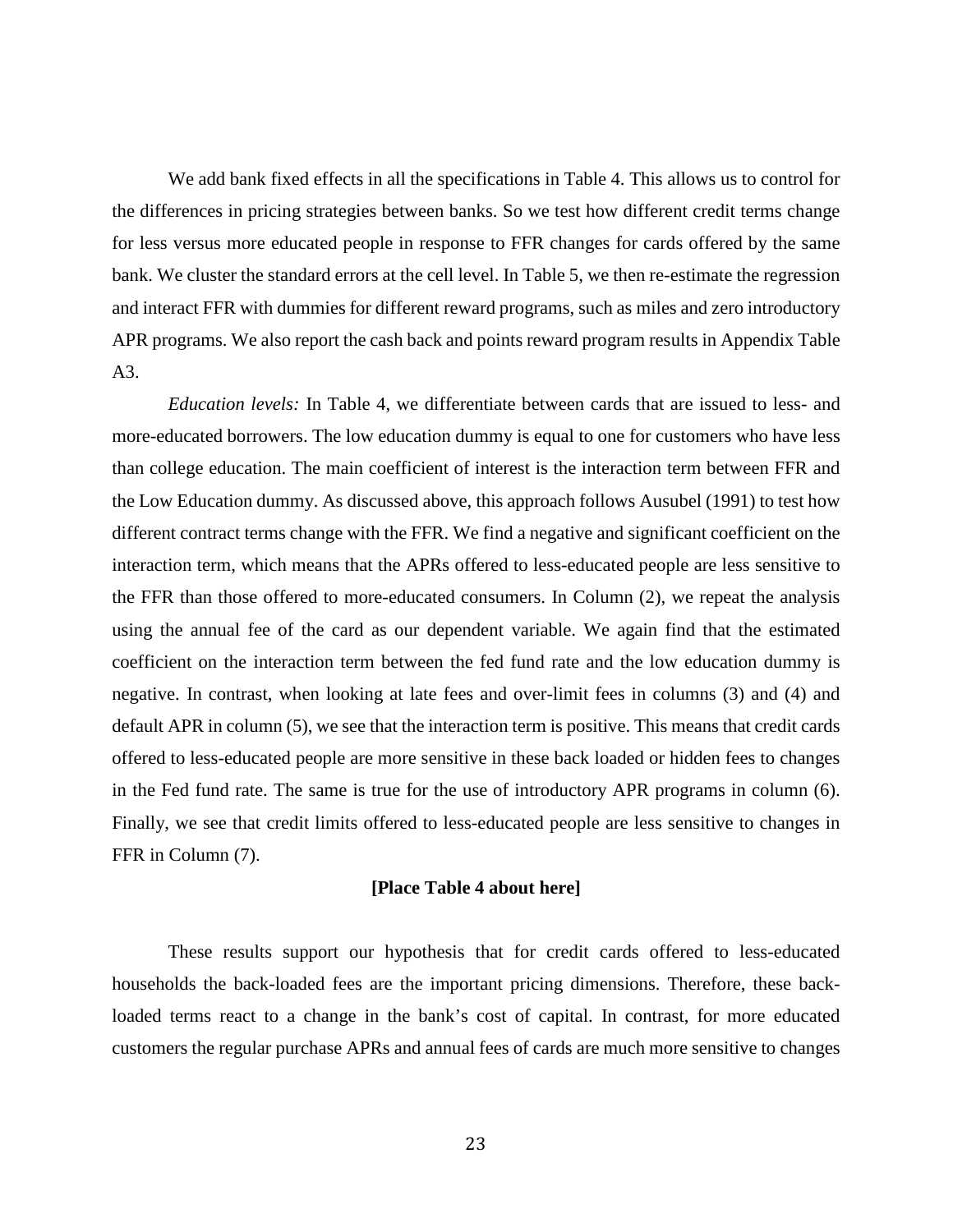in the FFR. If more-educated people do not fall prey to back-loaded terms, a change in the cost of capital has to passed on through the regular purchase APR and annual fee.

*Mileage Programs and Introductory APRs*: In Table 5, Panels A and B, we focus on the pricing of cards with different rewards programs. The idea is to test whether cards with rewards program that are primarily offered to educated people, such as miles programs, show greater reliance on front-loaded terms, such as APRs and annual fees, while rewards programs offered mainly to less-educated people, such as low introductory APRs, rely on back-loaded pricing. These regressions parallel those in Table 4. We follow the same set of specifications as in Table 4 but interact FFR with the reward programs. In Table 5, Panel A, we find that cards that have miles programs have significantly higher regular APRs, much higher annual fees and much lower late fees or over-limit fees than cards without these programs. Again, it is important to note that these results hold even when we control for cell and bank fixed effects. Thus, we are identifying the variation in two different card offers sent to the same borrower type. Consistent with the results in Table 4, when we add an interaction term of FFR\*MILES, we find that APR and annual fees are very sensitive to changes in FFR if the card has a mileage program, but late fees and over-limit fees are less sensitive. When we repeat these specifications in Panel B for cards with low introductory APR programs, we obtain the opposite results. For these cards, back-loaded terms (late fees and over-limit fees) are more sensitive to the FFR.<sup>[25](#page-23-0)</sup> This confirms that mileage programs are not priced via back-loaded features but via regular APRs and annual fees because sophisticated consumers see through add-on pricing.

## **[Place Table 5 about here]**

#### **6. Shocks to borrower credit risk: Unemployment insurance**

Finally, we analyze the effect of an exogenous shock to the credit worthiness of customers, in particular, their risk of default, on credit card terms and reward programs. We suggest that there

<span id="page-23-0"></span><sup>&</sup>lt;sup>25</sup> In Table A3 in appendix, we show that credit cards with cash back or points programs have pricing structures similar to those with introductory APR programs.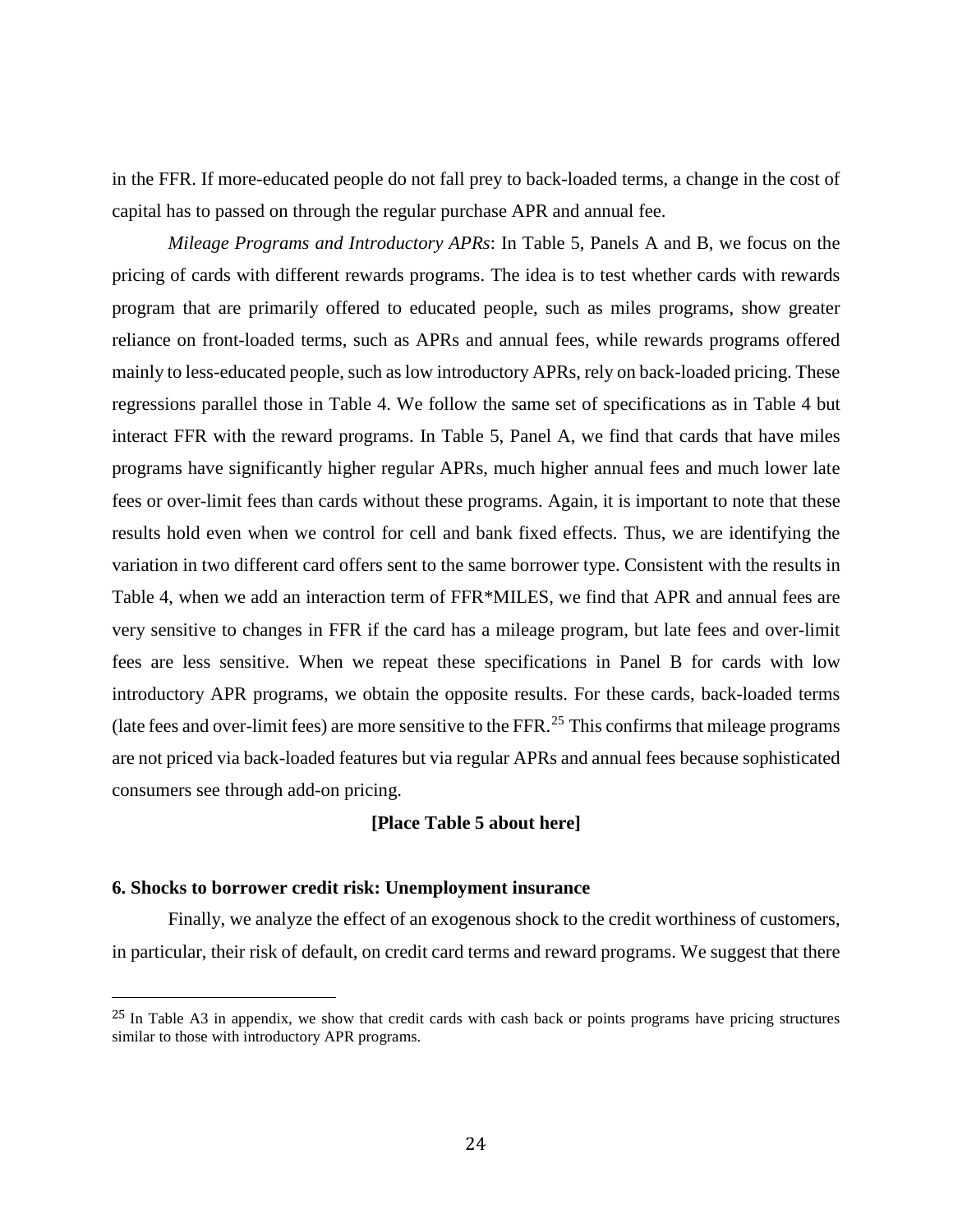is a countervailing force to how much card issues can rely on naiveté-based price discrimination. If back-loaded or shrouded card features attract not only myopic or present-biased but also lower credit quality customers, these can have an adverse effect on the card issuers. For example, if customers who are drawn in by zero APR introductory programs truly do not expect that they ever have to pay interest on the credit, they might have to default once the introductory period expires. However, this endogenously limits the extent to which banks should rely on this strategy.

To test whether banks take this dynamic into account, we use changes in the (state) unemployment insurance (UI) programs as exogenous shocks to the credit risk of customers. UI has increased in a staggered fashion across several US states over the last two decades. These changes provided higher levels of unemployment insurance and longer benefits periods. By providing households with a cash flow stream in cases of negative shocks, UI also reduces a lender's exposure to one of the largest negative economic outcomes that customers might suffer. We obtain data on the level of unemployment insurance (UI) from the US Department of Labor for each state. Based on this information, we calculate annual changes in UI at the beginning of each year from 1999 to 2012 and match them to our credit card dataset. Following Hsu, Matsa and Melzer (2014), we use maximum UI benefits as the measure of unemployment protection. We define maximum UI benefits as the product of the maximum weekly benefit amount (WBA) and the maximum number of weeks allowed. For example, in January 2000, Alabama allowed a maximum of 26 weeks of unemployment insurance over a 52-week period, and the maximum weekly benefit amount (WBA) was \$190. We use \$4,940 (26 weeks times \$190 WBA) as the level of UI. For each state, we then calculate the annual percentage increase of UI. We use 10% annual growth as the cut-off and define a UI "jump" as an increase equal to or greater than 10% within a year.

This allows us to use a standard difference-in-difference estimator to regress changes in card features on UI changes across states and over time. We use a window of one year before and after the UI increase to estimate the effect. The reason to use this short cut-off is that some states have a large increase in UI in one year and small changes in a following year; we did not want to confound the impact of the UI change with small subsequent changes. In addition, we see in the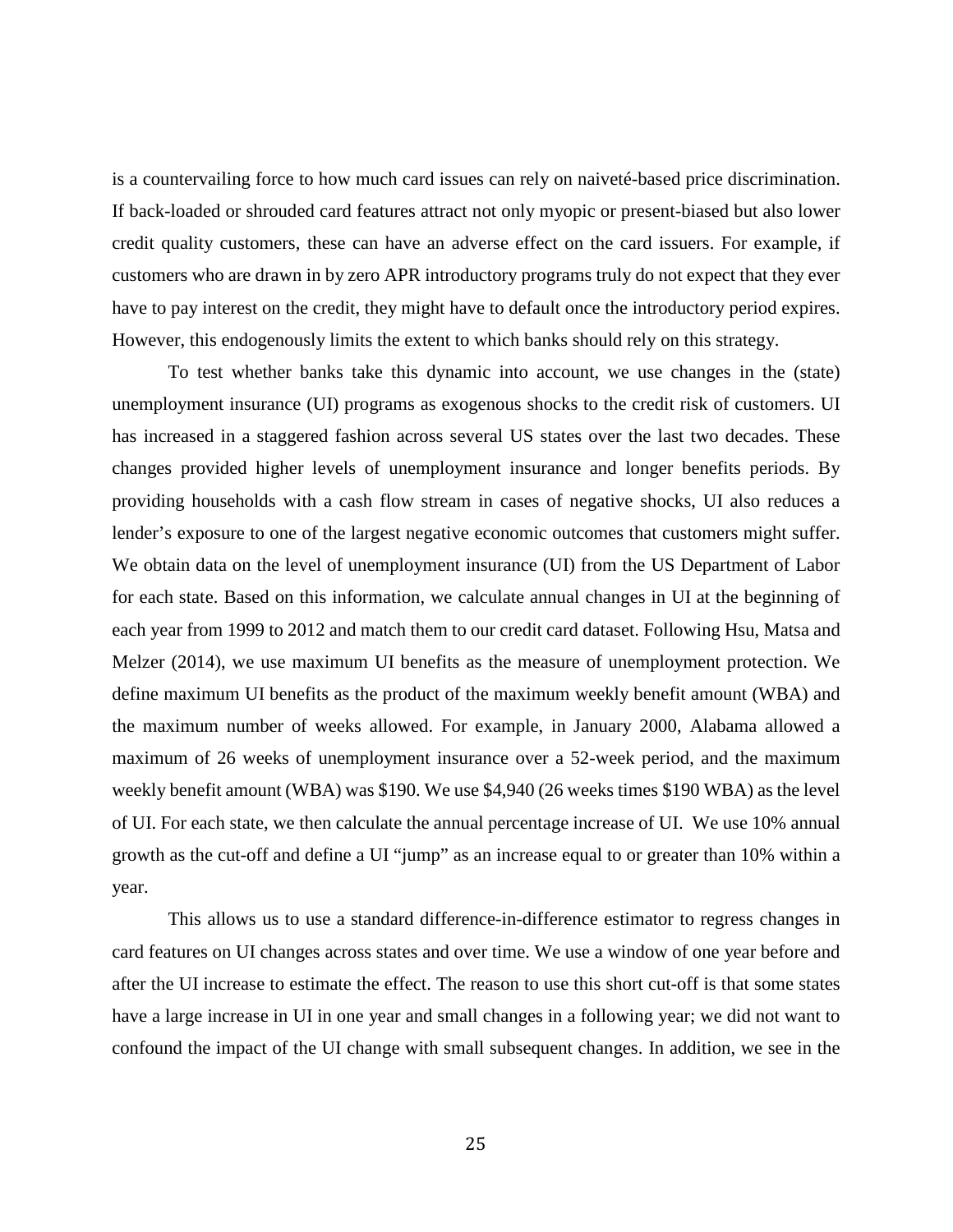data that credit card companies, on average, react very quickly to changes in the market. For example, if one issuer introduces a new product feature in the market, other firms adopt this change within a few months. We also include dummies to control for a possible pre-trend three or six months before the UI change. All regressions control for time fixed effects, cell fixed effects, and bank fixed effects. We re-estimated these regressions using other time windows, e.g., two-year windows, around the change, and the results are qualitatively and quantitatively very similar.

Table 6, Panel A presents the one-year difference-in-difference regression results between 1999 and 2007. We drop the years following the financial crisis of 2008. Because economic conditions worsened significantly in the years following the crisis, changes in UI after 2008 are likely to be endogenous to the economic distress of a state, and there may be concerns that other hidden variables drive our results. Overall, we find that card issuers rely more heavily on backloaded and shrouded terms when UI is increased and thus the riskiness of the borrowers is reduced. In Column (1), the dependent variable is the regular APR. The coefficient on the UI dummy is negative but not significant. However, in Column (3), we see that an increase in UI leads to a large and significant increase in late fees. In contrast, Column (4) shows that annual fees do not change significantly around UI changes, while in Column (5), look at whether credit card issuers use more intro APR programs when UI increases. For that purpose, we build a dummy variable, *Intro\_APR\_All*, to indicate whether the credit card offer has zero intro APRs for regular purchases, balance transfers, or cash advances. We find that card issuers indeed use more intro APR programs after UI increases have been implemented. In Column (6), we again use the first principal component as a summary of all the front- and back-loaded features as the dependent variable. We find that UI increases lead to significantly more use of back-loaded features. Overall, these results strongly support the idea that with the increase in UI issuers use a greater reliance on back-loaded payment features. Finally, in the last three columns of Table 6, Panel A, we look at the "softer" dimensions of the credit card offer. We see that after a UI increase, issuers are more likely to use colorful mailers. At the same time, the offers are more likely to move information about late fees and default APRs from the front of the offer letter to the end.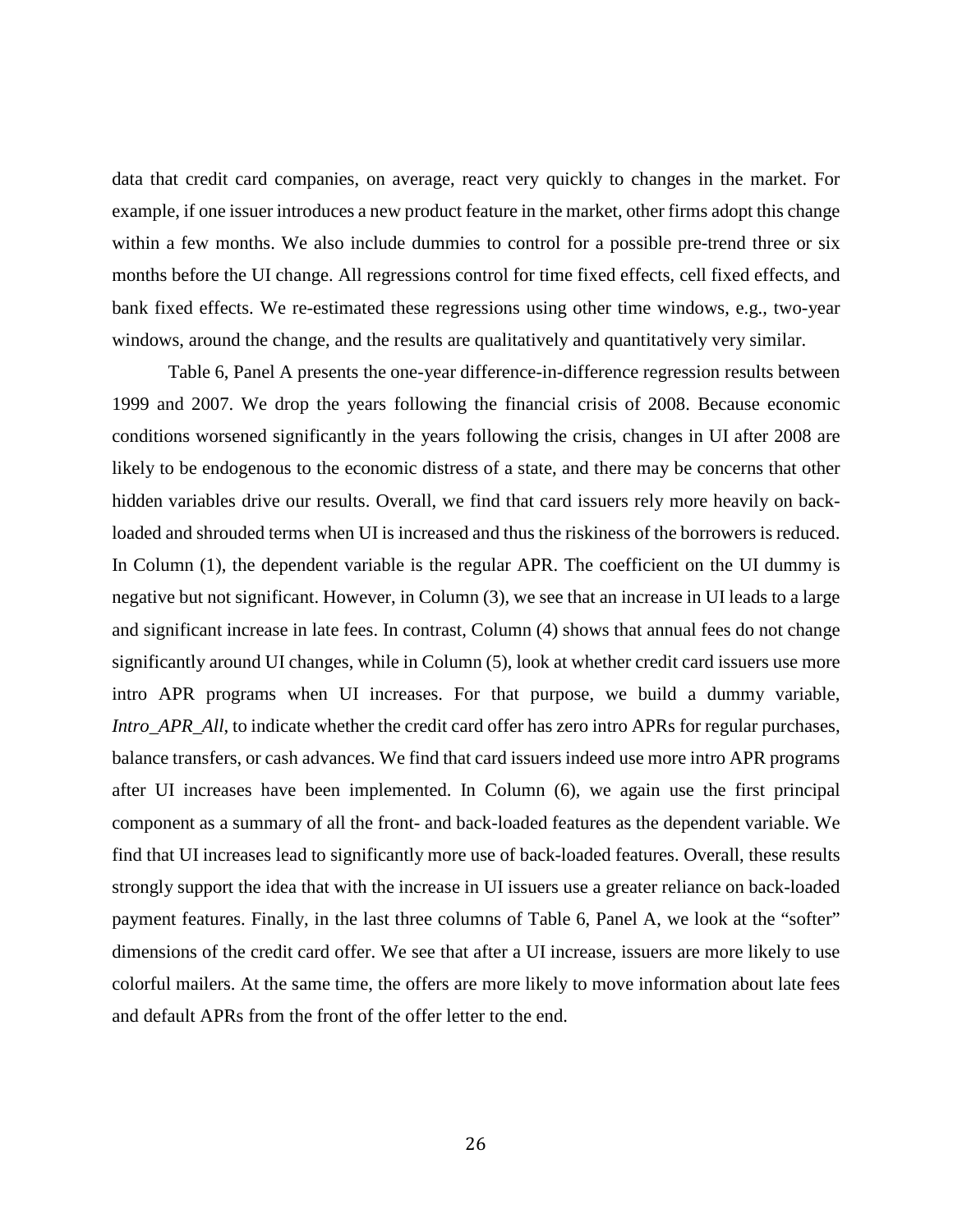In Table 6, Panel B, we interact the UI dummy with dummy of less-educated households and with dummy of low income households. The coefficients of the interaction term between UI and less-educated households are significantly negative for regular APRs and significantly positive for default APR dummy, late fees, and first principal component "Backward". This suggests that, for less-educated households, increases in UI lead to more back-loaded pricing terms. In other words, when UI increases, banks tend to lower down the front-loaded terms while increase the back-loaded terms, especially for less-educated households.

## **[Place Table 6 about here]**

In addition, when we repeat all the regressions without the bank fixed effects, the results are quite similar to those in Table 6, and the estimated coefficients barely change. This means that the results are not driven by banks differentially selecting to offer credit cards in states with UI changes. Our results are driven by within bank variation in decisions to change pricing policies based on UI changes.

Taken together, these results suggest that credit card companies realize that there is an inherent trade-off in the use of back-loaded or shrouded features of credit card offers: They might induce customers to take on more (expensive) credit, but at the same time, they expose the lender to people who pose greater risk. Therefore, we observe greater reliance on these features when the customer pool experiences an (exogenous) improvement in credit quality.

# **7. Conclusions**

The results in this paper suggest that credit card companies target and screen sophisticated and naïve creditors differently by offering these groups of different reward programs and pricing structures. In line with the behavioral contract theory literature, the results show that cards offered to less-sophisticated customers rely more on back-loaded and shrouded terms. In contrast, moresophisticated customers who would be able to avoid back-loaded terms while benefitting from lower introductory fees are offered more front-loaded terms in order for the lender to break even. These results support the insights of behavioral contract theory models, in particular, Gabaix and Laibson (2006), Heidhues and Kozsegi (2010) and, Grubb (2010), which suggest that card issuers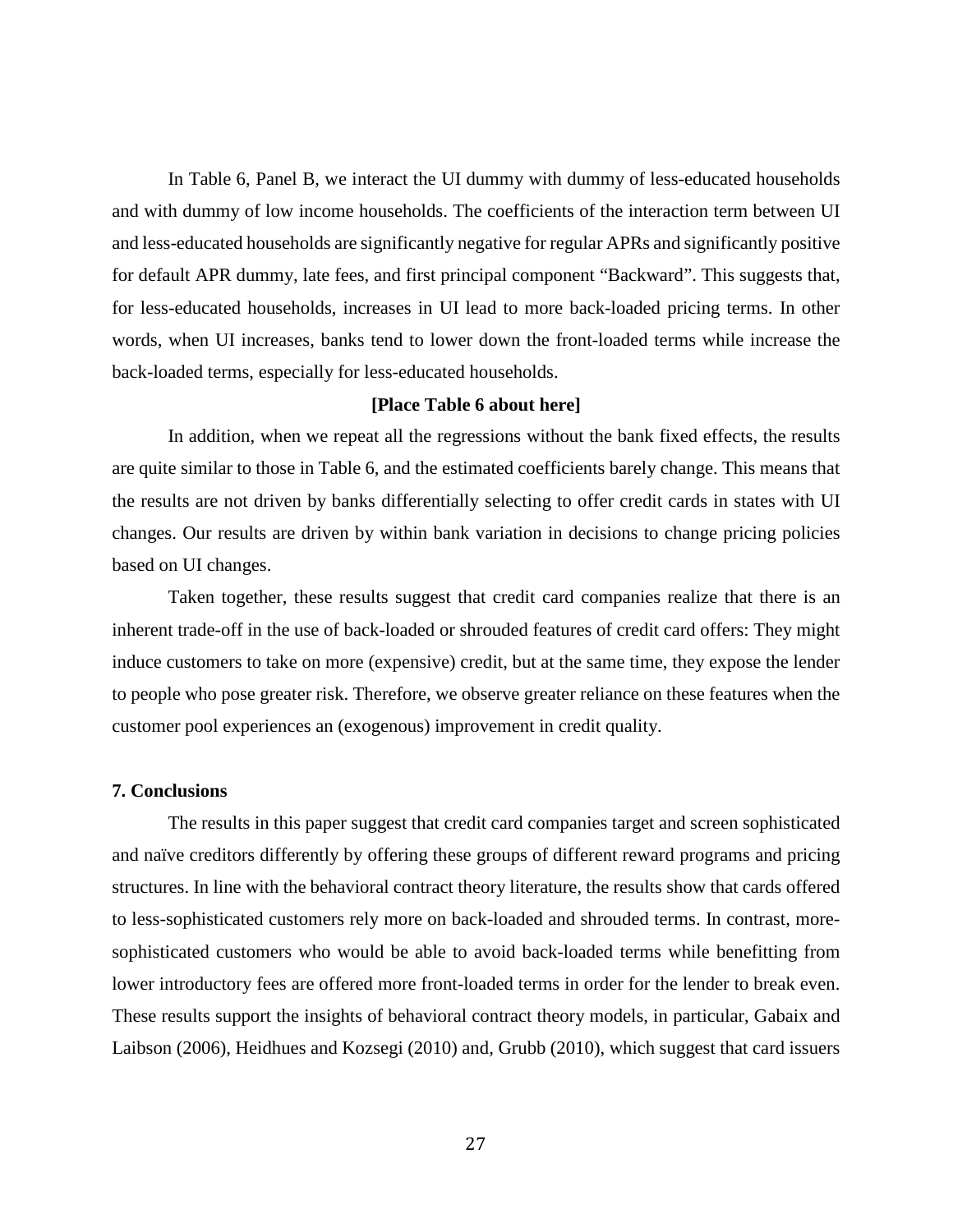will not offer shrouded terms on products that are demanded mainly by sophisticated consumers because they can undo these terms and thus reduce the rents that accrue to the firm. We find that issuers use reward programs to effectively segregate these groups. Cards with miles programs, which appeal to educated consumers, are predominantly offered to sophisticated consumers and have front-loaded pricing. In contrast, cards with introductory APR programs are mainly issued to less-sophisticated consumers and carry more back-loaded pricing.

Finally, our analysis highlights an important dimension of the use of naiveté-based discrimination that has not been previously explored in the literature. The interaction between behavioral screening and classic adverse selection is more complex than noted in the prior theoretical literature. There appears to be a built-in trade-off between the immediate benefits of using naiveté-based price discrimination and the impact on the credit risk of the customer pool. By attracting customers who do not understand the credit terms that they are offered, the issuer might ultimately end up with a borrower pool that has a higher chance of not being able to afford the credit and thus of defaulting. Using changes in state-level unemployment insurance, which reduces the credit risk of borrowers, we show that card issuers rely more heavily on back-loaded terms when borrowers' credit risk is reduced. These findings suggest that card issuers are aware of the above trade-off.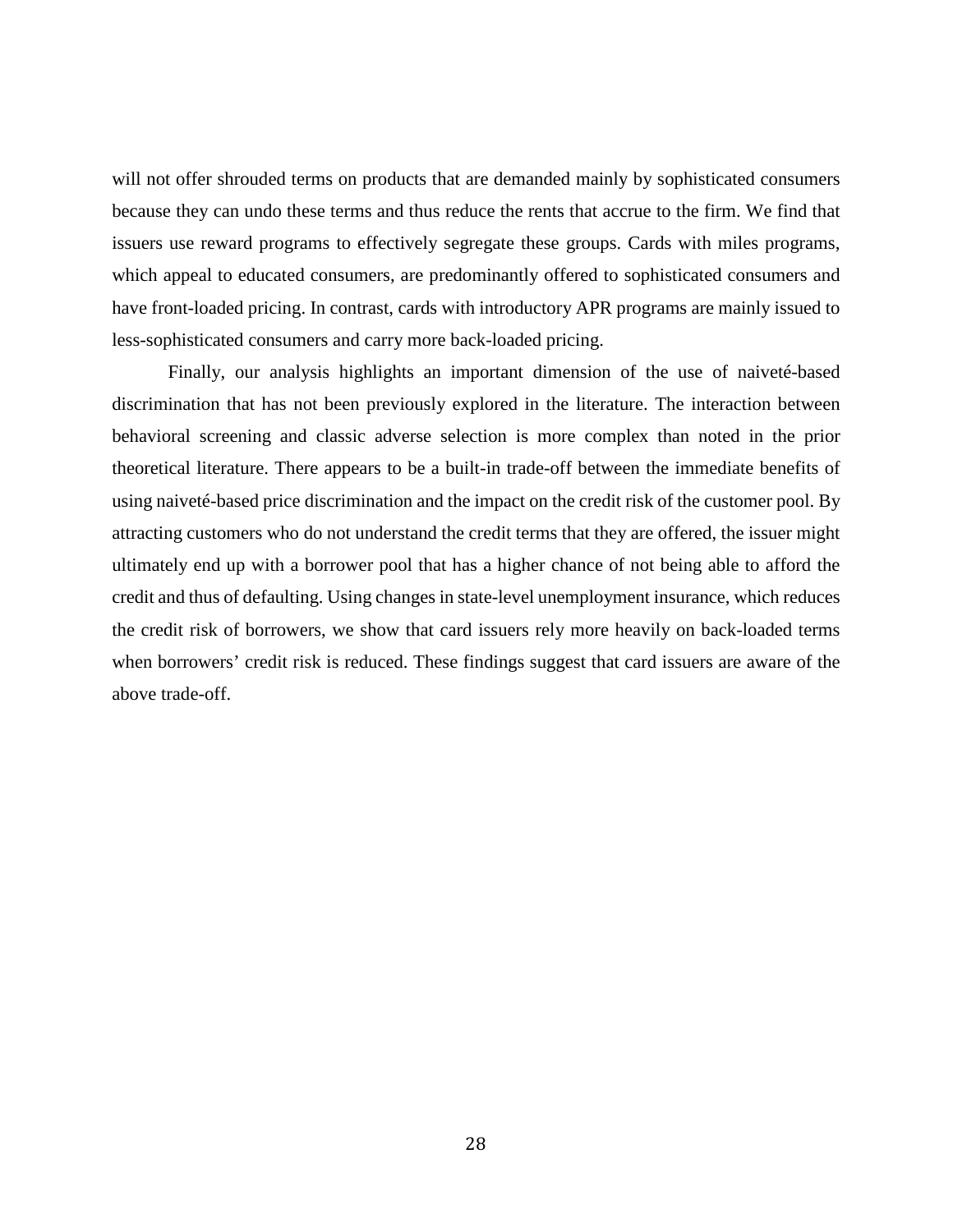# **REFERENCES**

Agarwal, Sumit, Itzhak Ben-David, and Vincent Yao, 2017, Systematic mistakes in the mortgage market and lack of financial sophistication, *Journal of Financial Economics* 123, 42-58.

Agarwal, Sumit, John C. Driscoll, Xavier Gabaix, and David Laibson, 2008, [Learning in the credit](http://www.nber.org/papers/w13822)  [card market,](http://www.nber.org/papers/w13822) NBER Working Paper No. 13822.

Agarwal, Sumit, Souphala Chomsisengphet, and Chunlin Liu, 2010, The Importance of Adverse Selection in the Credit Card Market: Evidence from Randomized Trials of Credit Card Solicitations, *Journal of Money, Credit, and Banking* 42, 743-754.

Agarwal, Sumit, Souphala Chomsisengphet, Chunlin Liu, and Nicholas S. Souleles, 2015, Do Consumers Choose the Right Credit Contracts? *Review of Corporate Finance Studies* 4, 239-257.

Agarwal, Sumit, Xavier Gabaix, John C. Driscoll, and David Laibson, 2009, The Age of Reason: Financial Decisions over the Life Cycle and Implications for Regulation, *Brookings Papers on Economic Activity*, 51-117.

Agarwal, Sumit, Changcheng Song and Vincent W. Yao, 2016, Banking Competition and Shrouded Attributes: Evidence from the US Mortgage Market, Working Paper.

Agrawal, Ashwini K., and David A. Matsa, 2013, Labor unemployment risk and corporate financing decisions, *Journal of Financial Economics* 108, 449-470.

Ausubel, Lawrence M., 1991, The failure of competition in the credit card market, *American Economic Review* 81, 50-81.

Bergstresser, Daniel, John M. R. Chalmers, and Peter Tufano, 2009, Assessing the Costs and Benefits of Brokers in the Mutual Fund Industry, *Review of Financial Studies* 22, 4129-4156.

Bertrand, Marianne, Dean Karlan, Sendhil Mullainathan, Eldar Shafir, and Jonathan Zinman, What's Advertising Content Worth? Evidence from a Consumer Credit Marketing Field Experiment, 2010, *Quarterly Journal of Economics* 125, 263-306.

Beshears, John, James J. Choi, David Laibson, and Brigitte C. Madrian, 2013, Simplification and saving, *Journal of Economic Behavior and Organization* 95, 130-145.

Bordalo, Pedro, Nicola Gennaioli, and Andrei Shleifer, 2013, Salience and Consumer Choice, *Journal of Political Economy* 121, 803-843.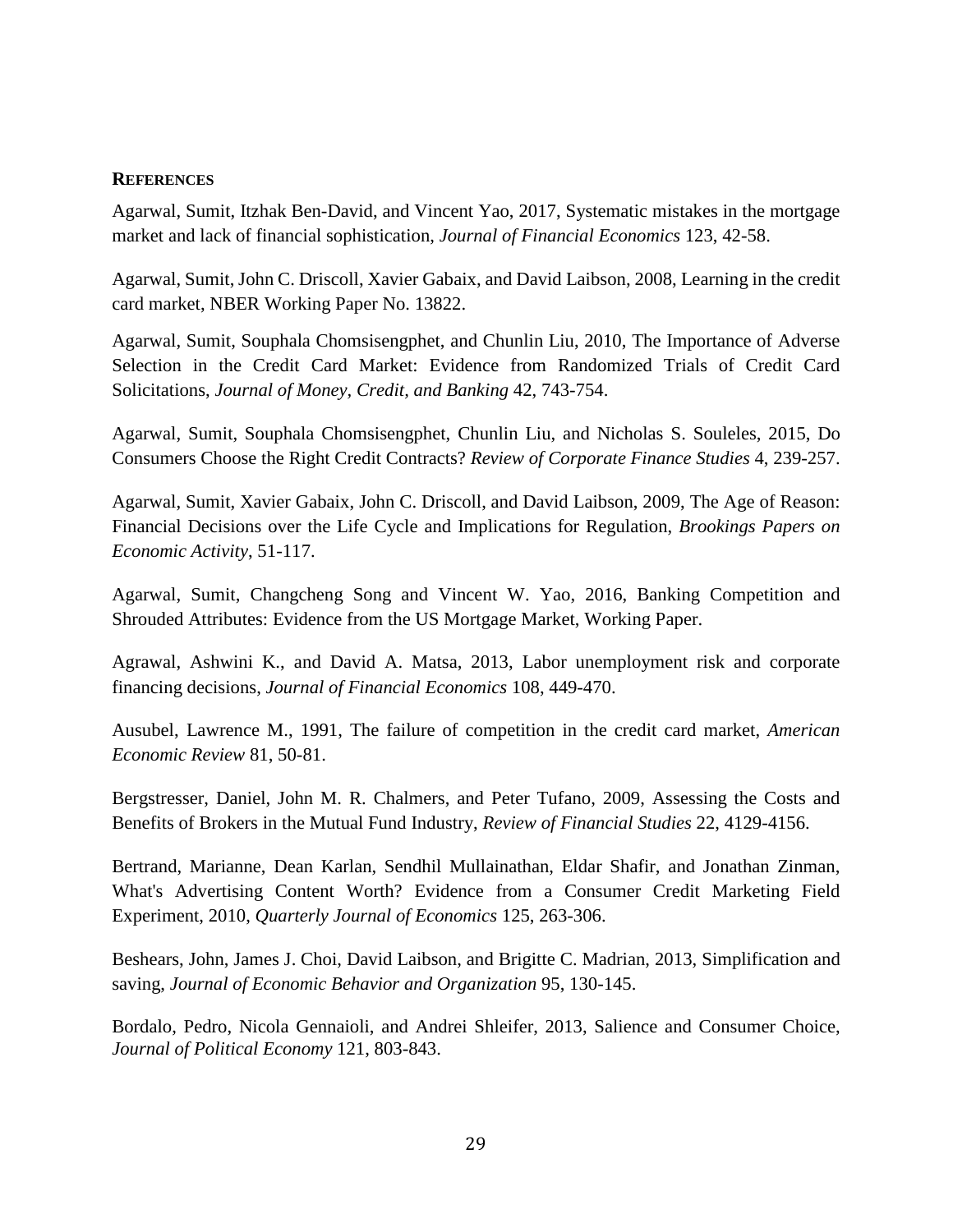Bordalo, Pedro, Nicola Gennaioli, and Andrei Shleifer, 2016, Competition for Attention, *Review of Economic Studies* 83, 481-513.

Campbell, John Y., Howell E. Jackson, Brigitte C. Madrian, and Peter Tufano, 2011, Consumer Financial Protection, *Journal of Economic Perspectives* 25, 91-114.

Carlin, Bruce I., 2009, Strategic price complexity in retail financial markets, *Journal of Financial Economics* 91, 278-287.

Cochrane, John H., 2013, Finance: Function Matters, Not Size, *Journal of Economic Perspectives* 27, 29-50.

DellaVigna, Stefano, 2009, Psychology and Economics: Evidence from the Field, *Journal of Economic Literature* 47, 315-372.

DellaVigna, Stefano, and Ulrike Malmendier, 2004, Contract Design and Self-Control: Theory and Evidence, *Quarterly Journal of Economics* 119, 353-402.

Gabaix, Xavier, and David Laibson, 2006, Shrouded Attributes, Consumer Myopia, and Information Suppression in Competitive Markets, *Quarterly Journal of Economics* 121, 505-540.

Greenwood, Robin, and David Scharfstein, 2013, The Growth of Finance, *Journal of Economic Perspectives* 27, 3-28.

Gross, David and Nicholas Souleles, 2000, [Consumer Response to Changes in Credit Supply:](http://ideas.repec.org/p/wop/pennin/00-04.html)  [Evidence from Credit Card Data,](http://ideas.repec.org/p/wop/pennin/00-04.html) [Center for Financial Institutions Working Papers](http://ideas.repec.org/s/wop/pennin.html) 00-04, Wharton School Center for Financial Institutions, University of Pennsylvania.

Grubb, Michael D., 2009, Selling to Overconfident Consumers, *American Economic Review* 99, 1770-1807.

Gurun, Umit G., Gregor Matvos, and Amit Seru, 2016, Advertising Expensive Mortgages, *Journal of Finance* 71, 2371-2416.

Han, Song, Benjamin J. Keys and Geng Li, 2013, Unsecured Credit Supply over the Credit Cycle: Evidence from Credit Card Mailings, Working Paper.

Han, Song, Benjamin Keys, and Geng Li, 2015, Information, Contract Design, and Unsecured Credit Supply: Evidence from Credit Card Mailings, Finance and Economics Discussion Series,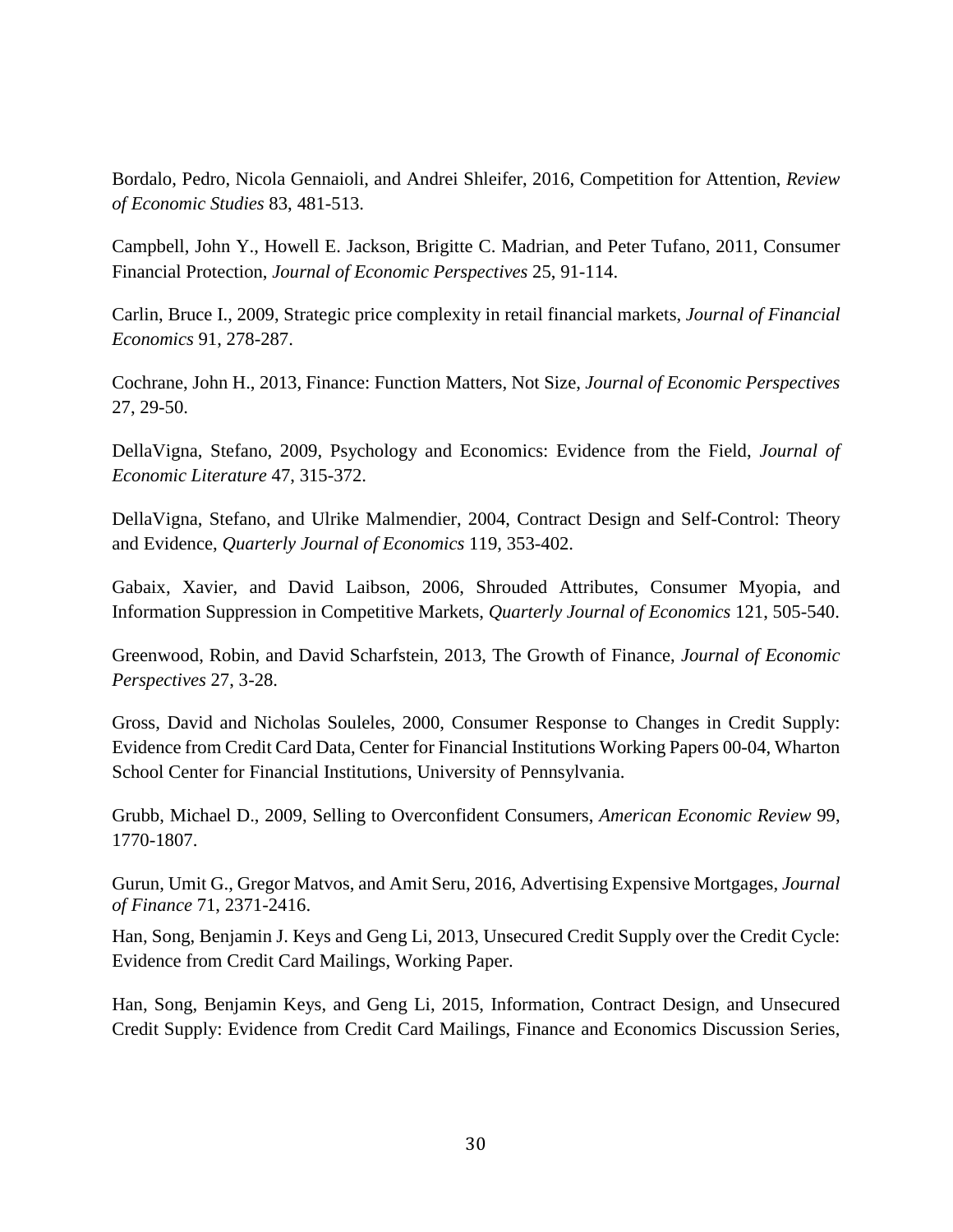Working paper 2015-103. Washington: Board of Governors of the Federal Reserve System.

Hastings, Justine and Olivia S. Mitchell, 2011, How Financial Literacy and Impatience Shape Retirement Wealth and Investment Behaviors, NBER Working Paper No. 16740.

Hastings, Justine, Ali Hortaçsu and Chad Syverson, 2015, Sales Force and Competition in Financial Product Markets: The Case of Mexico's Social Security Privatization, Working Paper.

Heidhues, Paul, and Botond Koszegi, 2010, Exploiting Naivete about Self-Control in the Credit Market, *American Economic Review* 100, 2279-2303.

Heidhues, Paul, and Botond Kőszegi, 2016, Naïveté based discrimination, *Quarterly Journal of Economics*, forthcoming.

Heitmann, M., Johnson, Eric Johnson and Andreas Herrmann, 2014, Pricing Add-Ons as Totals: How Changing Price Display Can Influence Consumer Choice, Working Paper.

Hortacsu, Ali, and Chad Syverson, 2004, Product Differentiation, Search Costs, and Competition in the Mutual Fund Industry: A Case Study of S&P 500 Index Funds, *Quarterly Journal of Economics* 119, 403-456.

Hsu, Joanne, David A. Matsa, and Brian T. Melzer, 2014, Positive Externalities of Social Insurance: Unemployment Insurance and Consumer Credit, NBER Working Paper No. 20353.

Koszegi, Botond, 2014, Behavioral Contract Theory, *Journal of Economic Literature* 52, 1075- 1118.

Lohse, Gerald L., 1997, Consumer Eye Movement Patterns on Yellow Pages Advertising, *Journal of Advertising* 26, 62-73.

Lohse, Gerald L., and Dennis L. Rosen, 2001, Signaling Quality and Credibility in Yellow Pages Advertising: The Influence of Color and Graphics on Choice, *Journal of Advertising* 30, 73-85.

Lusardi, Annamaria, Olivia Mitchell, 2007, Financial Literacy and Retirement Preparedness. Evidence and Implications for Financial Education, *Business Economics* 42, 35-44.

Lusardi, Annamaria, Maarten van Rooij, Rob Alessie, 2011, Financial Literacy and Stock Market Participation, *Journal of Financial Economics* 102, 449-472.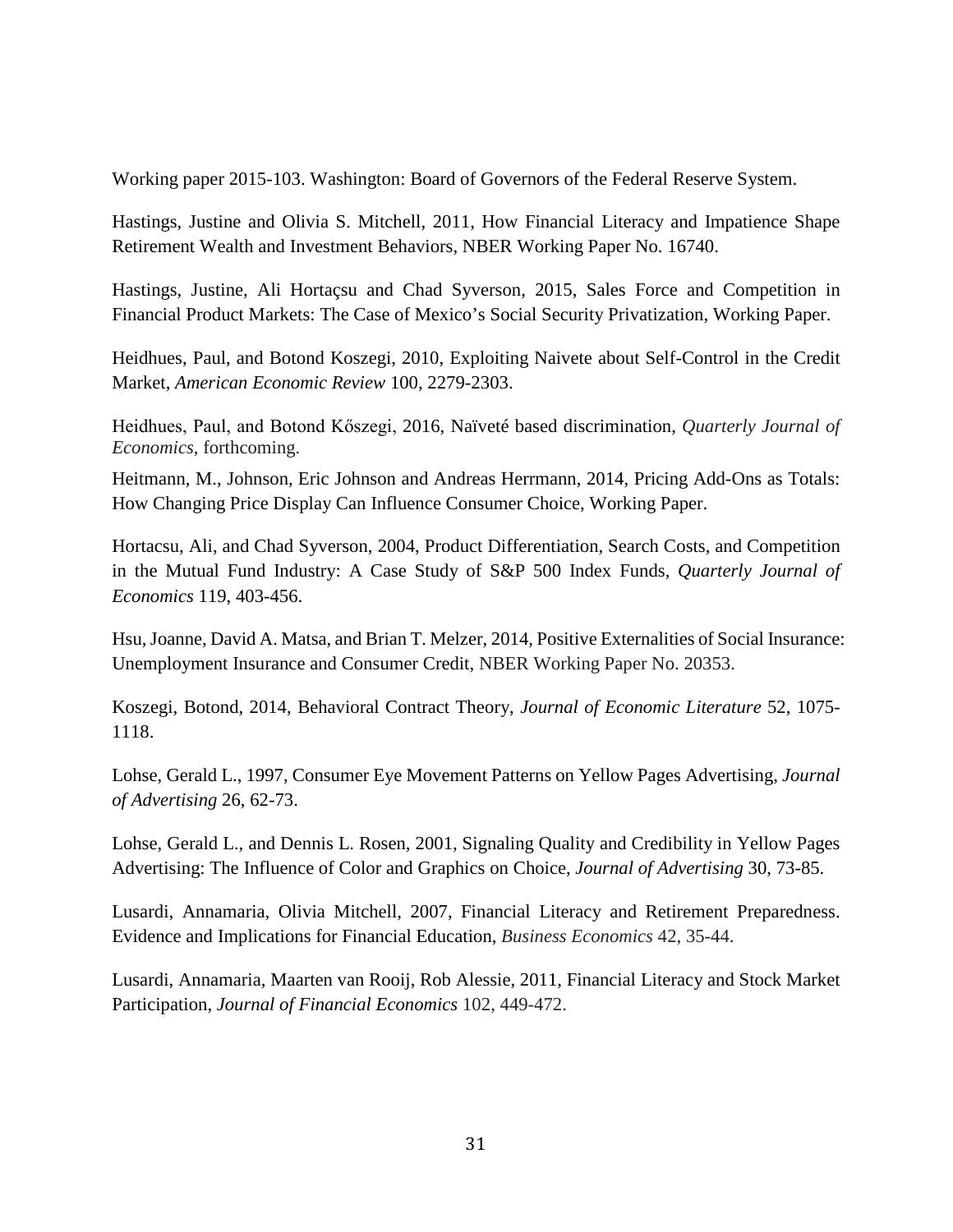Maskin, Eric, and John Riley, 1984, Monopoly with incomplete information, *RAND Journal of Economics* 15, 171-196.

Merton, Robert C, 1992, Financial innovation and economic performance, *Journal of Applied Corporate Finance* 4, 12-22.

Miller, Merton H., 1986, Financial Innovation: The Last Twenty Years and the Next, *Journal of Financial & Quantitative Analysis* 21, 459-471.

Mussa, Michael, and Sherwin Rosen, 1978, Monopoly and Product Quality, *Journal of Economic Theory* 18, 301-317.

Shui, Hanyan and Lawrence M. Ausubel, 2005, Time Inconsistency in the Credit Card Market, Working Paper.

Thaler, Richard H., and Cass R. Sunstein., 2008, Nudge: Improving decisions about health, wealth, and happiness, Yale University Press, New Haven.

Tufano, Peter, 1995, Securities innovations: a historical and functional perspective, *Journal of Applied Corporate Finance* 7, 90-104.

Tufano, Peter, 2003, Financial innovation, *Handbook of the Economics of Finance* 1, 307-335.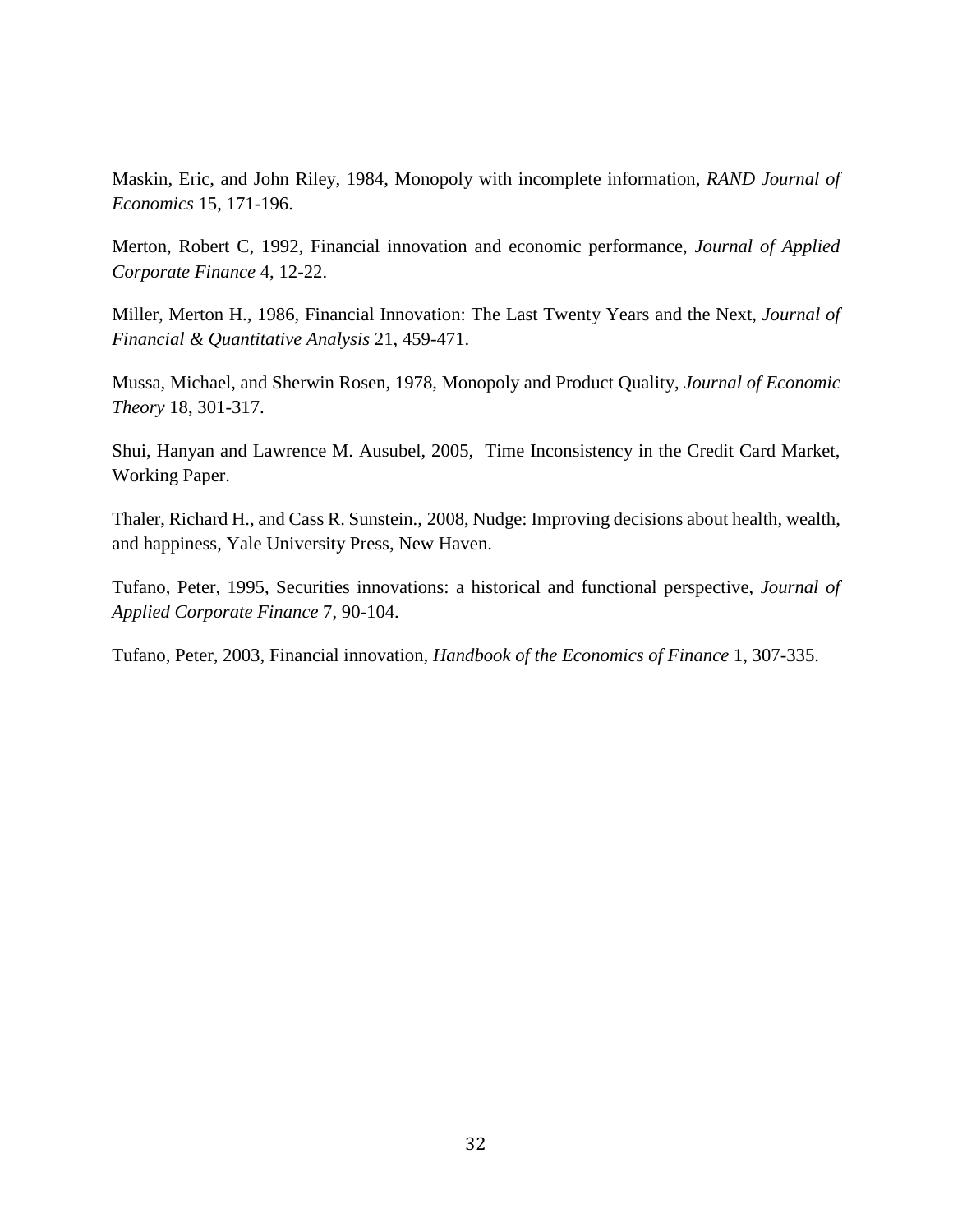| Variable          | Mean  | Std. Dev. | Min      | Max    | Obs       |
|-------------------|-------|-----------|----------|--------|-----------|
| <b>FFR</b>        | 2.68  | 2.14      | 0.07     | 6.54   | 156       |
| <b>APR</b>        | 12.65 | 4.18      | 0.00     | 79.90  | 982,767   |
| Max Card limit    | 10.05 | 1.37      | 6.21     | 15.42  | 526,949   |
| APR_Balance       | 11.33 | 3.34      | 0.00     | 29.90  | 749,264   |
| APR_CASH          | 19.89 | 4.28      | 0.00     | 79.90  | 942,430   |
| Default APR Dummy | 0.71  | 0.45      | 0.00     | 1.00   | 1,014,768 |
| Annual_fee        | 12.29 | 31.99     | 0.00     | 500.00 | 1,003,977 |
| Late_fee          | 33.83 | 6.17      | 0.00     | 85.00  | 1,001,221 |
| over limit fee    | 29.74 | 10.16     | 0.00     | 79.00  | 898,636   |
| Intro_APR_regular | 0.47  | 0.50      | 0.00     | 1.00   | 1,014,768 |
| Intro_APR_balance | 0.47  | 0.50      | 0.00     | 1.00   | 1,014,768 |
| Intro_APR_cash    | 0.06  | 0.23      | $0.00\,$ | 1.00   | 1,014,768 |
| Size              | 4.71  | 5.49      | 0.00     | 143.63 | 644,865   |
| Color             | 0.32  | 0.47      | 0.00     | 1.00   | 644,865   |
| Bold              | 0.36  | 0.48      | 0.00     | 1.00   | 644,865   |
| Picture           | 0.23  | 0.26      | 0.00     | 4.10   | 803,285   |
| Reward            | 0.68  | 0.77      | 0.00     | 3.00   | 803,285   |
| <b>CASH</b>       | 0.21  | 0.41      | 0.00     | 1.00   | 803,285   |
| <b>POINT</b>      | 0.24  | 0.43      | 0.00     | 1.00   | 803,285   |
| <b>MILE</b>       | 0.09  | 0.28      | 0.00     | 1.00   | 803,285   |
| Carrental         | 0.23  | 0.42      | 0.00     | 1.00   | 803,285   |
| Purchaseprct      | 0.23  | 0.42      | 0.00     | 1.00   | 803,285   |

**Table 1 Summary Statistics**

Note: FFR is the federal fund rate at monthly frequency. Other variables are based on Mintel's credit card's direct mail campaigns from March 1999 to February 2011. Variables from "Size" to "Purchaseprct" are from 80% of 1,014,768 total mail campaigns which have scanned images of credit card offers. Size is the maximum size of the reward programs minus the average size of the whole page in credit card offer. Color is the dummy of whether reward programs in the offer use color other than black/white in the offer. Bold is the dummy of whether the offer use bold to highlight reward programs. If there is no reward program in the offer, we put missing value to Size, Color, and Bold. Picture is the file storage size of the credit card offer images. The unit is megabyte (MB). We drop the year before 2003 due to a lot of missing scanned images of credit card offers. Reward is the number of reward programs of CASH POINT and Car rental insurance in each offer. CASH, POINT, MILE, Carrental, Purchaseprct are dummies of whether the offer has these reward programs respectively. Intro\_APR\_regular, Intro\_APR\_balance and Intro\_APR\_cash are the dummies of whether the offer has 0% introductory APR for regular purchase, balance transfer and cash advance respectively. APR is the regular purchase APR of the credit card offer which is the middle point if APR is a range in the offer. Card Limit is the log of maximum credit card limit stated in the offer. Annual fee, late fee and over limit fee are fees charged by credit card company which usually are in Schumerbox.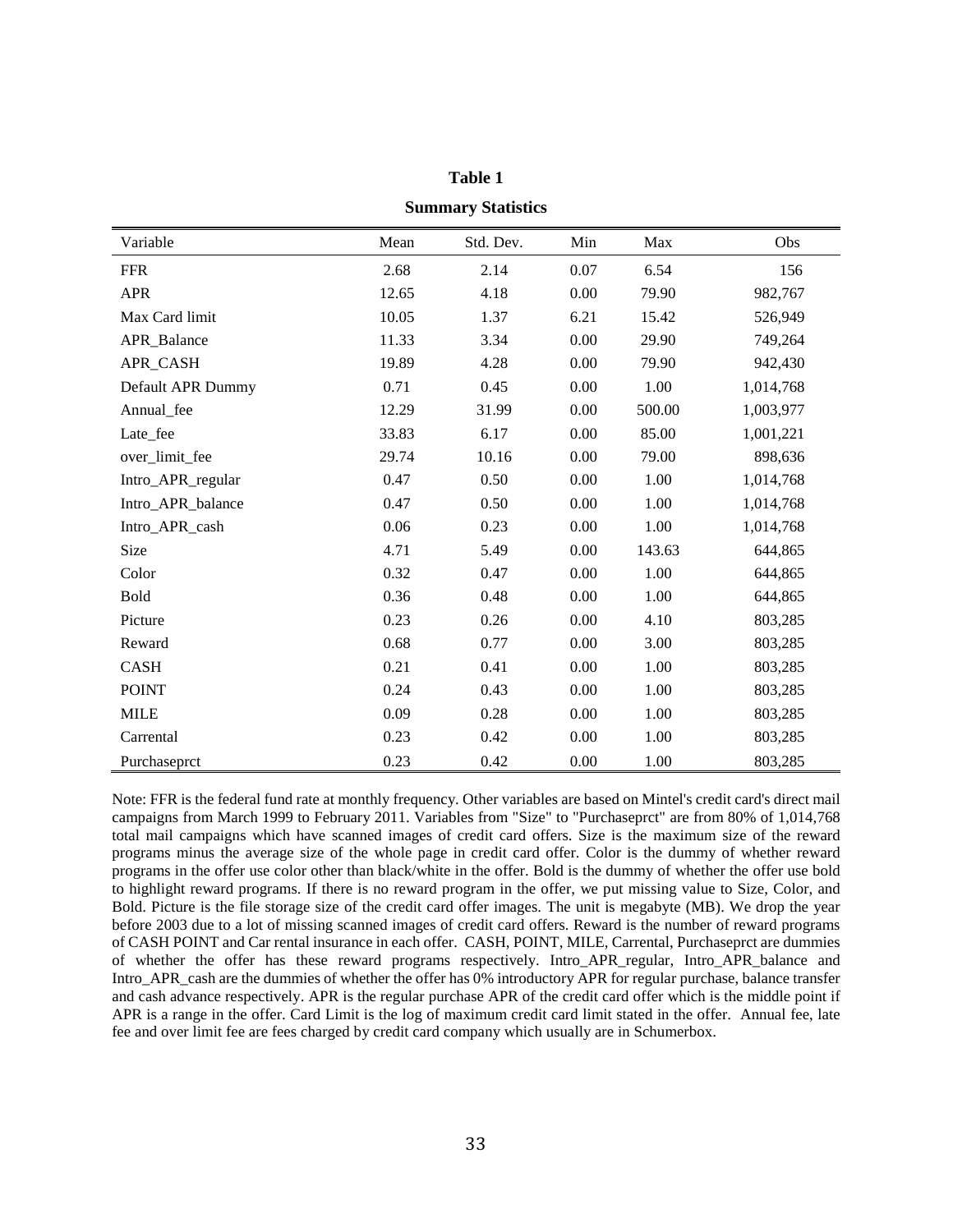| Descriptive Statistics for Format Design of Credit Card Offers |          |                       |                   |            |             |              |             |           |           |
|----------------------------------------------------------------|----------|-----------------------|-------------------|------------|-------------|--------------|-------------|-----------|-----------|
| Panel A                                                        | Late fee | Default<br><b>APR</b> | Over limit<br>fee | Annual fee | <b>CASH</b> | <b>POINT</b> | <b>MILE</b> | Carrental | Intro APR |
| % of cards that have                                           | 100.00%  | 100.00%               | 100.00%           | 100.00%    | 21.05%      | 23.83%       | 8.79%       | 22.74%    | 51.64%    |
| Is term mentioned on 1st page                                  | 5.80%    | 4.97%                 | 6.96%             | 79.28%     | 100%        | 93.51%       | 100%        | 80.48%    | 91.04%    |
| Font size if mentioned on 1st page                             | 9.49     | 9.28                  | 9.80              | 13.24      | 11.16       | 11.47        | 14.12       | 10.27     | 11.27     |
| Font size if not mentioned on 1st page                         | 9.57     | 9.63                  | 9.50              | 13.76      | 10.62       | 10.80        | 9.91        | 10.04     | 10.62     |
| Font color if mentioned on 1st page                            | 33.98%   | 37.88%                | 27.73%            | 66.86%     | 40.13%      | 42.84%       | 47.12%      | 24.34%    | 32.28%    |
| Font color if not mentioned on 1st page                        | 24.67%   | 26.19%                | 27.73%            | 44.35%     | 37.24%      | 38.45%       | 29.47%      | 23.31%    | 32.29%    |
| Font bold if mentioned on 1st page                             | 38.59%   | 27.77%                | 35.07%            | 79.01%     | 47.24%      | 43.90%       | 56.34%      | 10.56%    | 53.15%    |
| Font bold if mentioned on 1st page                             | 49.00%   | 19.59%                | 34.53%            | 53.20%     | 36.58%      | 29.97%       | 18.08%      | 13.08%    | 39.99%    |
| #Obs                                                           | 776,624  | 776,624               | 776,624           | 776,624    | 803,285     | 803,285      | 803,285     | 803,285   | 776,624   |
| Panel B                                                        |          |                       |                   |            |             |              |             |           |           |
| If term is on first page                                       | 29.38    | 28%                   | 27.59             | 7.69       |             |              |             |           |           |
| If term is in the back (Schumer box)                           | 35.10    | 27%                   | 30.11             | 33.22      |             |              |             |           |           |

**Table 2 Descriptive Statistics for Format Design of Credit Card Offers**

Note: The dataset is based on Mintel's credit card's direct mail campaigns from March 1999 to February 2011. Descriptive statistics are based on 80% of 1,014,768 total mail campaigns which have scanned images of credit card offers. Penal A is the descriptive statistics of format information of credit card terms and reward programs. In Penal A, late fee, default APR, over-limit fee, and annual fee appears in 776,624 offers since we have missing pages of Schumer box where these terms usually appear. Intro\_APRs contains all introductory APR programs: regular intro APR, balance transfer Intro APR and cash advance Intro APR. Size is the maximum size of the reward programs in credit card offer. Color is the dummy of whether reward programs in the offer use color other than black/white in the offer. Bold is the dummy of whether the offer use bold to highlight reward programs. Picture is the file size of each page of the offer which is the measurement of how many or how large are pictures in the offer. Penal B is the descriptive statistics of credit card terms when they mentioned on the first page or not. "First page" includes the envelope and the first page letter of credit card offers

.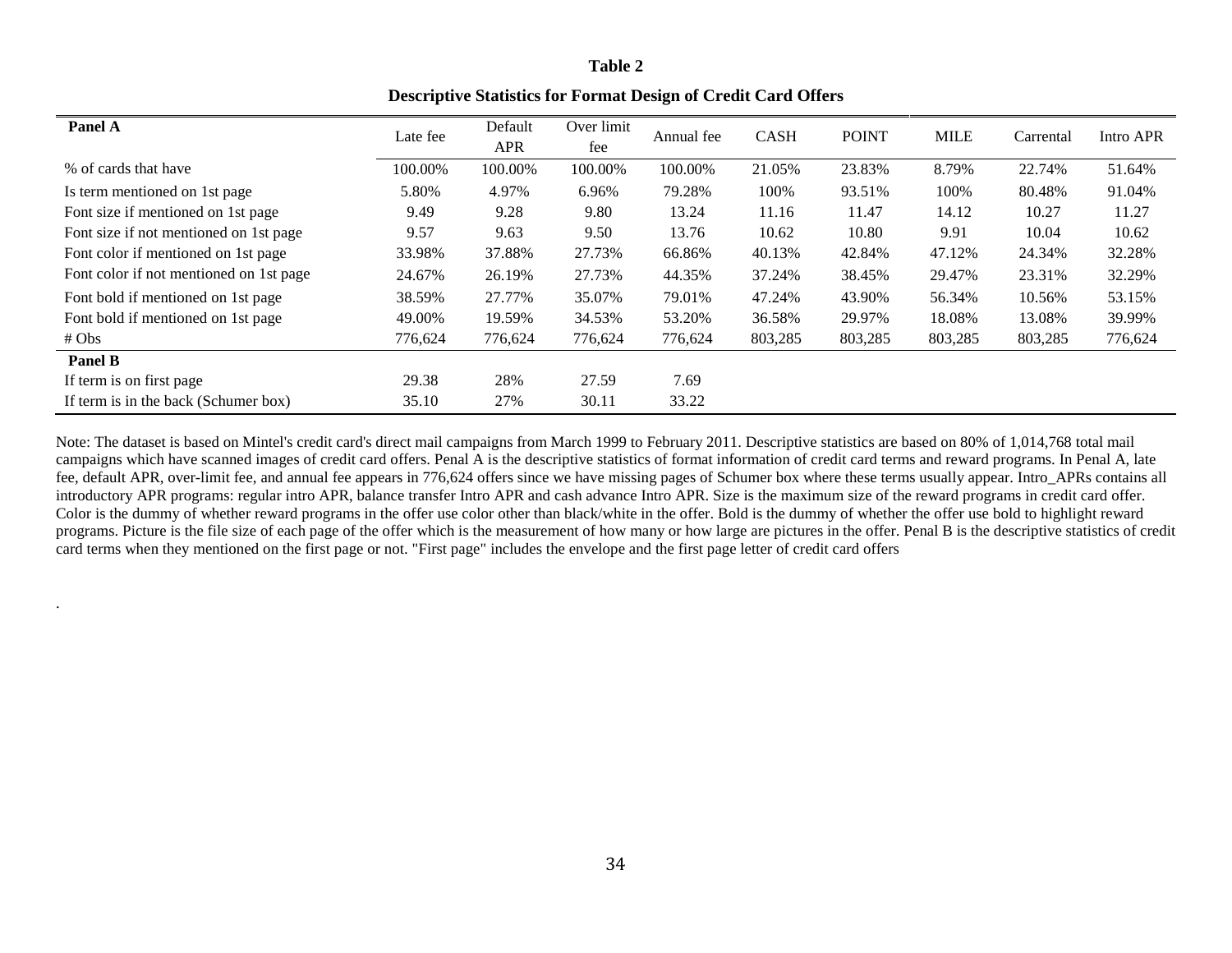**Table 3 Credit Card Features and Demographics**

|                      |            |             |             |             |             | 6               |                 | 8           | 9           | 10          |                | 12         |
|----------------------|------------|-------------|-------------|-------------|-------------|-----------------|-----------------|-------------|-------------|-------------|----------------|------------|
| Dependent            |            |             | Default APR | Over-limit  | Annual      |                 |                 |             |             | Back_Late   | <b>BackAPR</b> | LogMax     |
| Variable             | <b>APR</b> | Late Fee    | Dummy       | Fee         | Fee         | <b>IntroAPR</b> | <b>Backward</b> | <b>MILE</b> | Format      | Fee         | Default        | CardLimit  |
| <b>FFR</b>           | $0.352***$ | $-0.242***$ | $-0.041***$ | $0.173***$  | $-0.565***$ | $-0.026***$     | $-0.028***$     | $0.008***$  | $-0.014***$ | $-0.011***$ | $0.027***$     | $0.005***$ |
|                      | (0.004)    | (0.006)     | (0.001)     | (0.010)     | (0.024)     | (0.000)         | (0.001)         | (0.002)     | (0.001)     | (0.000)     | (0.001)        | (0.001)    |
| Education 2          | $-0.046$   | $-0.118***$ | $-0.014***$ | $-0.472***$ | $-0.551***$ | $-0.002$        | 0.006           | $0.013***$  | $0.070***$  | $-0.005***$ | 0.002          | $0.095***$ |
|                      | (0.030)    | (0.045)     | (0.003)     | (0.051)     | (0.162)     | (0.003)         | (0.007)         | (0.002)     | (0.007)     | (0.002)     | (0.003)        | (0.009)    |
| Education 3          | 0.026      | $-0.323***$ | $-0.039***$ | $-0.592***$ | $-0.068$    | $-0.015***$     | $-0.032***$     | $0.019***$  | $0.075***$  | $-0.009***$ | $-0.008**$     | $0.103***$ |
|                      | (0.032)    | (0.045)     | (0.004)     | (0.056)     | (0.169)     | (0.003)         | (0.008)         | (0.001)     | (0.008)     | (0.002)     | (0.003)        | (0.009)    |
| Education 4          | $-0.073**$ | $-0.277***$ | $-0.040***$ | $-1.118***$ | $0.352**$   | $-0.026***$     | $-0.076***$     | $0.046***$  | $0.160***$  | $-0.013***$ | $-0.002$       | $0.205***$ |
|                      | (0.033)    | (0.047)     | (0.004)     | (0.059)     | (0.176)     | (0.003)         | (0.008)         | (0.003)     | (0.008)     | (0.002)     | (0.004)        | (0.009)    |
| Education_5          | $-0.004$   | $-0.541***$ | $-0.067***$ | $-1.561***$ | 1.326***    | $-0.049***$     | $-0.140***$     | $0.064***$  | $0.190***$  | $-0.017***$ | $-0.017***$    | $0.242***$ |
|                      | (0.035)    | (0.052)     | (0.004)     | (0.068)     | (0.201)     | (0.003)         | (0.009)         | (0.004)     | (0.009)     | (0.002)     | (0.004)        | (0.010)    |
| <b>Fixed Effects</b> | Y          | Y           |             | v           | Y           | Y               | v               | $\mathbf v$ |             | Y           |                | Y          |
| <b>Observations</b>  | 942,397    | 961,247     | 972,260     | 872,831     | 963,283     | 972,260         | 870,029         | 777,192     | 629,637     | 750,855     | 750,855        | 496,063    |
| R-squared            | 0.253      | 0.157       | 0.148       | 0.177       | 0.233       | 0.159           | 0.008           | 0.075       | 0.080       | 0.235       | 0.145          | 0.607      |

Note: Table 3 shows the OLS regressions to estimate relationship between credit card features and consumer's demographics between 1999 and 2011. Data is restricted to offers we have scanned pictures from column 6 to 11. Format is the first principal component of reward programs' size, color, bold and the picture sizes on the credit card offers. Backward is the first principal component of regular APR, annual fee, late fee, over limit fee, and intro\_APR after taking out the bank fixed effects and monthly fixed effects. Back\_LateFee is the dummy for whether the late fee information is displayed only at the back of the offer letter. Back\_APR\_Default is the dummy for whether the default APR information is displayed only at the back of the offer letter. Education 2 is dummy for household head whose highest education is high school. Education 3 is for some college. Education 4 is for graduated college. Education\_5 is for post college graduate. The missing category is the household head with education below high school. Standard errors in parentheses are clustered by demographic cells, which are based on states, age, income, education and household composition. Regressions are controlled by income fixed effects, age fixed effects, household composition fixed effects, state fixed effects and bank fixed effects.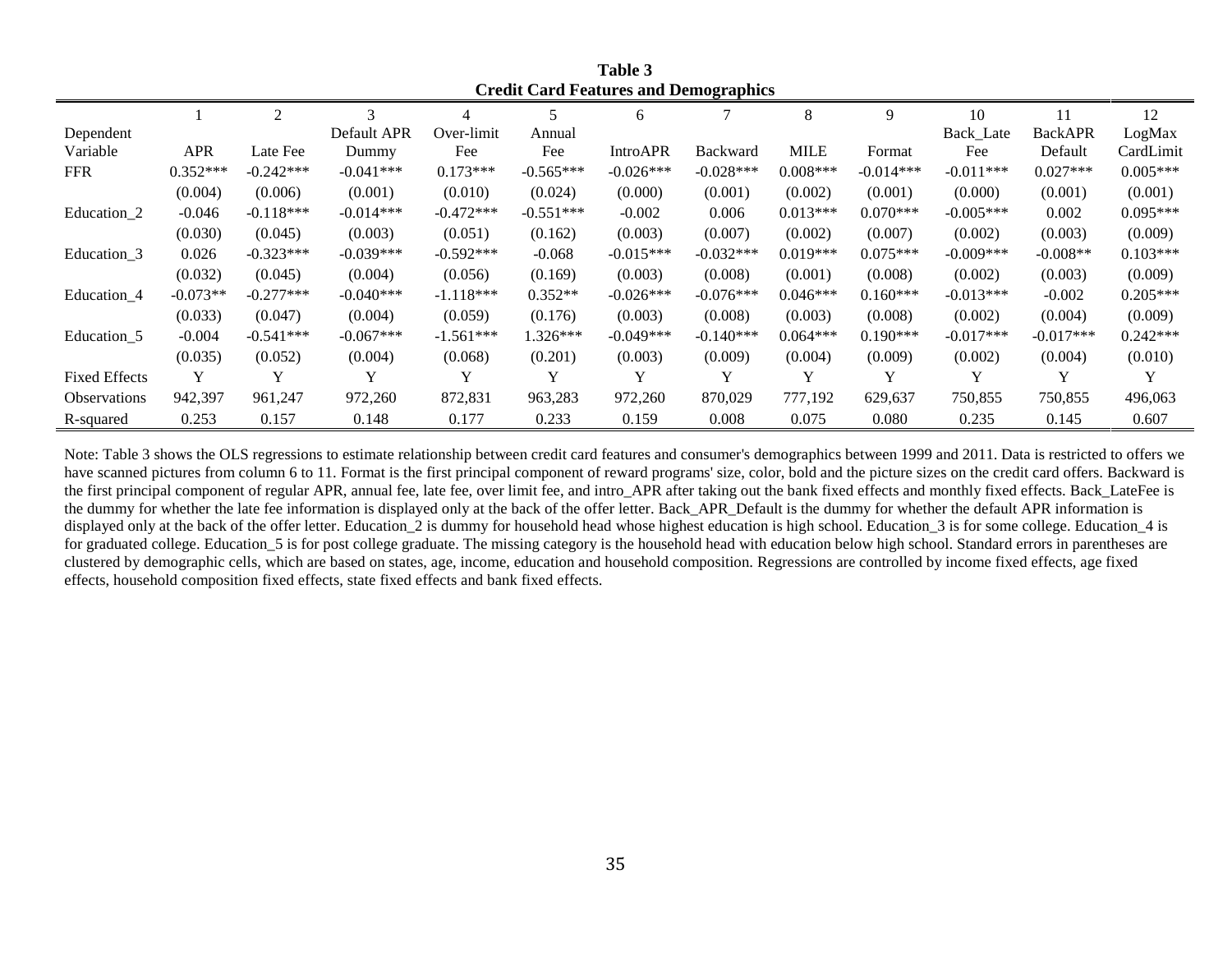| <b>Relationship Between APRs/Fees and Education</b> |             |             |            |                |                   |             |                 |  |
|-----------------------------------------------------|-------------|-------------|------------|----------------|-------------------|-------------|-----------------|--|
|                                                     |             | 2           | 3          | 4              |                   | 6           |                 |  |
| Dependent Variable                                  | <b>APR</b>  | Annual Fee  | Late Fee   | Over-Limit Fee | Default APR Dummy | Intro APR   | LogMaxCardLimit |  |
| <b>FFR</b>                                          | $0.755***$  | $0.671***$  | 0.007      | $-0.424***$    | $-0.061***$       | $-0.014***$ | $0.013***$      |  |
|                                                     | (0.005)     | (0.033)     | (0.011)    | (0.011)        | (0.001)           | (0.001)     | (0.002)         |  |
| LowEdu                                              | $0.163***$  | $1.148***$  | 0.007      | $-0.042$       | $0.030***$        | $0.011***$  | $-0.053***$     |  |
|                                                     | (0.032)     | (0.158)     | (0.043)    | (0.047)        | (0.004)           | (0.003)     | (0.009)         |  |
| $LowEdu*FFR$                                        | $-0.050***$ | $-0.440***$ | $0.101***$ | $0.173***$     | $0.003**$         | $0.003***$  | $-0.012***$     |  |
|                                                     | (0.008)     | (0.048)     | (0.014)    | (0.016)        | (0.001)           | (0.001)     | (0.003)         |  |
| Cell Fixed Effects                                  | Yes         | Yes         | Yes        | Yes            | Yes               | Yes         | Yes             |  |
| <b>Bank Fixed Effects</b>                           | <b>Yes</b>  | Yes         | Yes        | Yes            | Yes               | <b>Yes</b>  | Yes             |  |
| <b>Observations</b>                                 | 785,950     | 800,546     | 798,936    | 749,306        | 808,430           | 808,430     | 463,490         |  |
| R-squared                                           | 0.318       | 0.252       | 0.208      | 0.199          | 0.162             | 0.146       | 0.586           |  |

**Table 4**

Note: OLS regressions to estimate relationship between education and credit card APRs and fees. Data period is from 1999 to 2007. Regressions in column 1 to 7 are controlled by household demographic cell fixed effects based on states, age, income, and household composition. We also control for bank fixed effects. LowEdu is a dummy for household head's education level below college (highest degree is high school). Standard errors in parentheses are clustered by cells.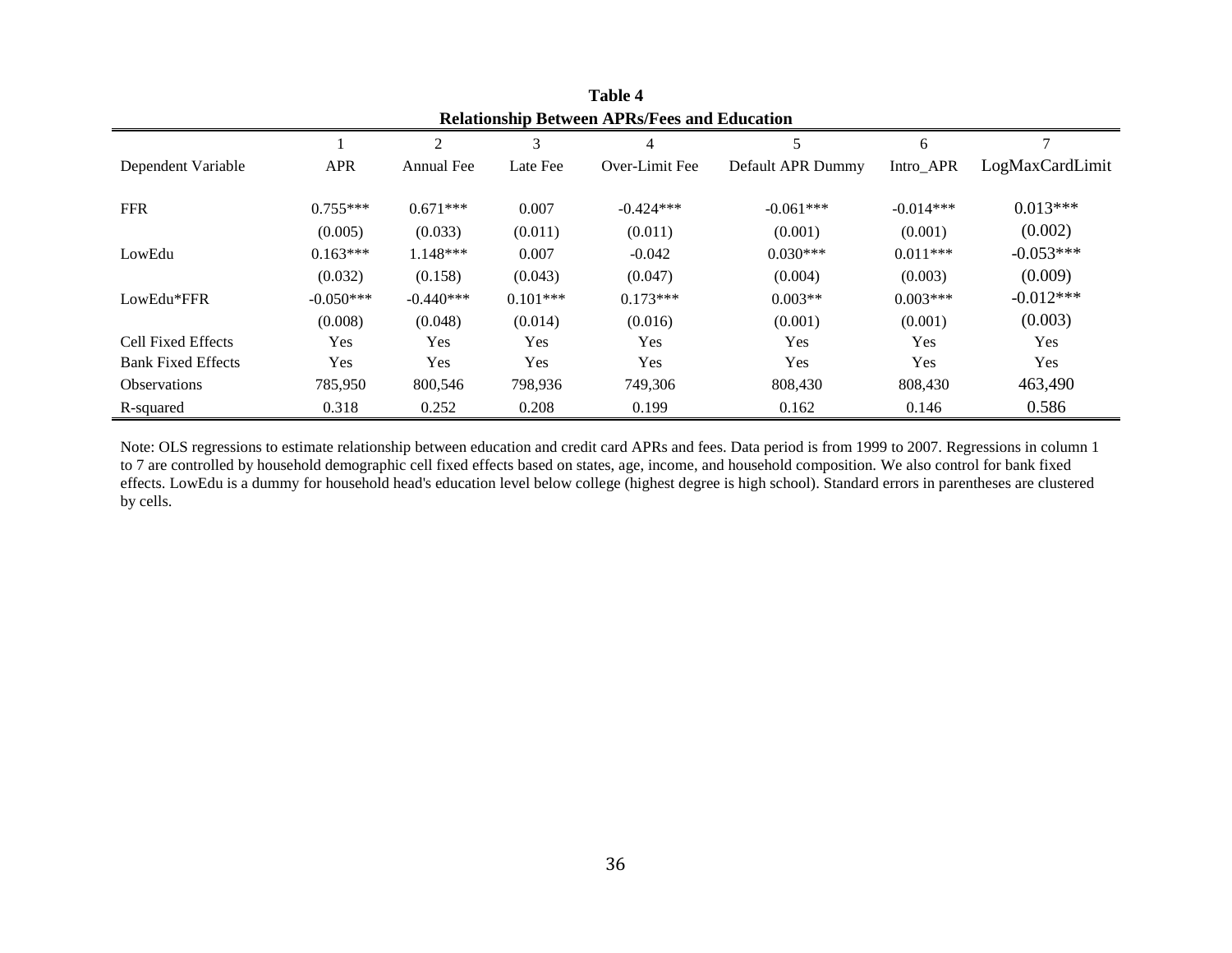| Panel A             |                | $\overline{2}$ | 3           | $\overline{4}$ | $5\overline{)}$ | 6           | 7           | 8                 | 9                 |
|---------------------|----------------|----------------|-------------|----------------|-----------------|-------------|-------------|-------------------|-------------------|
|                     | <b>APR</b>     | <b>APR</b>     | <b>APR</b>  | Annual Fee     | Annual Fee      | Late Fee    | Late Fee    | Over-Limit        | Over-Limit        |
|                     |                |                |             |                |                 |             |             | Fee               | Fee               |
| <b>FFR</b>          | $0.796***$     | $0.741***$     | $0.728***$  | $0.364***$     | $0.213***$      | $0.264***$  | $0.385***$  | $-0.226***$       | $-0.096***$       |
|                     | (0.005)        | (0.005)        | (0.005)     | (0.030)        | (0.029)         | (0.008)     | (0.007)     | (0.011)           | (0.010)           |
| <b>MILE</b>         | 2.009***       | 2.096***       | 1.526***    | 22.429***      | 15.681***       | $-1.654***$ | 3.755***    | $-10.266***$      | $-4.126***$       |
|                     | (0.022)        | (0.023)        | (0.042)     | (0.231)        | (0.453)         | (0.057)     | (0.092)     | (0.089)           | (0.186)           |
| MILE*FFR            |                |                | $0.163***$  |                | 1.918***        |             | $-1.539***$ |                   | $-1.756***$       |
|                     |                |                | (0.013)     |                | (0.127)         |             | (0.037)     |                   | (0.053)           |
| Cell FE             | Yes            | Yes            | Yes         | Yes            | Yes             | Yes         | Yes         | Yes               | Yes               |
| <b>Bank FE</b>      | No             | Yes            | Yes         | Yes            | Yes             | Yes         | Yes         | Yes               | Yes               |
| <b>Observations</b> | 597,489        | 597,489        | 597,489     | 609,055        | 609,055         | 607,868     | 607,868     | 570,300           | 570,300           |
| R-squared           | 0.114          | 0.321          | 0.321       | 0.281          | 0.281           | 0.240       | 0.251       | 0.297             | 0.303             |
|                     |                |                |             |                |                 |             |             |                   |                   |
| Panel B             |                |                |             |                |                 |             |             |                   |                   |
|                     | <b>APR</b>     | <b>APR</b>     | <b>APR</b>  | Annual Fee     | Annual Fee      | Late Fee    | Late Fee    | Over-Limit<br>Fee | Over-Limit<br>Fee |
| <b>FFR</b>          | $0.797***$     | $0.725***$     | $0.897***$  | $0.401***$     | $1.101***$      | $0.050***$  | $-0.245***$ | $-0.344***$       | $-0.455***$       |
|                     | (0.005)        | (0.004)        | (0.005)     | (0.026)        | (0.035)         | (0.008)     | (0.009)     | (0.009)           | (0.012)           |
| Intro_APR           | $-1.199***$    | $-0.925***$    | $0.285***$  | $-9.088***$    | $-4.047***$     | 1.133***    | $-0.988***$ | 1.969***          | $1.223***$        |
|                     | (0.013)        | (0.014)        | (0.023)     | (0.096)        | (0.153)         | (0.020)     | (0.028)     | (0.032)           | (0.045)           |
| Intro_APR*FFR       |                |                | $-0.394***$ |                | $-1.640***$     |             | $0.690***$  |                   | $0.244***$        |
|                     |                |                | (0.006)     |                | (0.045)         |             | (0.010)     |                   | (0.015)           |
| Cell FE             | Yes            | Yes            | Yes         | Yes            | Yes             | Yes         | Yes         | Yes               | Yes               |
| <b>Bank FE</b>      | N <sub>o</sub> | Yes            | Yes         | Yes            | Yes             | Yes         | Yes         | Yes               | Yes               |
| Observations        | 785,950        | 785,950        | 785,950     | 800,546        | 800,546         | 798,936     | 798,936     | 749,306           | 749,306           |
| R-squared           | 0.116          | 0.317          | 0.324       | 0.265          | 0.267           | 0.214       | 0.223       | 0.207             | 0.208             |

|                                                          | Table 5 |  |
|----------------------------------------------------------|---------|--|
| <b>Mileage Program vs. Zero Introductory APR Program</b> |         |  |

Note: Panel A shows OLS regressions to estimate relationship between mileage reward programs and credit card APRs and fees. Panel B shows OLS regressions to estimate relationship between zero intro APR reward programs reward programs and credit card APRs and fees. Data period is from 1999 to 2007. Data is restricted to offers we have scanned pictures in Panel A. Panel B includes the entire credit card offer sample with and without scanned pictures. Regressions in column 1 to 9 are controlled by household demographic cell fixed effects based on states, age, income, education, and household composition. Regressions in column 2 to 9 are controlled by bank fixed effects. MILE is the dummy of whether the credit card offer has mileage reward program or not. Intro\_APR is the dummy of whether the credit card offer has 0 intro APR for regular purchase or not. Standard errors in parentheses are clustered by cells.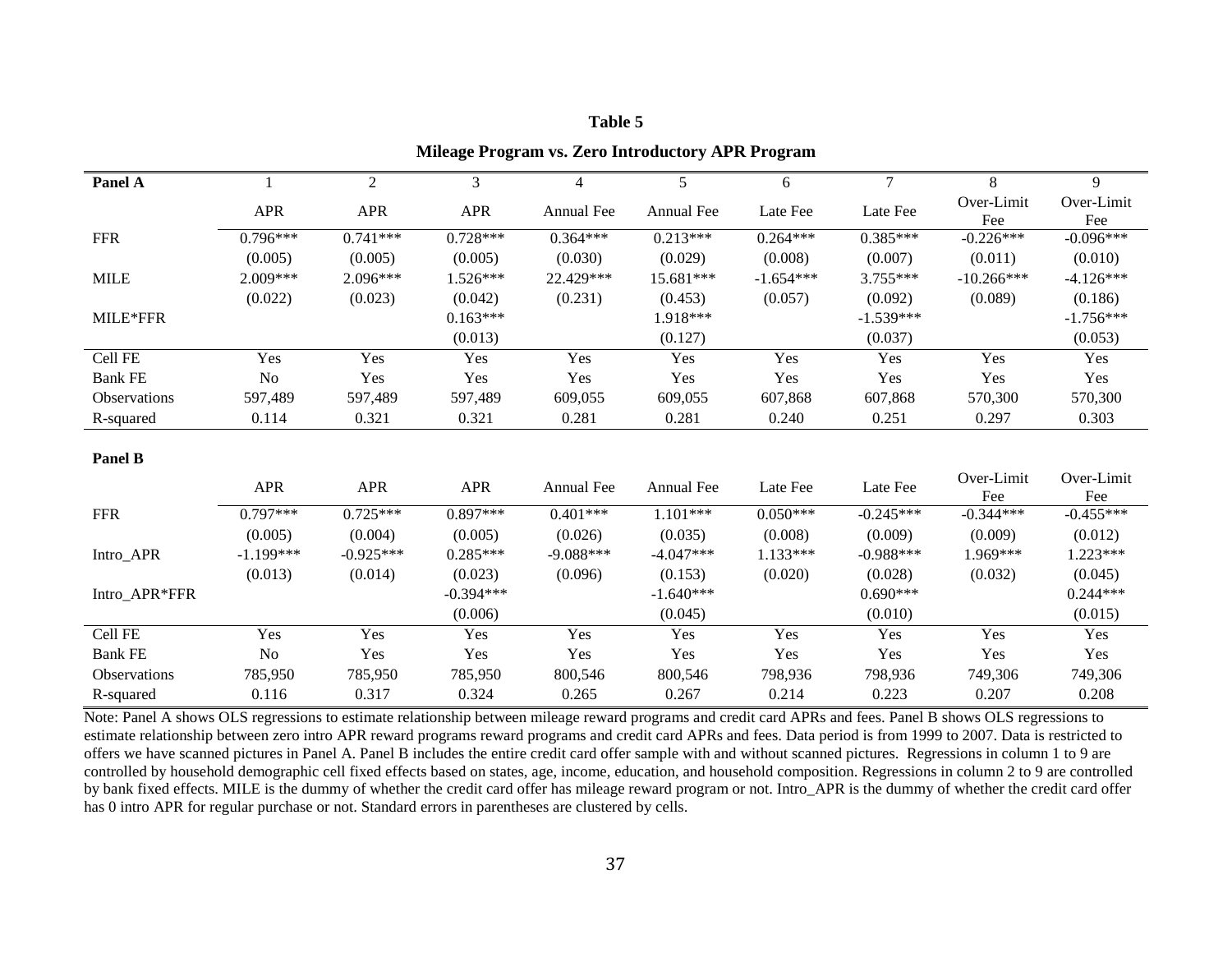| Panel A              |            | 2           | J.         | 4        | 5             | 6               |           | 8           | 9          |
|----------------------|------------|-------------|------------|----------|---------------|-----------------|-----------|-------------|------------|
|                      |            | Default APR |            | Annual   |               |                 |           | DefaultAPR  | LateFee    |
|                      | <b>APR</b> | Dummy       | Late Fee   | Fee      | Intro APR All | <b>Backward</b> | Color     | MainPage    | MainPage   |
|                      |            |             |            |          |               |                 |           |             |            |
| <b>FFR</b>           | $0.421***$ | $-0.048***$ |            |          |               | 0.006           |           |             |            |
|                      | (0.043)    | (0.003)     |            |          |               | (0.005)         |           |             |            |
| UI                   | $-0.276$   | 0.044       | $0.909**$  | 0.271    | $0.123**$     | $0.061*$        | $0.027**$ | $-0.011***$ | $-0.012**$ |
|                      | (0.353)    | (0.028)     | (0.389)    | (0.454)  | (0.056)       | (0.035)         | (0.012)   | (0.003)     | (0.005)    |
| UI_Pre_3M            | $-0.005$   | 0.022       | $0.655***$ | $-0.036$ | $0.140*$      | 0.050           | 0.015     | $-0.005$    | $-0.010$   |
|                      | (0.120)    | (0.021)     | (0.185)    | (0.361)  | (0.077)       | (0.040)         | (0.017)   | (0.005)     | (0.009)    |
| UI_Pre_6M            | 0.156      | $-0.068***$ | $-0.204$   | $-0.159$ | 0.066         | $0.058**$       | 0.012     | $-0.004$    | $-0.001$   |
|                      | (0.269)    | (0.024)     | (0.450)    | (0.714)  | (0.043)       | (0.024)         | (0.008)   | (0.004)     | (0.010)    |
| UI_Small             | $-0.052$   | $-0.015$    | 0.125      | $-1.321$ | 0.065         | 0.020           | 0.010     | $-0.006$    | 0.012      |
|                      | (0.158)    | (0.015)     | (0.402)    | (0.925)  | (0.042)       | (0.034)         | (0.012)   | (0.004)     | (0.010)    |
| <b>Fixed Effects</b> | Yes        | Yes         | Yes        | Yes      | Yes           | Yes             | Yes       | Yes         | Yes        |
| <b>Observations</b>  | 93,224     | 93,491      | 92,876     | 93,215   | 93,940        | 90,700          | 81,968    | 46,161      | 46,161     |
| R-squared            | 0.263      | 0.410       | 0.179      | 0.193    | 0.121         | 0.100           | 0.038     | 0.054       | 0.029      |

| Table 6                                               |  |  |  |  |  |  |
|-------------------------------------------------------|--|--|--|--|--|--|
| <b>Unemployment Insurance and Credit Card Feature</b> |  |  |  |  |  |  |

Note: OLS regressions to estimate unemployment insurance effects on credit card features at 6 month frequency. Data includes the credit card offers from 1999 to 2007. All columns are controlled by year fixed effects, bank fixed effects, and cell fixed effects based on states, age, income, education and household composition. UI is the dummy which equals 1 if unemployment insurances increase by more than 10% in this year and equals 0 in the year before the increase. UI\_Pre\_3M is the dummy for 3 month pretrend of the UI jumps. UI\_Pre\_6M is the dummy for 6 month pre-trend of the UI jumps. UI\_Small is the dummy of the UI increases below 10% which are mainly due to inflation adjustments. In Panel B, LowEdu is a dummy for household head's education level below college (highest degree is high school). LowIncome is the dummy for households with annual income below 35k. Column 8 and 9 are OLS regression on whether default APR/late fees are mentioned on the main page of the credit card offers. Standard errors are clustered at the state level.

(*To be continued*)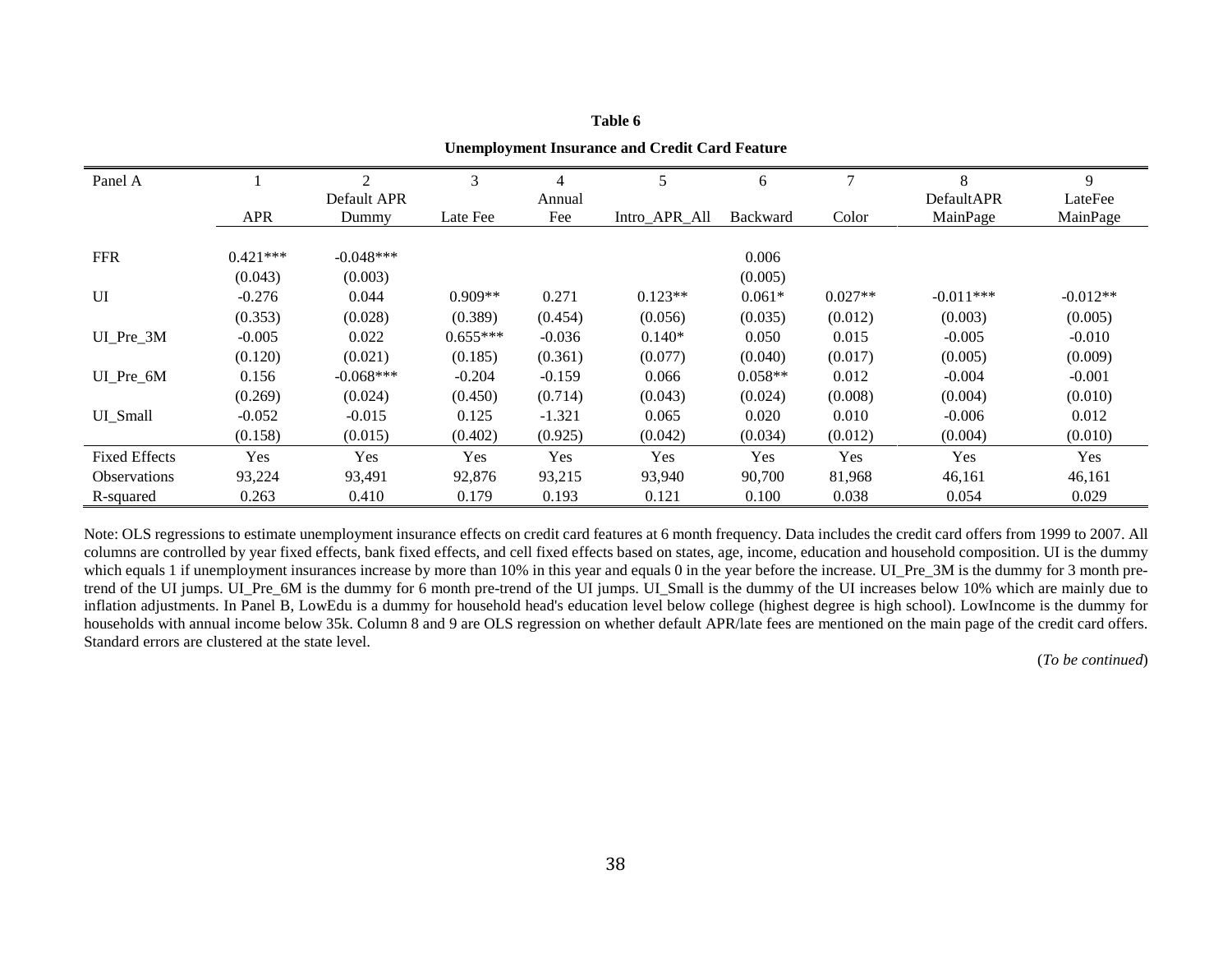| Panel B              |             | 2<br>Default APR | 3          | $\overline{4}$ | 5             | 6         | 7          | 8<br>DefaultAPR | 9<br>LateFee |
|----------------------|-------------|------------------|------------|----------------|---------------|-----------|------------|-----------------|--------------|
|                      | <b>APR</b>  | Dummy            | Late Fee   | Annual Fee     | Intro_APR_All | Backward  | Color      | MainPage        | MainPage     |
|                      |             |                  |            |                |               |           |            |                 |              |
| <b>FFR</b>           | $0.425***$  | $-0.048***$      |            |                |               | 0.005     |            |                 |              |
|                      | (0.044)     | (0.003)          |            |                |               | (0.005)   |            |                 |              |
| UI                   | $-0.038$    | 0.030            | $0.867**$  | 0.695          | $0.135**$     | 0.035     | $0.036***$ | $-0.014***$     | $-0.016***$  |
|                      | (0.304)     | (0.030)          | (0.354)    | (0.432)        | (0.053)       | (0.037)   | (0.010)    | (0.005)         | (0.006)      |
| UI*LowEdu            | $-0.324***$ | $0.021***$       | $0.215**$  | $-0.597$       | $-0.013$      | $0.059**$ | $-0.006$   | 0.005           | 0.006        |
|                      | (0.109)     | (0.006)          | (0.100)    | (0.487)        | (0.019)       | (0.028)   | (0.007)    | (0.005)         | (0.006)      |
| UI*LowIncome         | $-0.048$    | $-0.004$         | $-0.295**$ | $-0.062$       | $-0.013$      | $-0.009$  | $-0.025*$  | $-0.001$        | 0.000        |
|                      | (0.127)     | (0.017)          | (0.119)    | (0.590)        | (0.018)       | (0.031)   | (0.013)    | (0.006)         | (0.011)      |
| UI_Pre_3M            | 0.004       | 0.021            | $0.648***$ | $-0.028$       | $0.140*$      | 0.048     | 0.015      | $-0.005$        | $-0.010$     |
|                      | (0.118)     | (0.020)          | (0.187)    | (0.360)        | (0.076)       | (0.040)   | (0.017)    | (0.005)         | (0.009)      |
| UI_Pre_6M            | 0.174       | $-0.070***$      | $-0.216$   | $-0.129$       | 0.067         | $0.055**$ | 0.012      | $-0.004$        | $-0.002$     |
|                      | (0.281)     | (0.024)          | (0.454)    | (0.725)        | (0.042)       | (0.024)   | (0.008)    | (0.005)         | (0.011)      |
| UI_Small             | $-0.041$    | $-0.015$         | 0.130      | $-1.306$       | 0.066         | 0.018     | 0.010      | $-0.007$        | 0.012        |
|                      | (0.159)     | (0.015)          | (0.400)    | (0.923)        | (0.042)       | (0.034)   | (0.012)    | (0.005)         | (0.010)      |
| <b>Fixed Effects</b> | Yes         | Yes              | Yes        | Yes            | Yes           | Yes       | Yes        | Yes             | Yes          |
| Observations         | 93,224      | 93,491           | 92,876     | 93,215         | 93,940        | 90,700    | 81,968     | 46,161          | 46,161       |
| R-squared            | 0.263       | 0.410            | 0.179      | 0.193          | 0.121         | 0.100     | 0.039      | 0.054           | 0.029        |

| Table 6                                                           |  |
|-------------------------------------------------------------------|--|
| <b>Unemployment Insurance and Credit Card Feature - continued</b> |  |

Note: OLS regressions to estimate unemployment insurance effects on credit card features at 6 month frequency. Data includes the credit card offers from 1999 to 2007. All columns are controlled by year fixed effects, bank fixed effects, and cell fixed effects based on states, age, income, education and household composition. UI is the dummy which equals 1 if unemployment insurances increase by more than 10% in this year and equals 0 in the year before the increase. UI\_Pre\_3M is the dummy for 3 month pretrend of the UI jumps. UI\_Pre\_6M is the dummy for 6 month pre-trend of the UI jumps. UI\_Small is the dummy of the UI increases below 10% which are mainly due to inflation adjustments. In Panel B, LowEdu is a dummy for household head's education level below college (highest degree is high school). LowIncome is the dummy for households with annual income below 35k. Column 8 and 9 are OLS regression on whether default APR/late fees are mentioned on the main page of the credit card offers. Standard errors are clustered at the state level.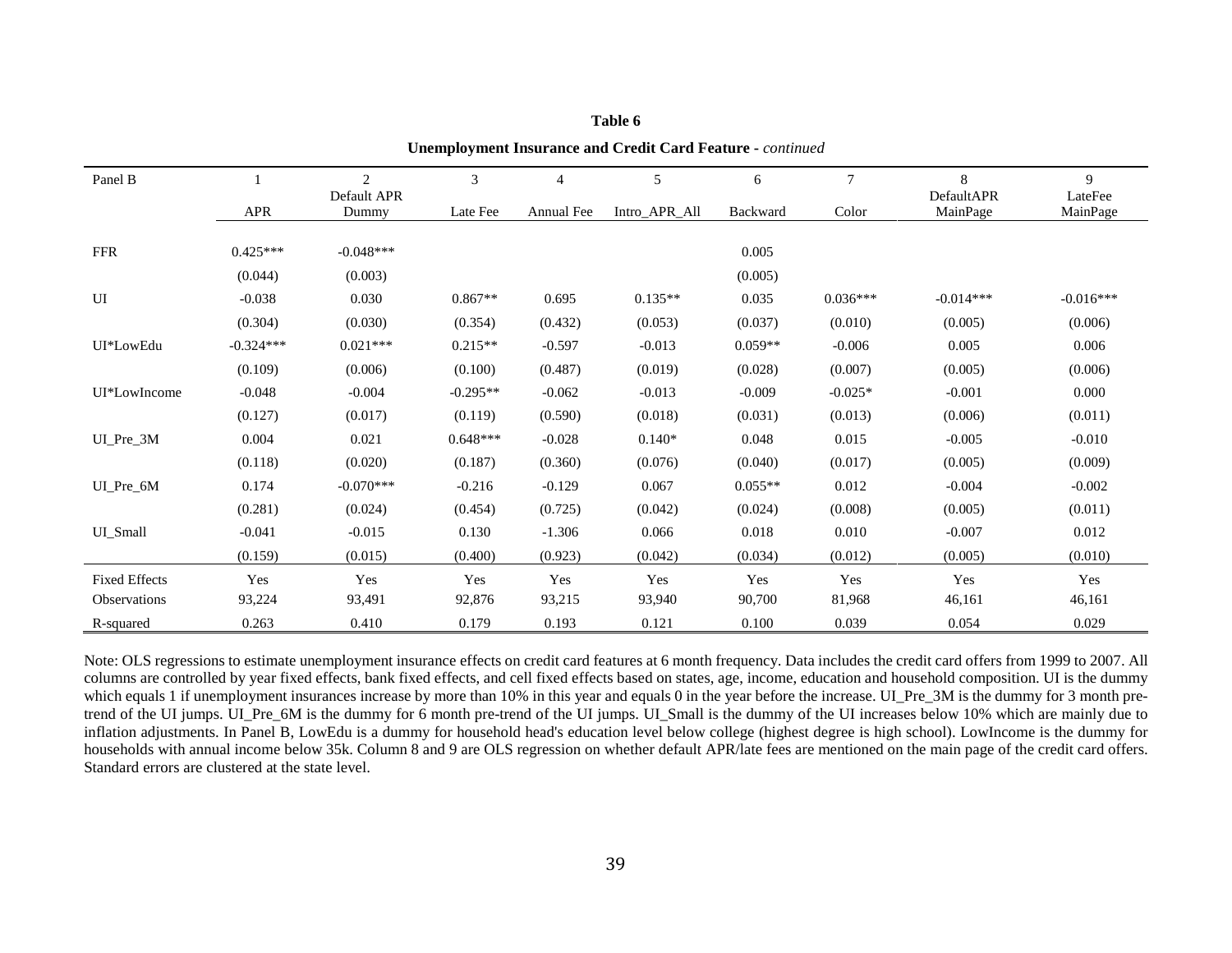





Figure 1 plots the estimated coefficients on education when we regress individual card features on dummies for different education levels (as provided by Mintel). The regression results are reported in Table 3.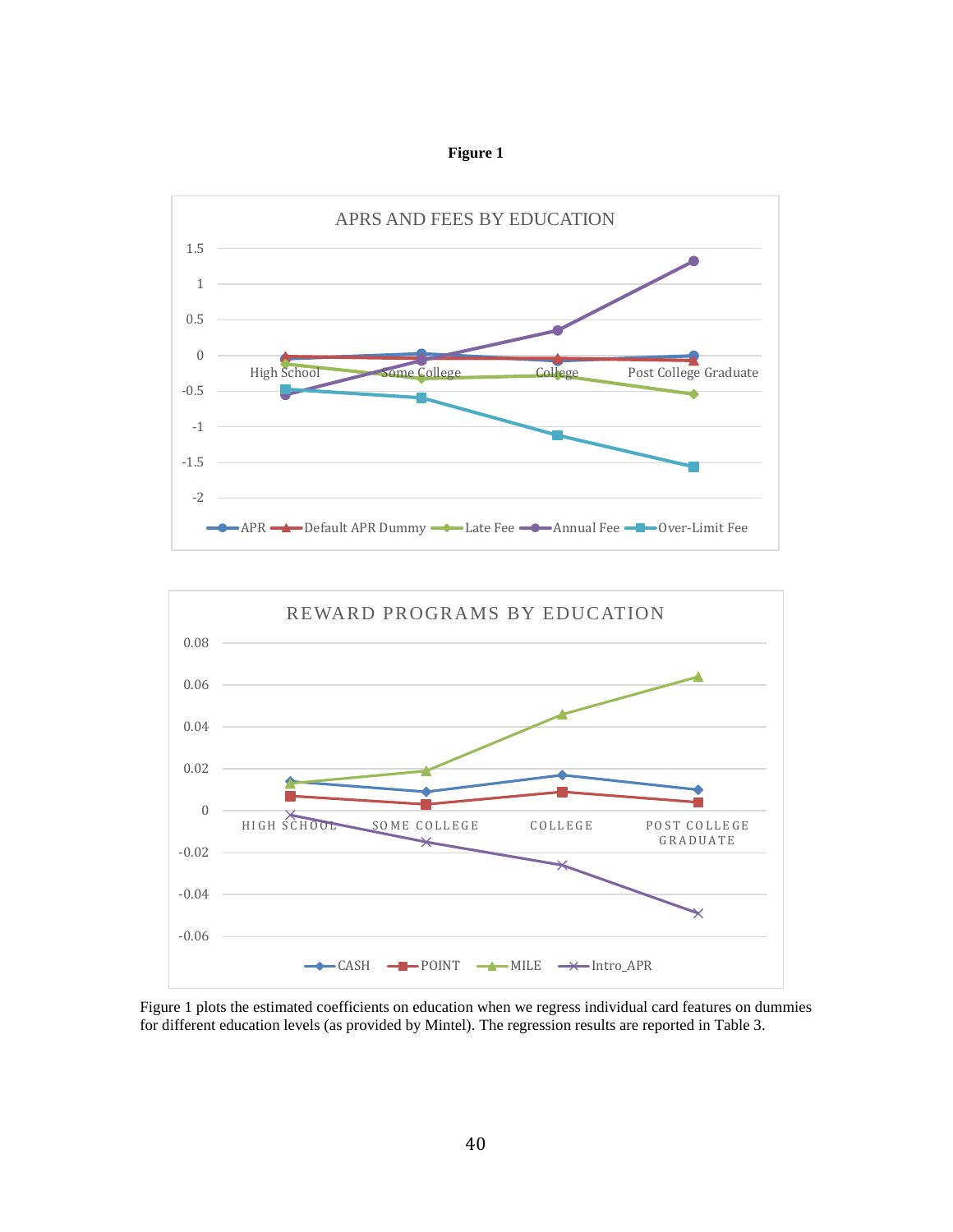**Figure 2**





Figure 2 plots the estimated coefficients on the income when we regress individual card features on dummies for different household income levels (as provided by Mintel). The missing category is the household with annual income below USD 15,000.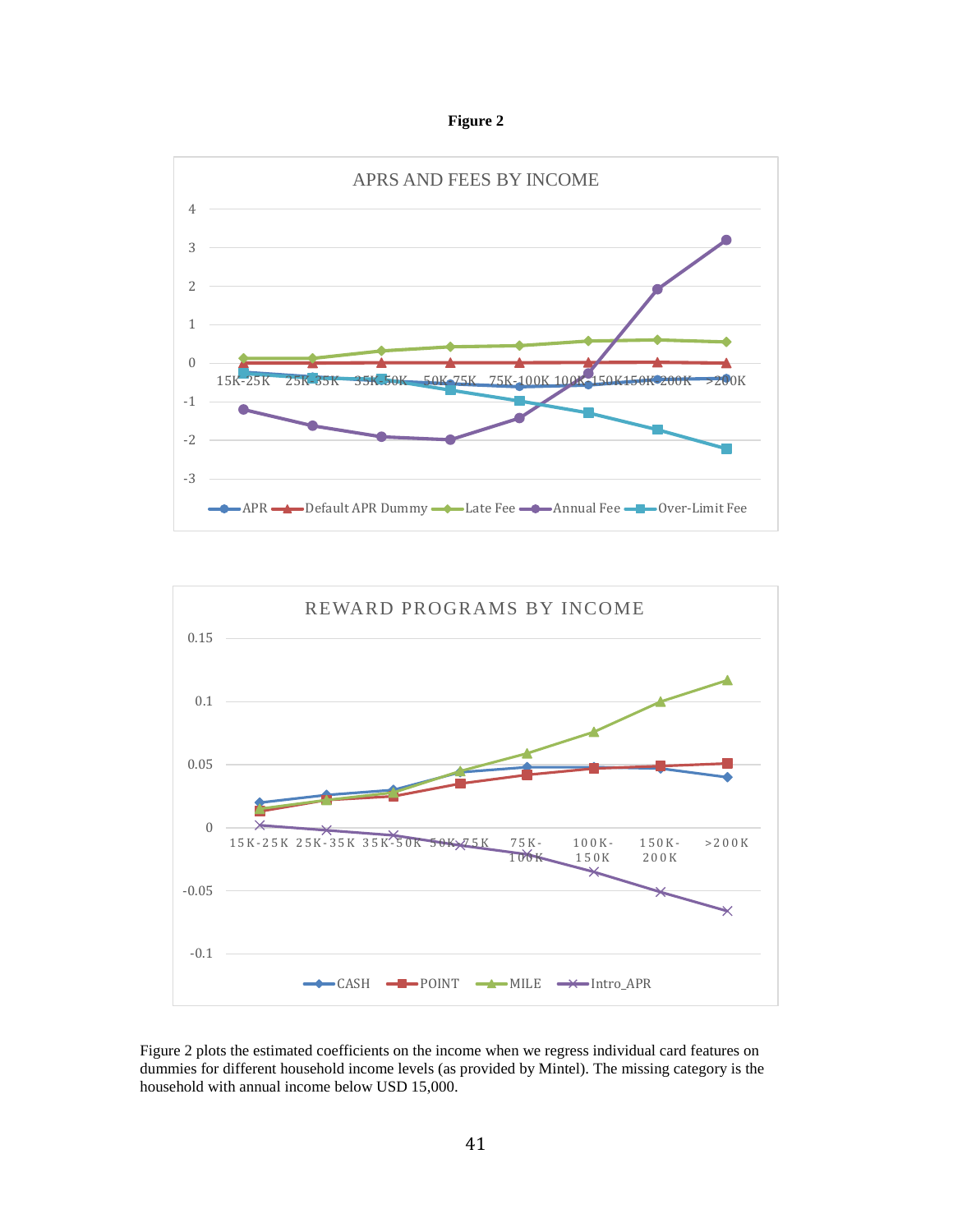## **APPENDIX**

| Panel A: Income       |           |            |                 |
|-----------------------|-----------|------------|-----------------|
|                       | Frequency | Percentage | Cum. Percentage |
| Less than $$15,000$   | 61,091    | 6.04       | 6.04            |
| $$15,000 - $24,999$   | 78,154    | 7.72       | 13.76           |
| \$25,000 - \$34,999   | 100,433   | 9.92       | 23.68           |
| $$35,000 - $49,999$   | 150,700   | 14.89      | 38.57           |
| $$50,000 - $74,999$   | 218,744   | 21.61      | 60.18           |
| \$75,000 - \$99,999   | 197,131   | 19.48      | 79.65           |
| $$100,000 - $149,999$ | 150,831   | 14.9       | 94.56           |
| $$150,000 - $199,999$ | 34,653    | 3.42       | 97.98           |
| Over \$200,000        | 20,461    | 2.02       | 100             |
| Total                 | 1,012,198 | 100        |                 |

**Table A1 Demographic Distribution**

#### **Panel B: Education**

|                              | Frequency | Percentage | Cum. Percentage |
|------------------------------|-----------|------------|-----------------|
| Below High School            | 74.167    | 7.63       | 7.63            |
| <b>Graduated High School</b> | 307,469   | 31.62      | 39.25           |
| Some College                 | 210,821   | 21.68      | 60.94           |
| <b>Graduated College</b>     | 239,315   | 24.61      | 85.55           |
| Post College Graduate        | 140.488   | 14.45      | 100             |
| Total                        | 972,260   | 100        |                 |

Note: Variables are based on Mintel's credit card's direct mail campaigns from March 1999 to February 2011. Mintel collects the income and education information from the households which receive the credit card offers. Income is the household annual income. Education is the household head education level.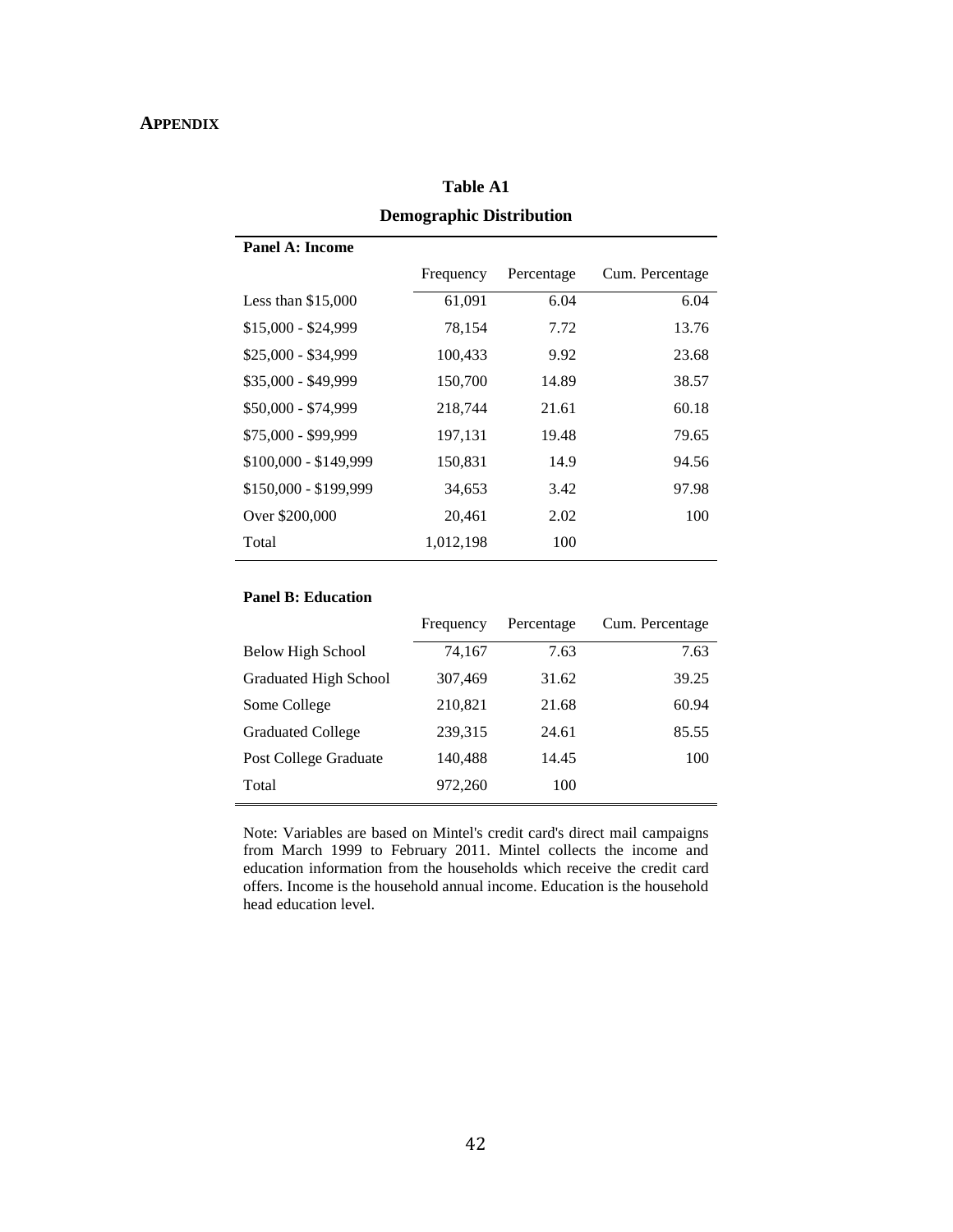| Panel A                    |          |          |          |          |          |
|----------------------------|----------|----------|----------|----------|----------|
|                            | Comp1    | Comp2    | Comp3    | Comp4    | Comp5    |
| APR_res                    | $-0.331$ | 0.514    | 0.635    | $-0.468$ | $-0.065$ |
| Annual Fee_res             | $-0.442$ | 0.480    | $-0.106$ | 0.642    | 0.389    |
| Late Fee_res               | 0.405    | 0.607    | $-0.222$ | 0.167    | $-0.625$ |
| Over-limit Fee_res         | 0.551    | 0.350    | $-0.160$ | $-0.314$ | 0.670    |
| Intro_APR_res              | 0.477    | $-0.119$ | 0.715    | 0.492    | 0.071    |
|                            |          |          |          |          |          |
| Eigenvalue                 | 1.566    | 1.182    | 0.855    | 0.771    | 0.626    |
| Variance Proportion        | 0.313    | 0.237    | 0.171    | 0.154    | 0.125    |
| <b>Cumulative Variance</b> | 0.313    | 0.550    | 0.721    | 0.875    | 1.000    |
| Observations               | 895,633  |          |          |          |          |
|                            |          |          |          |          |          |
| Panel B                    |          |          |          |          |          |
|                            | Comp1    | Comp2    | Comp3    | Comp4    | Comp5    |
| <b>APR</b>                 | $-0.425$ | 0.481    | 0.122    | 0.737    | $-0.174$ |
| <b>Annual Fee</b>          | $-0.439$ | 0.499    | 0.283    | $-0.517$ | 0.460    |
| Late Fee                   | 0.437    | 0.572    | 0.142    | $-0.290$ | $-0.615$ |
| Over-limit Fee             | 0.451    | 0.437    | $-0.558$ | 0.187    | 0.510    |
| Intro_APR                  | 0.482    | $-0.050$ | 0.757    | 0.266    | 0.347    |
|                            |          |          |          |          |          |
| Eigenvalue                 | 1.839    | 1.093    | 0.785    | 0.712    | 0.571    |
| Variance Proportion        | 0.368    | 0.219    | 0.157    | 0.142    | 0.114    |
| <b>Cumulative Variance</b> | 0.368    | 0.587    | 0.743    | 0.886    | 1.000    |
| Observations               | 895,633  |          |          |          |          |

**Table A2 Principal Component Analysis on Credit Card Pricing**

Note: Panel A shows the principal component analysis on credit card regular APR, annual fee, late fee, over-limit fee, and intro APR dummy after taking out the bank fixed effects and monthly fixed effects. Column 1 to 5 are the eigenvectors of component 1 to 5 respectively. Panel B shows the principal component analysis on credit card regular APR, annual fee, late fee, over-limit fee, and intro APR dummy. Column 1 to 5 are the eigenvectors of component 1 to 5 respectively.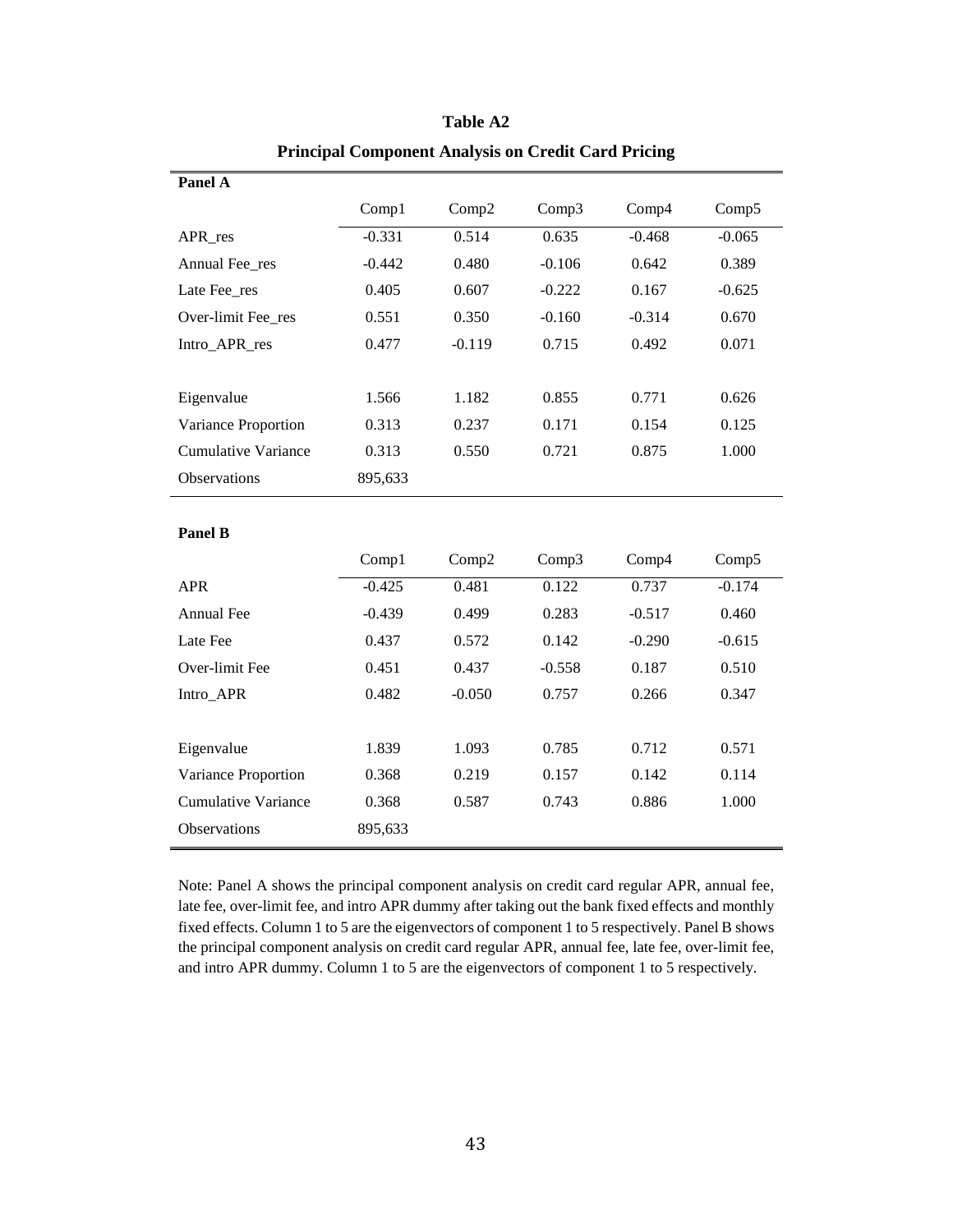| Casiiback and I bints Reward I rograms |             |                |                |                |              |             |                |                |                |  |  |
|----------------------------------------|-------------|----------------|----------------|----------------|--------------|-------------|----------------|----------------|----------------|--|--|
| Panel A                                |             | $\overline{2}$ | $\overline{3}$ | $\overline{4}$ | 5            | 6           | $\overline{7}$ | 8              | 9              |  |  |
|                                        | <b>APR</b>  | <b>APR</b>     | <b>APR</b>     | Annual Fee     | Annual Fee   | Late Fee    | Late Fee       | Over-Limit Fee | Over-Limit Fee |  |  |
| <b>FFR</b>                             | $0.301***$  | $0.255***$     | $0.347***$     | $-0.908***$    | $-1.162***$  | $-0.108***$ | $-0.140***$    | $0.338***$     | 0.008          |  |  |
|                                        | (0.005)     | (0.005)        | (0.005)        | (0.032)        | (0.041)      | (0.007)     | (0.007)        | (0.013)        | (0.014)        |  |  |
| <b>CASH</b>                            | $-0.453***$ | $-0.165***$    | $0.718***$     | $-11.943***$   | $-14.450***$ | $0.849***$  | $0.536***$     | $-2.514***$    | $-5.969***$    |  |  |
|                                        | (0.013)     | (0.012)        | (0.019)        | (0.086)        | (0.155)      | (0.022)     | (0.026)        | (0.053)        | (0.094)        |  |  |
| <b>CASH*FFR</b>                        |             |                | $-0.352***$    |                | $1.003***$   |             | $0.125***$     |                | 1.295***       |  |  |
|                                        |             |                | (0.006)        |                | (0.044)      |             | (0.010)        |                | (0.027)        |  |  |
| <b>Cell Fixed Effects</b>              | Yes         | Yes            | Yes            | Yes            | Yes          | Yes         | Yes            | Yes            | Yes            |  |  |
| <b>Bank Fixed Effects</b>              | No          | Yes            | Yes            | Yes            | Yes          | Yes         | Yes            | Yes            | Yes            |  |  |
| <b>Observations</b>                    | 753,690     | 753,690        | 753,690        | 771,535        | 771,535      | 769,923     | 769,923        | 693,714        | 693,714        |  |  |
| R-squared                              | 0.019       | 0.214          | 0.219          | 0.228          | 0.228        | 0.221       | 0.221          | 0.194          | 0.202          |  |  |
|                                        |             |                |                |                |              |             |                |                |                |  |  |
| Panel B                                |             |                |                |                |              |             |                |                |                |  |  |
|                                        | <b>APR</b>  | <b>APR</b>     | <b>APR</b>     | Annual Fee     | Annual Fee   | Late Fee    | Late Fee       | Over-Limit Fee | Over-Limit Fee |  |  |
| <b>FFR</b>                             | $0.315***$  | $0.258***$     | $0.298***$     | $-0.783***$    | $-0.298***$  | $-0.132***$ | $-0.246***$    | $0.379***$     | $0.428***$     |  |  |
|                                        | (0.005)     | (0.005)        | (0.005)        | (0.032)        | (0.028)      | (0.007)     | (0.008)        | (0.013)        | (0.014)        |  |  |
| <b>POINT</b>                           | $-0.673***$ | $-0.062***$    | $0.393***$     | $1.240***$     | $6.109***$   | 1.511***    | $0.362***$     | $-2.315***$    | $-1.692***$    |  |  |
|                                        | (0.013)     | (0.012)        | (0.021)        | (0.120)        | (0.268)      | (0.015)     | (0.023)        | (0.050)        | (0.087)        |  |  |
| POINT*FFR                              |             |                | $-0.165***$    |                | $-1.783***$  |             | $0.421***$     |                | $-0.218***$    |  |  |
|                                        |             |                | (0.006)        |                | (0.076)      |             | (0.008)        |                | (0.028)        |  |  |
| <b>Cell Fixed Effects</b>              | Yes         | Yes            | Yes            | Yes            | Yes          | Yes         | Yes            | Yes            | Yes            |  |  |
| <b>Bank Fixed Effects</b>              | No          | Yes            | Yes            | Yes            | Yes          | Yes         | Yes            | Yes            | Yes            |  |  |
| Observations                           | 753,690     | 753,690        | 753,690        | 771,535        | 771,535      | 769,923     | 769,923        | 693,714        | 693,714        |  |  |
| R-squared                              | 0.022       | 0.214          | 0.215          | 0.212          | 0.213        | 0.227       | 0.230          | 0.193          | 0.194          |  |  |

| Table A3                                   |
|--------------------------------------------|
| <b>Cashback and Points Reward Programs</b> |

Note: Panel A shows OLS regressions to estimate relationship between Cashback reward programs and credit card APRs and fees. Panel B shows OLS regressions to estimate relationship between Points reward programs reward programs and credit card APRs and fees. Data period is from 1999 to 2011. Data is restricted to offers we have scanned pictures in Panel A. Panel B includes the entire credit card offer sample with and without scanned pictures. Regressions in column 1 to 9 are controlled by household demographic cell fixed effects based on states, age, income, education, and household composition. Regressions in column 2 to 9 are controlled by bank fixed effects. MILE is the dummy of whether the credit card offer has mileage reward program or not. Intro\_APR is the dummy of whether the credit card offer has 0 intro APR for regular purchase or not. Standard errors in parentheses are clustered by cells.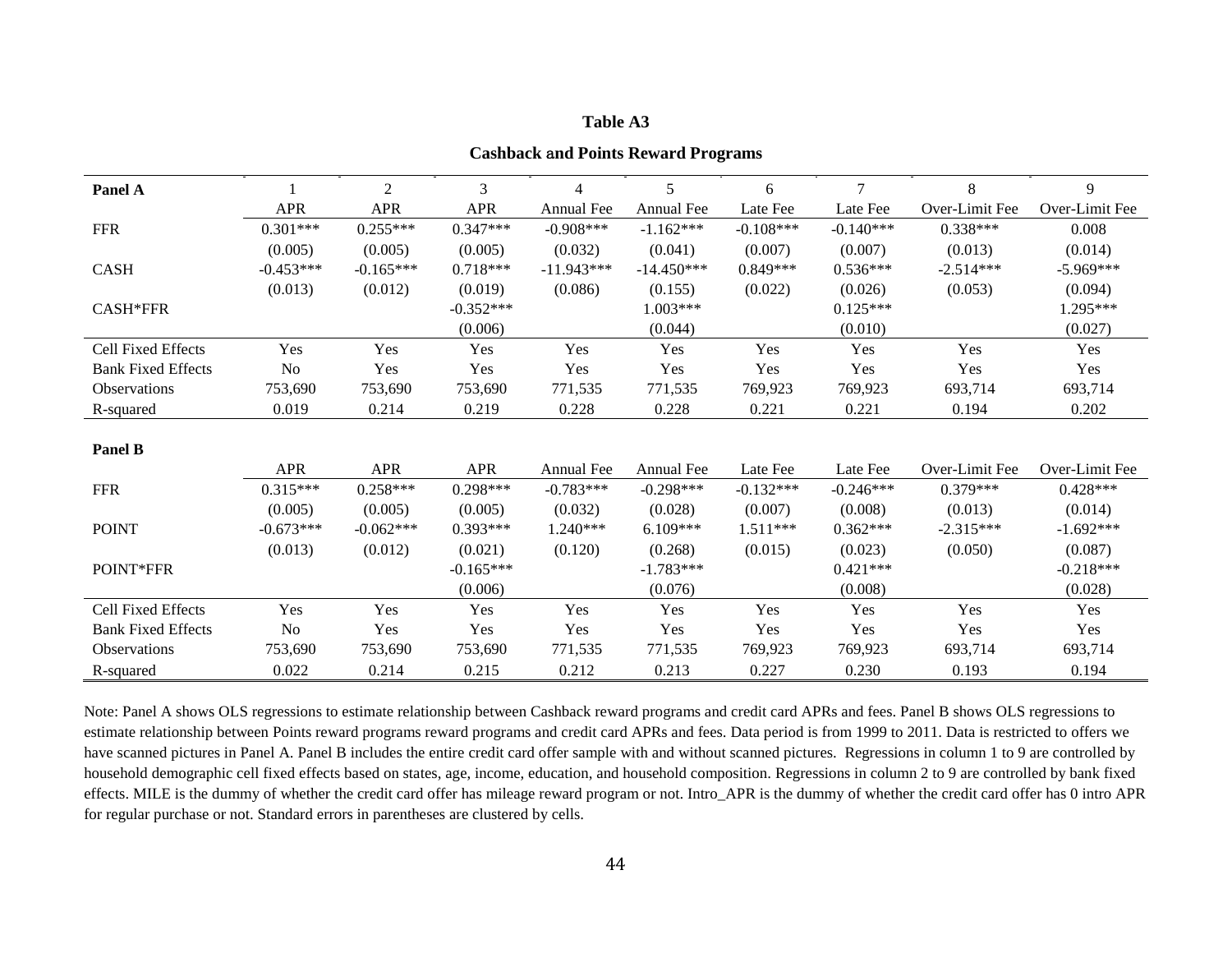|                 | $\mathbf{1}$   | $\overline{2}$ | 3                             | $\overline{4}$ | 5          | 6                    | 7              | 8                     | 9                                                                                                             | 10                   |
|-----------------|----------------|----------------|-------------------------------|----------------|------------|----------------------|----------------|-----------------------|---------------------------------------------------------------------------------------------------------------|----------------------|
|                 | <b>APR</b>     | <b>APR</b>     | <b>APR</b>                    | <b>APR</b>     | <b>APR</b> | <b>APR</b>           | <b>APR</b>     | <b>APR</b>            | <b>APR</b>                                                                                                    | <b>APR</b>           |
| <b>FFR</b>      |                |                |                               |                |            |                      |                |                       | $0.568***$ $0.459***$ $0.553***$ $0.444***$ $0.809***$ $0.671***$ $0.761***$ $0.666***$ $0.768***$ $0.670***$ |                      |
|                 | (0.013)        | (0.011)        | (0.014)                       | (0.012)        | (0.010)    | (0.010)              | (0.011)        | (0.009)               | (0.011)                                                                                                       | (0.010)              |
| LateFee         |                |                | $-0.057***-0.016***-0.045***$ | $-0.002$       |            |                      |                |                       | $-0.024***0.023***-0.077***-0.017***-0.043***0.008***$                                                        |                      |
|                 | (0.001)        | (0.001)        | (0.002)                       | (0.002)        | (0.002)    | (0.002)              | (0.002)        | (0.002)               | (0.002)                                                                                                       | (0.002)              |
| LowEdu          |                |                | $1.678***$                    | 1.384***       |            |                      |                |                       |                                                                                                               |                      |
|                 |                |                | (0.089)                       | (0.079)        |            |                      |                |                       |                                                                                                               |                      |
| LateFee*LowEdu  |                |                | $-0.043***-0.039***$          |                |            |                      |                |                       |                                                                                                               |                      |
|                 |                |                | (0.002)                       | (0.002)        |            |                      |                |                       |                                                                                                               |                      |
| Reward          |                |                |                               |                |            | $1.945***$ 2.069***  |                |                       |                                                                                                               |                      |
|                 |                |                |                               |                | (0.056)    | (0.056)              |                |                       |                                                                                                               |                      |
| LateFee*Reward  |                |                |                               |                |            | $-0.065***-0.057***$ |                |                       |                                                                                                               |                      |
|                 |                |                |                               |                | (0.002)    | (0.002)              |                |                       |                                                                                                               |                      |
| <b>MILE</b>     |                |                |                               |                |            |                      |                | $-2.193***-0.906***$  |                                                                                                               |                      |
|                 |                |                |                               |                |            |                      | (0.092)        | (0.086)               |                                                                                                               |                      |
| LateFee*MILE    |                |                |                               |                |            |                      |                | $0.115***$ $0.080***$ |                                                                                                               |                      |
|                 |                |                |                               |                |            |                      | (0.003)        | (0.002)               |                                                                                                               |                      |
| Picture         |                |                |                               |                |            |                      |                |                       |                                                                                                               | $0.828***$ 1.045***  |
|                 |                |                |                               |                |            |                      |                |                       | (0.157)                                                                                                       | (0.141)              |
| LateFee*Picture |                |                |                               |                |            |                      |                |                       |                                                                                                               | $-0.022***-0.024***$ |
|                 |                |                |                               |                |            |                      |                |                       | (0.004)                                                                                                       | (0.004)              |
| Year FEs        | Yes            | Yes            | Yes                           | Yes            | Yes        | Yes                  | Yes            | Yes                   | Yes                                                                                                           | Yes                  |
| Cell FEs        | Yes            | Yes            | Yes                           | Yes            | Yes        | Yes                  | Yes            | Yes                   | Yes                                                                                                           | Yes                  |
| <b>Bank FEs</b> | N <sub>o</sub> | Yes            | No                            | Yes            | No         | Yes                  | N <sub>o</sub> | Yes                   | N <sub>o</sub>                                                                                                | Yes                  |
| Observations    | 936,641        | 936,641        | 936,641                       | 936,641        | 773,694    | 749,983              | 749,983        | 749,983               | 749,983                                                                                                       | 749,983              |
| R-squared       | 0.150          | 0.332          | 0.164                         | 0.348          | 0.172      | 0.329                | 0.168          | 0.347                 | 0.146                                                                                                         | 0.327                |

|  | Table A4 |  |  |
|--|----------|--|--|
|  |          |  |  |

**Regular APR vs. Late Fees**

Note: OLS regressions to estimate relationship between regular APR and late fees in credit card offers. Data is restricted to offers we have scanned pictures in column 5 to 10. Regression in column 1, 2, and 5 to 10 are controlled by demographic cell fixed effects based on states, age, income, education and household composition. Regression in column 3 and 4 are controlled by demographic cell fixed effects based on states, age, income, and household composition. Regressions in column 2, 4, 6, 8 and 10 are controlled by bank fixed effects. Reward is the number of reward programs of CASH POINT and Car rental insurance in each offer. MILE is the dummy of whether the credit card offer has mileage reward program or not. Picture is the file storage size of the credit card offer images. The unit is megabyte (MB). LowEdu is a dummy for household head's education level below college (highest degree is high school). All regressions are controlled by year fixed effects. Standard errors in parentheses are clustered by cells.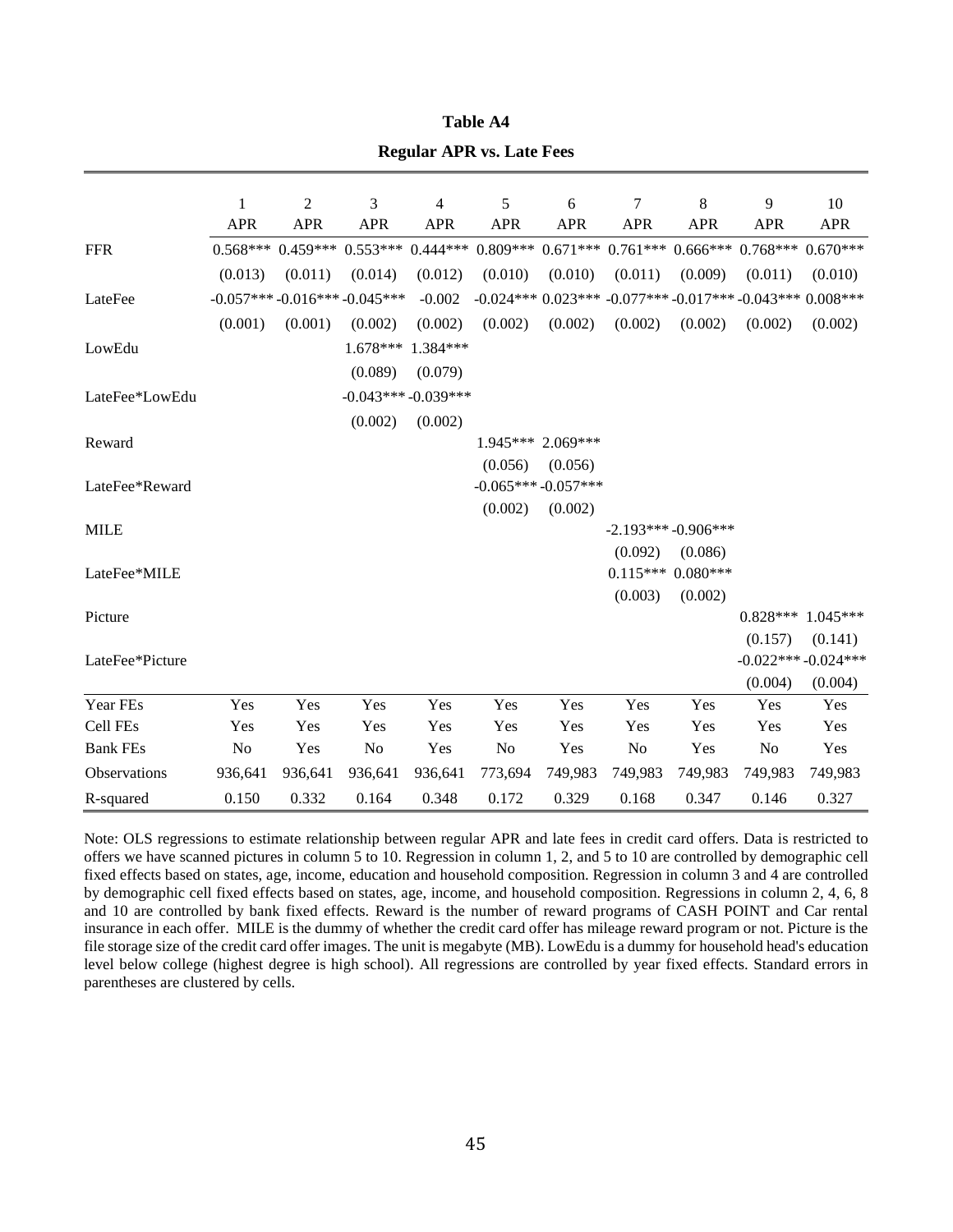| Allitual I cos vs. Late I cos |             |                |                |                          |                      |                      |                |              |             |             |  |
|-------------------------------|-------------|----------------|----------------|--------------------------|----------------------|----------------------|----------------|--------------|-------------|-------------|--|
|                               |             | $\overline{2}$ | $\overline{3}$ | $\overline{\mathcal{A}}$ | 5                    | 6                    | $\overline{7}$ | 8            | 9           | 10          |  |
|                               | Annual Fee  | Annual Fee     | Annual Fee     | Annual Fee               | Annual Fee           | Annual Fee           | Annual Fee     | Annual Fee   | Annual Fee  | Annual Fee  |  |
| <b>FFR</b>                    | $-0.824***$ | $-0.609***$    | $-0.748***$    | $-0.571***$              | $-1.076***$          | $-1.116***$          | $-1.261***$    | $-1.283***$  | $-1.148***$ | $-1.148***$ |  |
|                               | (0.063)     | (0.057)        | (0.061)        | (0.055)                  | (0.085)              | (0.077)              | (0.082)        | (0.074)      | (0.086)     | (0.077)     |  |
| LateFee                       | $-0.625***$ | $-0.061***$    | $-0.520***$    | $0.034***$               | $-0.092***$          | $0.279***$           | $-1.235***$    | $-0.573***$  | $-0.515***$ | $-0.100***$ |  |
|                               | (0.011)     | (0.007)        | (0.013)        | (0.008)                  | (0.010)              | (0.007)              | (0.016)        | (0.011)      | (0.012)     | (0.008)     |  |
| LowEdu                        |             |                | 12.399***      | $8.051***$               |                      |                      |                |              |             |             |  |
|                               |             |                | (0.632)        | (0.413)                  |                      |                      |                |              |             |             |  |
| LateFee*LowEdu                |             |                | $-0.364***$    | $-0.256***$              |                      |                      |                |              |             |             |  |
|                               |             |                | (0.018)        | (0.012)                  |                      |                      |                |              |             |             |  |
| Reward                        |             |                |                |                          | 44.955***<br>(0.699) | 32.936***<br>(0.512) |                |              |             |             |  |
| LateFee*Reward                |             |                |                |                          | $-1.242***$          | $-0.921***$          |                |              |             |             |  |
|                               |             |                |                |                          | (0.018)              | (0.014)              |                |              |             |             |  |
| <b>MILE</b>                   |             |                |                |                          |                      |                      | $-56.262***$   | $-31.103***$ |             |             |  |
|                               |             |                |                |                          |                      |                      | (0.642)        | (0.484)      |             |             |  |
| LateFee*MILE                  |             |                |                |                          |                      |                      | $2.362***$     | $1.669***$   |             |             |  |
| Picture                       |             |                |                |                          |                      |                      | (0.018)        | (0.014)      | 5.744***    | 1.927***    |  |
|                               |             |                |                |                          |                      |                      |                |              | (1.181)     | (0.246)     |  |
| LateFee*Picture               |             |                |                |                          |                      |                      |                |              | $-0.162***$ | $-0.059***$ |  |
|                               |             |                |                |                          |                      |                      |                |              | (0.033)     | (0.007)     |  |
| Year FEs                      | Yes         | Yes            | Yes            | Yes                      | Yes                  | Yes                  | Yes            | Yes          | Yes         | Yes         |  |
| Cell FEs                      | Yes         | Yes            | Yes            | Yes                      | Yes                  | Yes                  | Yes            | Yes          | Yes         | Yes         |  |
| <b>Bank FEs</b>               | No          | Yes            | No             | Yes                      | N <sub>o</sub>       | Yes                  | N <sub>0</sub> | Yes          | No          | Yes         |  |
| Observations                  | 957,656     | 957,656        | 957,656        | 957,656                  | 767,502              | 767,502              | 767,502        | 767,502      | 767,502     | 767,502     |  |
| R-squared                     | 0.032       | 0.226          | 0.036          | 0.234                    | 0.049                | 0.232                | 0.109          | 0.285        | 0.031       | 0.223       |  |

**Table A4B Annual Fees vs. Late Fees**

Note: OLS regressions to estimate relationship between annual fees and late fees in credit card offers. Data is restricted to offers we have scanned pictures in column 5 to 10. Regression in column 1, 2, and 5 to 10 are controlled by demographic cell fixed effects based on states, age, income, education and household composition. Regression in column 3 and 4 are controlled by demographic cell fixed effects based on states, age, income, and household composition. Regressions in column 2, 4, 6, 8 and 10 are controlled by bank fixed effects. Reward is the number of reward programs of CASH POINT and Car rental insurance in each offer. MILE is the dummy of whether the credit card offer has mileage reward program or not. Picture is the file storage size of the credit card offer images. The unit is megabyte (MB). LowEdu is a dummy for household head's education level below college (highest degree is high school). All regressions are controlled by year fixed effects. Standard errors in parentheses are clustered by cell.